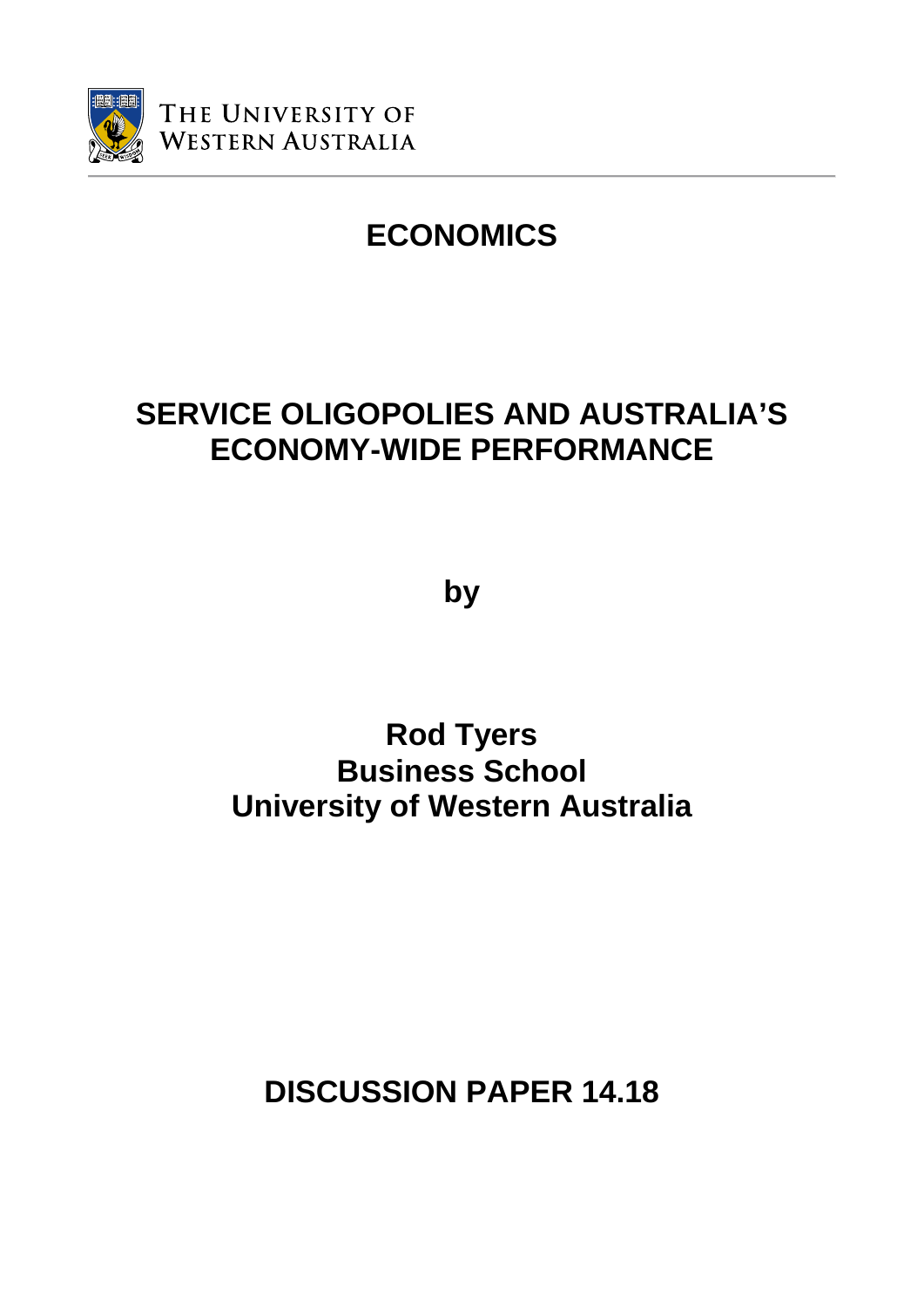### **SERVICE OLIGOPOLIES AND AUSTRALIA'S ECONOMY-WIDE PERFORMANCE\***

### Rod TYERS

Business School University of Western Australia, and Research School of Economics Australian National University

Revised, April 2014

Key words: Regulation, oligopoly, services, price caps, privatisation

> *JEL* codes: C68, D43, D58, L13, L43, L51, L80

### **DISCUSSION PAPER 14.18**

\* Funding for the research described in this paper is from Australian Research Council Discovery Grant No. DP0557885. Thanks are due to Flavio Menezes for valuable input at the formation stage of this project, Chris Jones for useful discussions and Lucy Rees, Marcin Pracz, Pingkun Hsu and Iain Bain for research assistance. Flavio Menezes also offered valuable comments on an earlier draft as did participants at seminars in the ANU's College of Business and Economics and Monash's Centre for Policy Studies, including and especially Mark Horridge, Phillipa Dee, Ben Smith, Martin Richardson, William Coleman, Richard Cornes, Yew-Kwang Ng and Janine Dixon.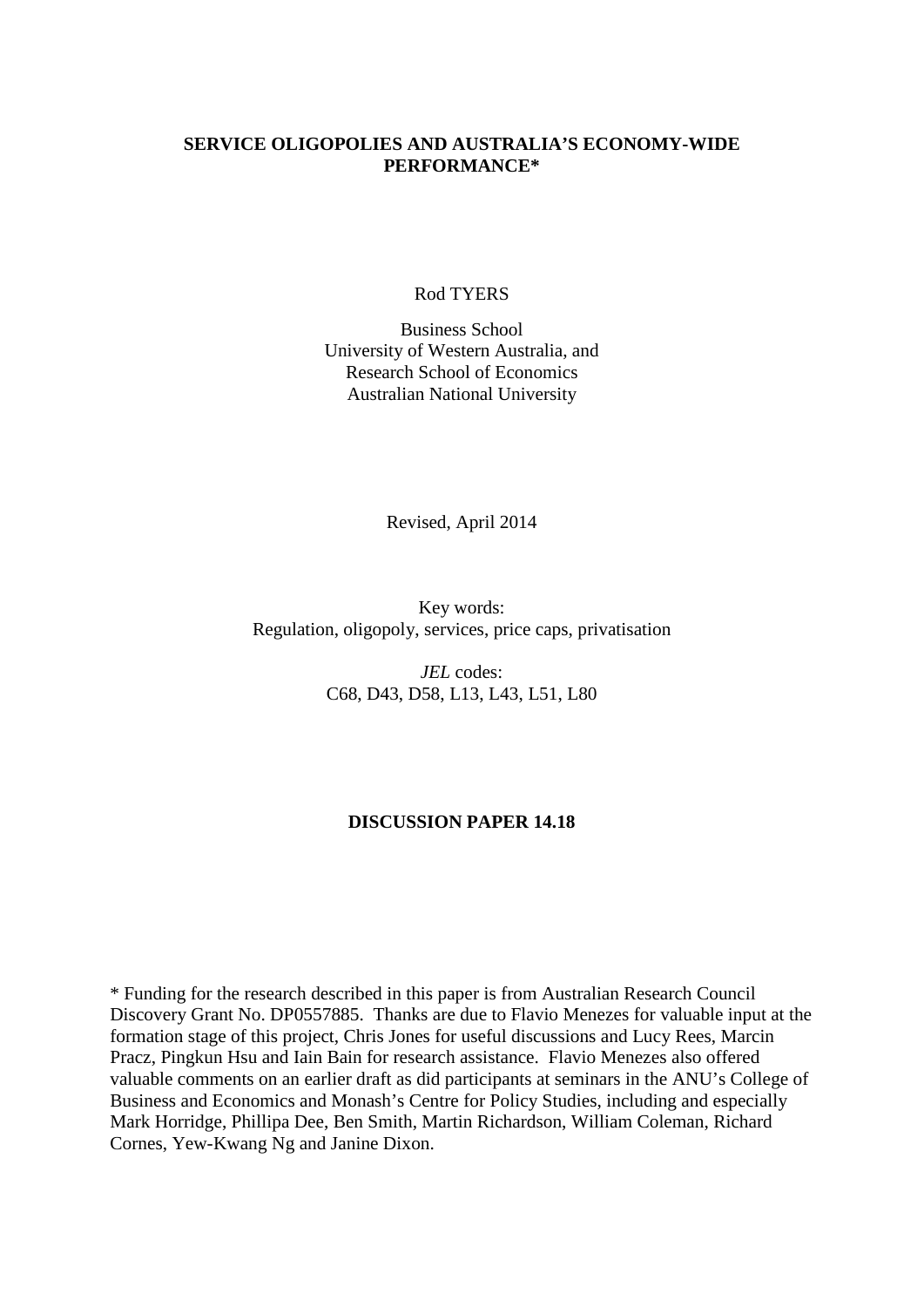### **ABSTRACT**

The retreat from public ownership of service firms and industries has left behind numerous private monopolies and oligopolies supervised by regulatory agencies. Services industries in government and private ownership generate two-thirds of Australia's value added, while the newly privatised ones, utilities, telecommunications, finance and transport, supply a fifth. This study offers an economy-wide approach that represents monopoly and oligopoly behaviour explicitly. It examines the implications of oligopoly rents for factor markets and the real exchange rate, the extent of sectoral interactions and the potential economy wide gains from tighter price cap regulation. The results confirm that the level of non-linear interaction between oligopoly sectors justifies an economy-wide approach. Moreover, pricing surveillance and price cap regulation are shown to play very significant roles in sustaining economic efficiency, helping avoid costs from oligopoly distortions that, in the absence of regulation, could amount to a third of Australia's GDP.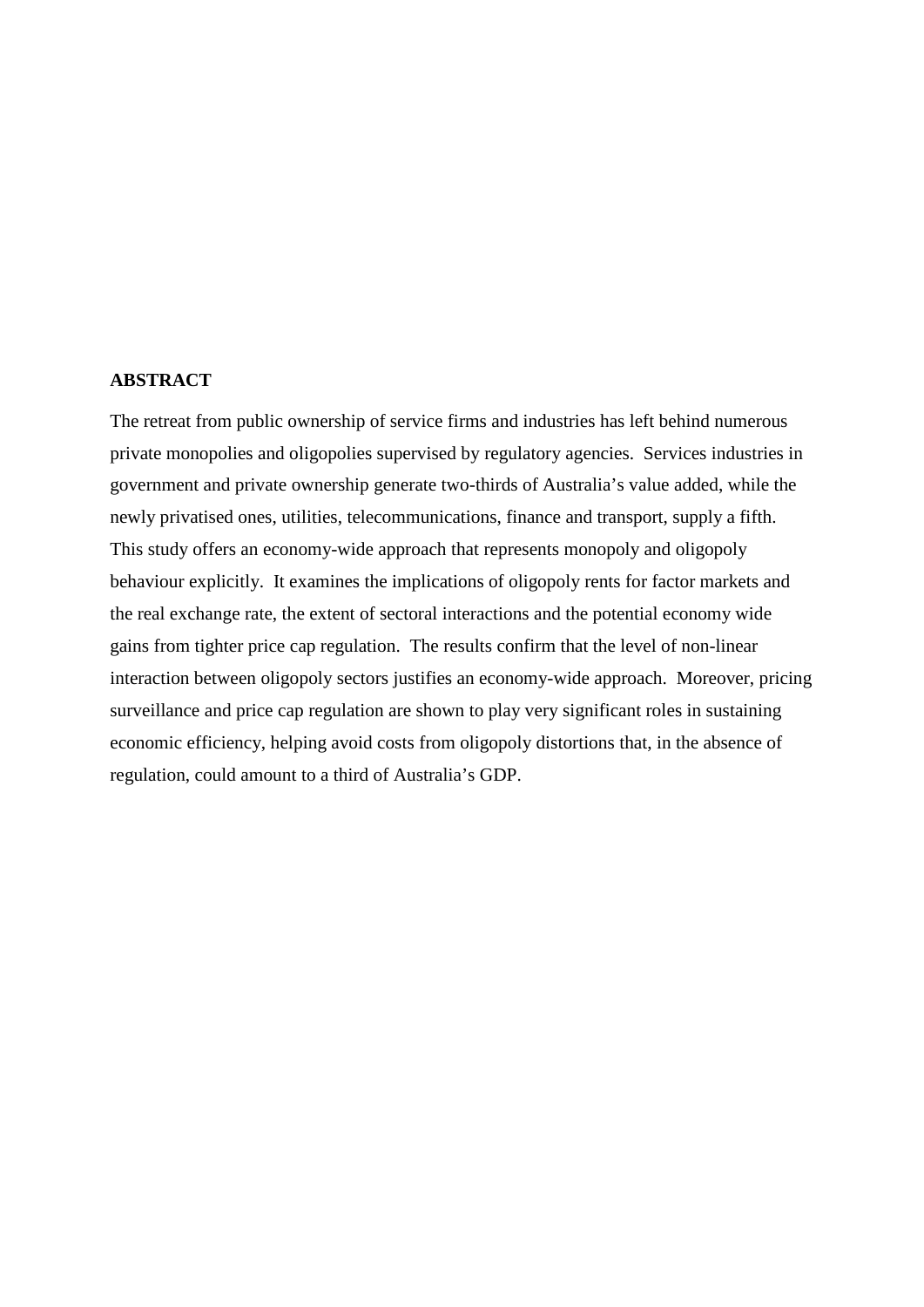## **1. Introduction**

<u>.</u>

As an advanced economy it is well understood that services make up four fifths of Australia's economic activity. Microeconomic reforms of the 1980s and 1990s saw the at least partial privatisation of key service industries, including utilities, telecommunication services, transport, education, health and finance that contribute almost half of this service activity.<sup>[1](#page-3-0)</sup> This left numerous private oligopolies subject to price, quantity or rate of return regulation. Surprisingly, given the wide spectrum of jurisdictions, agencies, firms and activities under regulation, outcomes have been shown to be consistent across the nation (Breunig et al. 2006, Menezes 2009, Breunig and Menezes 2012). Considering their overall economic significance, it stands to reason that the analysis of regulatory regimes should account for the interactions between them as a consequence of their implications in markets for primary factors and intermediate products.

While the effects of each regulatory regime on factor and input prices, rates of return and the real exchange rate might be minor, their collective effects are probably considerable, with some partially offsetting and others reinforcing. This suggests that the analysis of the economic implications of regulatory regimes is best achieved by modelling the whole Australian economy in a way that allows explicitly for the monopoly and oligopoly behaviour that necessitates regulation in the first place. Such a model is offered in this paper. It is designed to help clarify the implications of changes in the regulation of oligopoly pricing for the structure and performance of Australia's service industries while at the same time examining inter-sectoral effects and associated changes in the performance of labour markets and the economy as a whole.

More particularly, the retreat from the government's direct provision of infrastructure services has left private firms and publicly-owned corporatised entities (government bodies subject to corporations' law) in industries that are now littered with oligopoly structures and component monopolies. These firms and entities are therefore supervised by regulatory agencies. They include: transport, electricity, water supply, gas distribution, telecommunications, finance and insurance, education and health.<sup>[2](#page-3-1)</sup> While regulatory policies cover both product pricing and quality, we focus entirely on price regulation, including price surveillance as well as price

<span id="page-3-1"></span>

<span id="page-3-0"></span><sup>&</sup>lt;sup>1</sup> These are shares of total value added (GDP at factor cost). See ABS (2012): Table 15.1. <sup>2</sup> The health sector is not addressed independently in this study, primarily because its activity is difficult to distinguish in the available economy-wide database we use but also because it is rife with information asymmetries that make its regulation more complex than the sectors considered.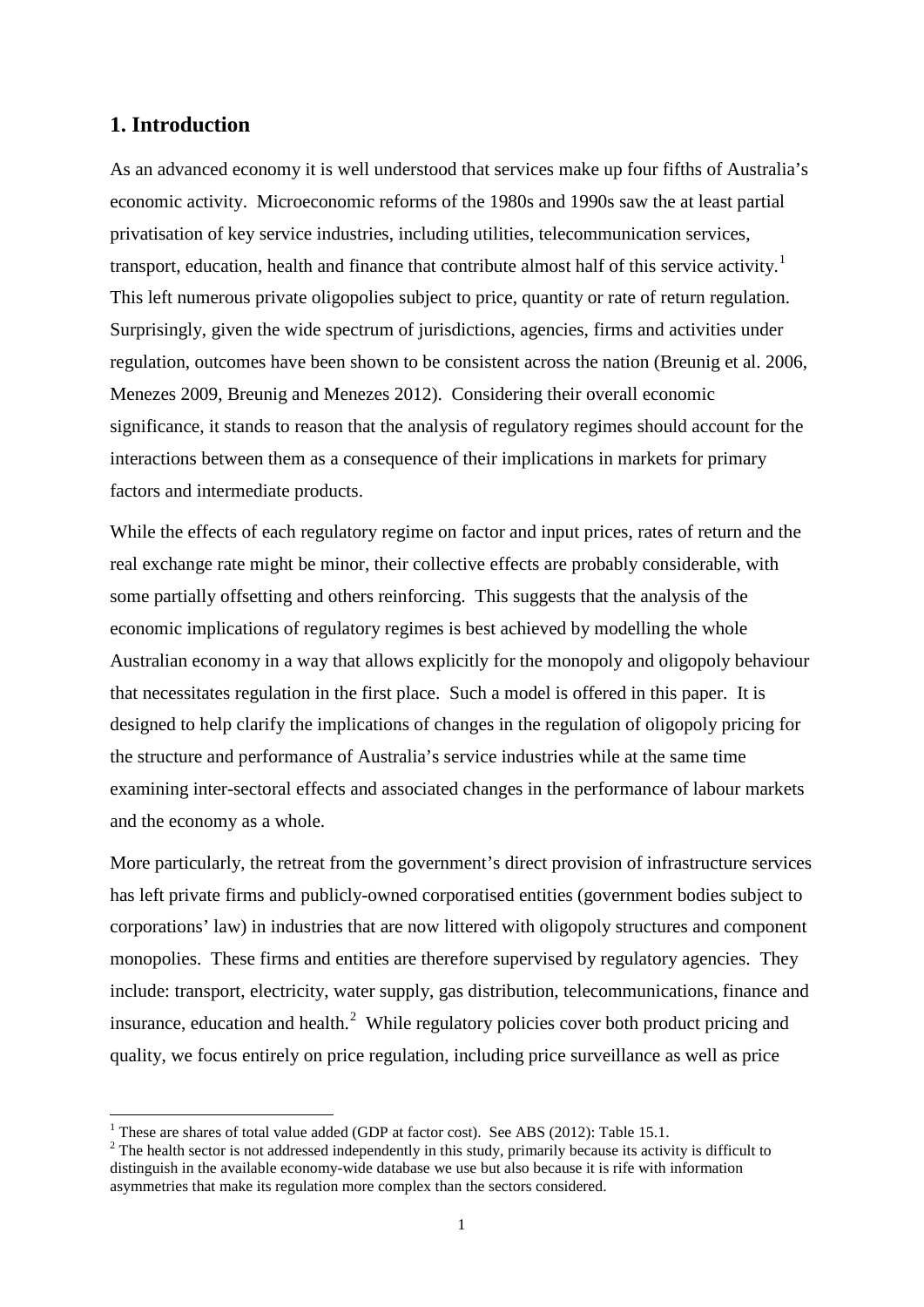caps, and hence the control of economic costs associated with distortions due to imperfect competition.

Existing studies tend either to focus on the direct and indirect links between privatisation, regulatory reforms and national productivity<sup>[3](#page-4-0)</sup>, or to follow a long tradition in regulatory economics of applying industry-specific (partial equilibrium) comparative statics.<sup>[4](#page-4-1)</sup> In recent years economy-wide implications have been examined using models underpinned by perfectly competitive behaviour, with oligopoly rents implied by the choice of parameters, closure or productivity shocks.<sup>[5](#page-4-2)</sup> Industry-specific fix-ups in such models still require the assumption of perfect competition in all other industries to generate the economy-wide effects. While this approach has been very useful during the microeconomic reform transition, it tends to ignore the fact that most other economic activity is also imperfectly competitive and subject to regulation, and that regulatory changes to one industry are unlikely to occur without implications for the regulation of others or for the performance of the whole economy.<sup>[6](#page-4-3)</sup>

Central to this paper is the mathematical model of the Australian economy it introduces and the economy wide database that serves it. This model represents monopoly and oligopoly pricing behaviour and the regulatory environments facing major firms. Its behavioural structure is based on early work by Harris (1984), Horridge (1987), Gunasekera and Tyers (1990), Rees (2004) and Tyers (2005), the latter three of which emphasised homogeneous product oligopolies with firms interacting on production in an "almost small" home economy. Subsequent extensions included differentiated product oligopolies interacting on prices. The focus in these prior applications has been trade reform and manufacturing oligopolies, wherein considerable attention has been given to the "pro-competitive" effects of trade liberalisation (Hertel 1994; Ianchovichina et al. 2000; Tyers 2005).

The model is constructed in the spirit of the elemental theory presented by Blanchard and Giavazzi (2003) and, as in their analysis, its numerical application emphasises the scale of

<u>.</u>

<span id="page-4-0"></span><sup>&</sup>lt;sup>3</sup> See, for example, Productivity Commission (1999, 2009, 2010, 2013), for the accumulation of industry-specific studies and as examples of industry partial equilibrium analysis.

<span id="page-4-1"></span><sup>&</sup>lt;sup>4</sup> Classic partial equilibrium studies include those by Averch and Johnson (1962), Wellisz (1963) and Courville (1974). More recent examples that embody complex industrial organisation and synthetic market behaviour include those by the Productivity Commission (2003), Madden et al. (2002), Haney and Pollitt (2011), Kao et al. (2012) and Dutra et al. (2013).

<span id="page-4-2"></span> $\frac{5}{5}$  These include the global model by Dee (2003), which is innovative in that it recognises the importance of domestic location for overseas-based service firms. Frequently applied is the highly detailed MONASH model of the Australian economy (Dixon and Rimmer 2002). Ours is not an attempt to compete with either of these approaches. Rather, we seek to construct a more direct means to evaluate regulatory policies by embedding more realistic monopoly and oligopoly behaviour in the economy-wide context.<br><sup>6</sup> This is notwithstanding the fact that regulation can be applied differently across different jurisdictions in

<span id="page-4-3"></span>Australia and across different industries. See, for example, NECG (2003).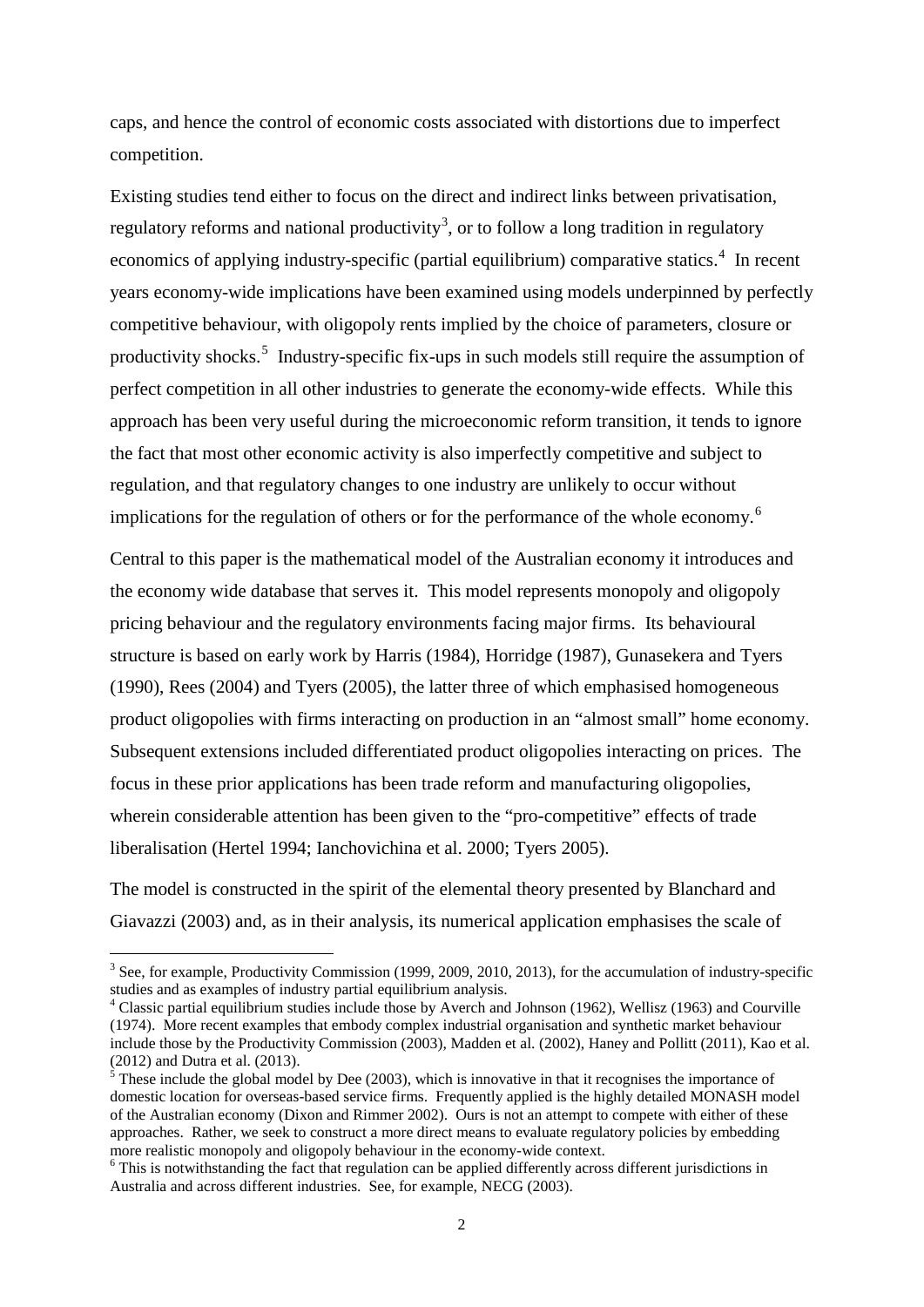oligopoly rents, their distribution, and the effects on these of regulatory policies. Their regulatory instrument was the control of entry, whereas in this case the regulatory instruments extend to pricing surveillance and price caps. In addition, the Australian tax system is represented, since taxes and transfers offer an alternative approach to the achievement of regulatory objectives. Further, the model includes generic foreign ownership, thereby allowing for proper representation of net factor income flows and their effects on the real exchange rate, the composition of the current account and GNP.

Using this machinery, this paper begins with an assessment of the scale of costs the Australian economy would bear were its oligopolistic service industries to be allowed to cartelise. This hypothetical experiment is used to illustrate the extent of economy wide interactions associated with oligopoly behaviour and the scale of potential errors from adding up industryspecific results. It then assesses the potential for further gains from tighter capping of prices, once again giving emphasis to economy wide interactions. Indeed, these interactions are shown to have very significant effects on the measured benefits from regulation, confirming that economy-wide analysis is an appropriate approach to regulatory policies, even when the focus is a single sector. In the case of key network service industries, however, this is shown to be of particular importance because of the dependence of the remainder of the economy on intermediate inputs supplied by these industries and therefore on their efficiency.

Economy wide effects of the elimination of oligopoly rents tend to be large by comparison with welfare changes due to simple tariff or tax reforms, even without accounting for gains in firm-specific technical efficiency often anticipated with privatisation and more competitive pricing. Thus, gains in output and income accrue in the first instance from more competitive pricing, which tightens the bond between prices and unit costs and therefore captures some allocative efficiency. In the presence of elastic export demand in the long run, this raises volumes and attracts foreign capital and domestic investment. Depending on entry conditions, this yields a further gain in efficiency, via increased production runs in the presence of fixed costs. Arguably, efficiencies of this type underlie the productivity gains observed during Australia's "golden era" of the 1990s (Parham 2013). Indeed, the allocative and scale efficiency gains might be helpful in resolving the debate over the veracity of the "golden era" story (Quiggin 2001, 2006).

3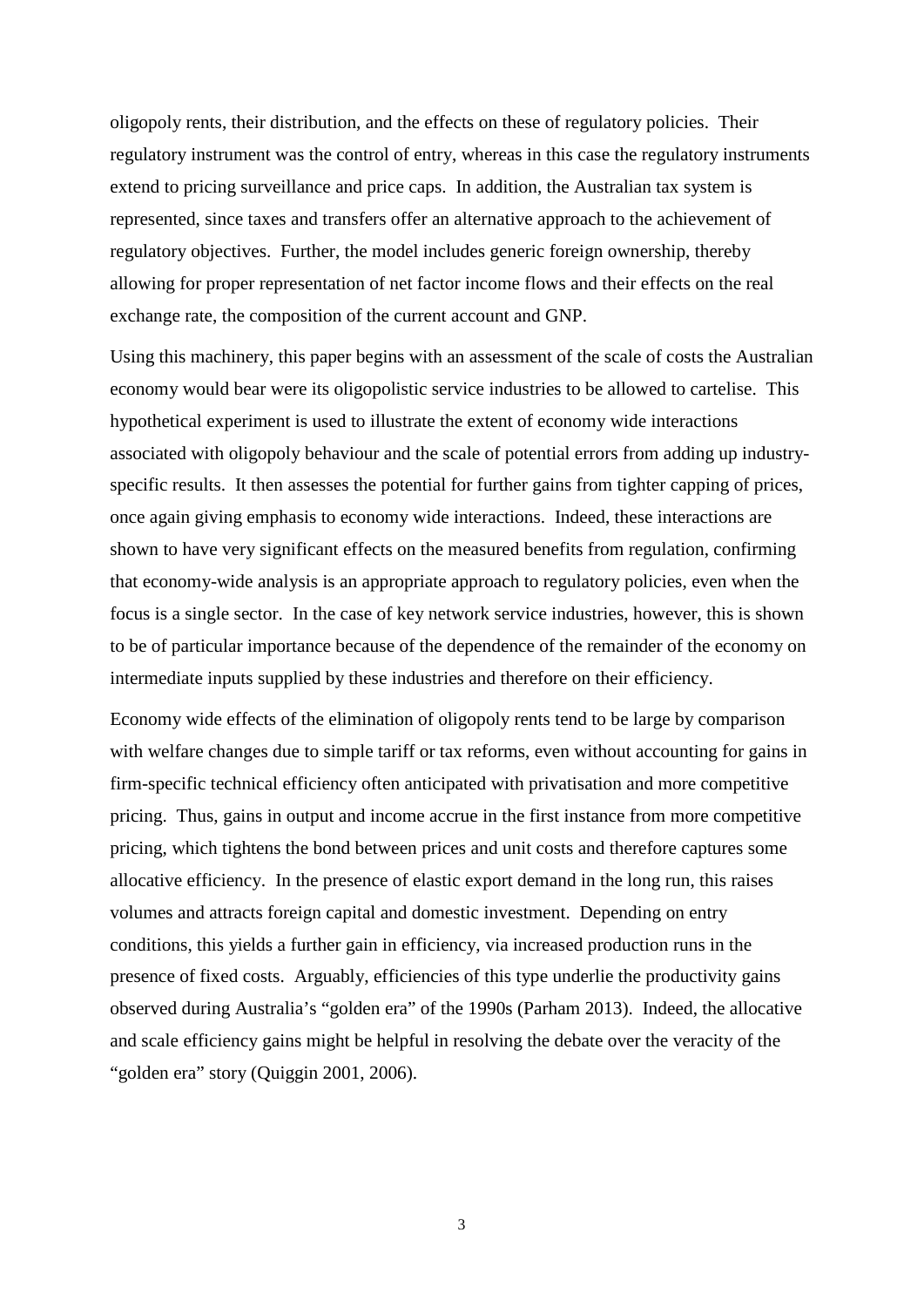## **2. Regulation and Australia's Services**

Australia's service industries have experienced rapid growth over the last fifty years. Their regulation is seen as redress for market failures that include lack of information, monopoly power, externalities or social objectives (income distribution or service quality).<sup>[7](#page-6-0)</sup> Many service industries require networks with hubs that constitute substantial recurrent fixed cost and the control of which creates barriers to entry, conferring monopoly power.<sup>[8](#page-6-1)</sup> The economic rationale for service regulation is therefore strong.

Stigler (1971) argued that the analysis of regulation should concentrate on three important questions: who will receive the benefits and who will bear the burden of regulation, the form and nature of the regulatory intervention and the effect of regulation on resource allocation. There are very substantial subsequent literatures on the generic benefits from regulation and, more particularly, the specific regulations imposed on Australia's services.<sup>[9](#page-6-2)</sup> Devices range between price controls, ownership restrictions, limits on foreign direct investment and capacity constraints. Federal responsibility for competition regulation and monitoring rests with the Australian Competition and Consumer Commission (ACCC), which administers the Trade Practices Act 1974 ("TPA") and the Prices Surveillance Act 1983 ("PSA"). The TPA promotes competition and fair trading while also providing consumer protection. The PSA circumscribes the ACCC's monitoring of prices, costs and profits.<sup>[10](#page-6-3)</sup>

The reach of regulatory policies in Australia has risen since these Acts were written, due to the extensive privatisations associated with the "microeconomic reform" era and the pace of technological change. The latter, particularly in telecommunications, electricity and gas, has made it possible to "unbundle" industry segments, leaving some as natural monopolies or oligopolies but with others organised around supervised new markets that foster competitive behaviour (such electricity production and the retailing of gas, electricity and telephone services). The introduction of price caps as "incentive regulation" was aimed at the monopoly and oligopoly elements, where competitive pricing could not be otherwise induced. These consequences of privatisation did, however, distort behaviour as investment sought to escape the price caps. $11$  In telecommunications, air transport and the production and

<span id="page-6-0"></span><sup>&</sup>lt;sup>7</sup> See Findlay (2000: 10).

<span id="page-6-1"></span><sup>&</sup>lt;sup>8</sup> Ibid. An example of anti-competitive behaviour attributed to monopoly power over a network is Telstra's pricing for its broadband service. See ACCC (2003).

<span id="page-6-2"></span> $9^9$  See Trade Practices Act 1974 (Cth), reviewed in Productivity Commission (2003).<br><sup>10</sup> See ACCC (2003).

<span id="page-6-4"></span><span id="page-6-3"></span> $^{11}$  I am grateful to Flavio Menezes for this point. For related discussion, see Breunig et al. (2006).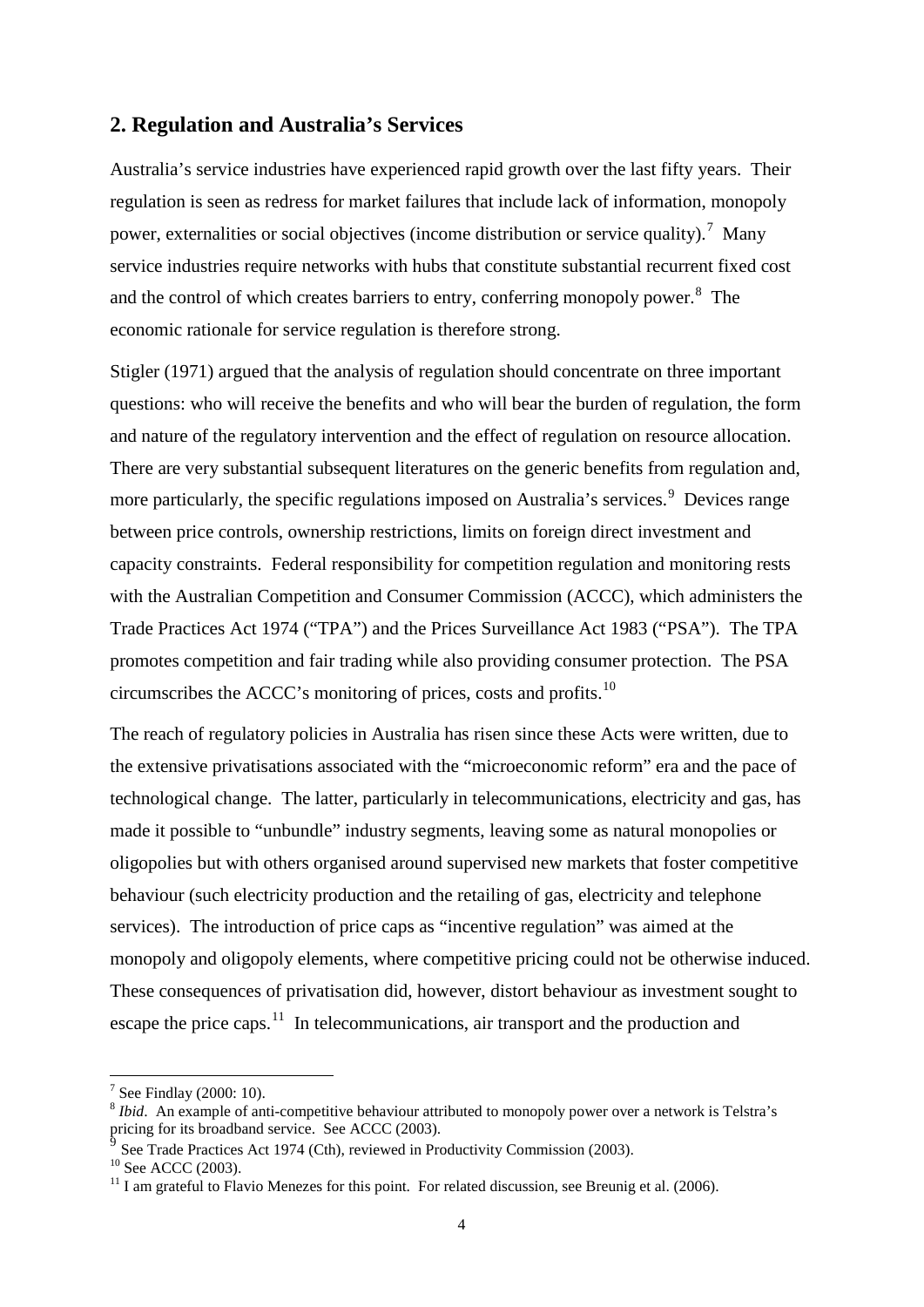distribution of natural gas and electricity these changes have been stark.<sup>12</sup> Inevitable distortions notwithstanding, reforms have been shown to contribute to improvements in both economic and government performance, according to the OECD (1997) to the tune of five percent of GDP.

In the late 1970s there was significant anti-regulatory sentiment in developed countries. The practice of rate-of-return regulation was found to be incompatible with increased competition. Littlechild (1983) changed this negative perception of regulation with his report on the British telecommunications industry in which he suggested price caps as a regulatory policy tool. This signalled a movement towards a more incentive-based and less heavy handed approach to regulation. The result has been very widespread application of price-caps in services, which are characterised by product-specific price ceilings, basket ceilings that offer firms greater flexibility, and periodic adjustments of ceilings to ensure that consumers share in the gains from technical change and market formation.<sup>[13](#page-7-1)</sup>

Theoretical and applied studies have tended to be stylised and sector-specific but they have demonstrated that price-caps, even as second best measures, can protect consumers against monopoly power, promote competition, improve productive efficiency and innovation and reduce the administrative burden of regulation.<sup>14</sup> Empirical follow-up by Xavier (1995) assessed price-cap schemes in the UK, the USA and Australia. His Australian focus was on the (then) Telecom basket price cap between 1989 and 1992. He showed that the scheme reduced the average price of Telecom's domestic services in real terms by 13 percent. International call prices fell in real terms by 25 percent in this period, however, suggesting that the scheme fell short of delivering a fair share of technological gains to the Australian consumer. Nonetheless, he took a sceptical view of some price-cap mechanisms, preferring the fostering of competitive forces where this is possible.

Turning to economy-wide approaches with explicit representation of imperfect competition, Blanchard and Giavazzi (2003) offer an elemental general equilibrium model to investigate the combined effects of product market and labour market regulation. Their closed economy model incorporated non-collusive oligopoly behaviour in the goods market with rents being partially distributed via bargaining in the single factor (labour) market. In this context, one

<span id="page-7-0"></span> $12$  See Doove et al. (2001: 43).

<span id="page-7-2"></span>

<span id="page-7-1"></span><sup>&</sup>lt;sup>13</sup> See Vogelsang and Acton (1989).<br><sup>14</sup> Key early works in this area include: Cabral and Riordan (1989). Bradley and Price (1988), and Brennan (1989). More recent works include: Newbery (2004a and b), Camacho, F.T. and F.M. Menezes (2013) and Dutra et al. (2013).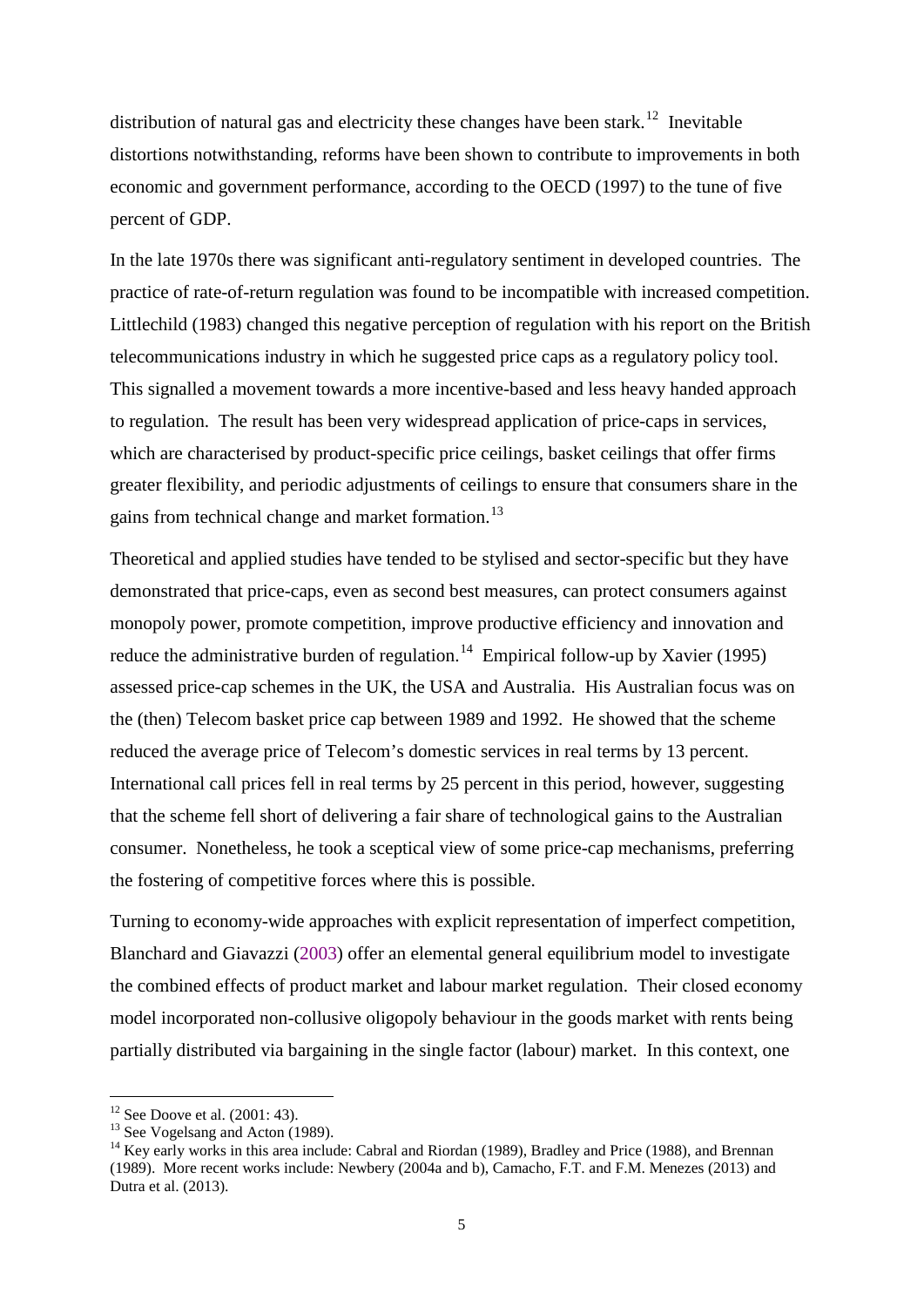route to more competitive behaviour is to find some mechanism to raise the elasticity of substitution between oligopolistically produced varieties. In the short-run they find that the increased competition is beneficial because it forces firms to lower their mark-up, leading in turn to reduced capital returns but a higher real wage. In the long run, however, there is exit by firms and reduced product variety. In this case no pure profits are left to erode and invariant recurrent fixed costs prevent declines in the mark-up, so there are no long run benefits. If, instead, the government attacks barriers to entry (recurrent fixed costs), the effects are unambiguously welfare improving in the short and long runs. There is an increase in the number of firms, a higher elasticity of demand, a lower mark-up and thus lower unemployment and a higher real wage. While it is not made clear how a government might alter the elasticity of substitution or entry costs, this research signals an improvement over prior studies of regulation through its characterisation of market structure in an economy-wide context and it is in this spirit that the research presented in this paper has been undertaken.

The precise extent of imperfect competition in Australia's service industries is difficult to quantify. The following are short qualitative summaries for the key sectors in which privatisation and regulation have brought most change.

### *Telecommunications*

-

The ACCC's analysis indicates that this sector is slowly becoming more competitive, with most improvement at the retail level, as opposed to infrastructure provision. In line with global changes in telecommunications technology, there have also been considerable improvements in productivity, as indicated by Madden et al.  $(2002)$ <sup>15</sup> Subsequently, Telstra continued to be the dominant firm, with about two thirds of the sector's listed market capitalisation and between a third and three quarters of the markets for the different telecommunications products (Telstra 2003). While these shares have eroded with further entries since then, the facts suggest a high level of network concentration, but in areas such as mobile and long distance telephony and data transfer, competition is intense. Telstra's exploitable market power remains in fixed telephony and network access, though the onset of the National Broadband Network and competing partial networks constructed by recent entrants, has since modified this pattern, the net effects on structure from which remain

<span id="page-8-0"></span><sup>&</sup>lt;sup>15</sup> The controversial link between the market power of firms and investments in R&D, along with associated productivity performance, is not the focus of this paper. Our approach offers a capacity to investigate this issue, however, and so it will be the subject of further research.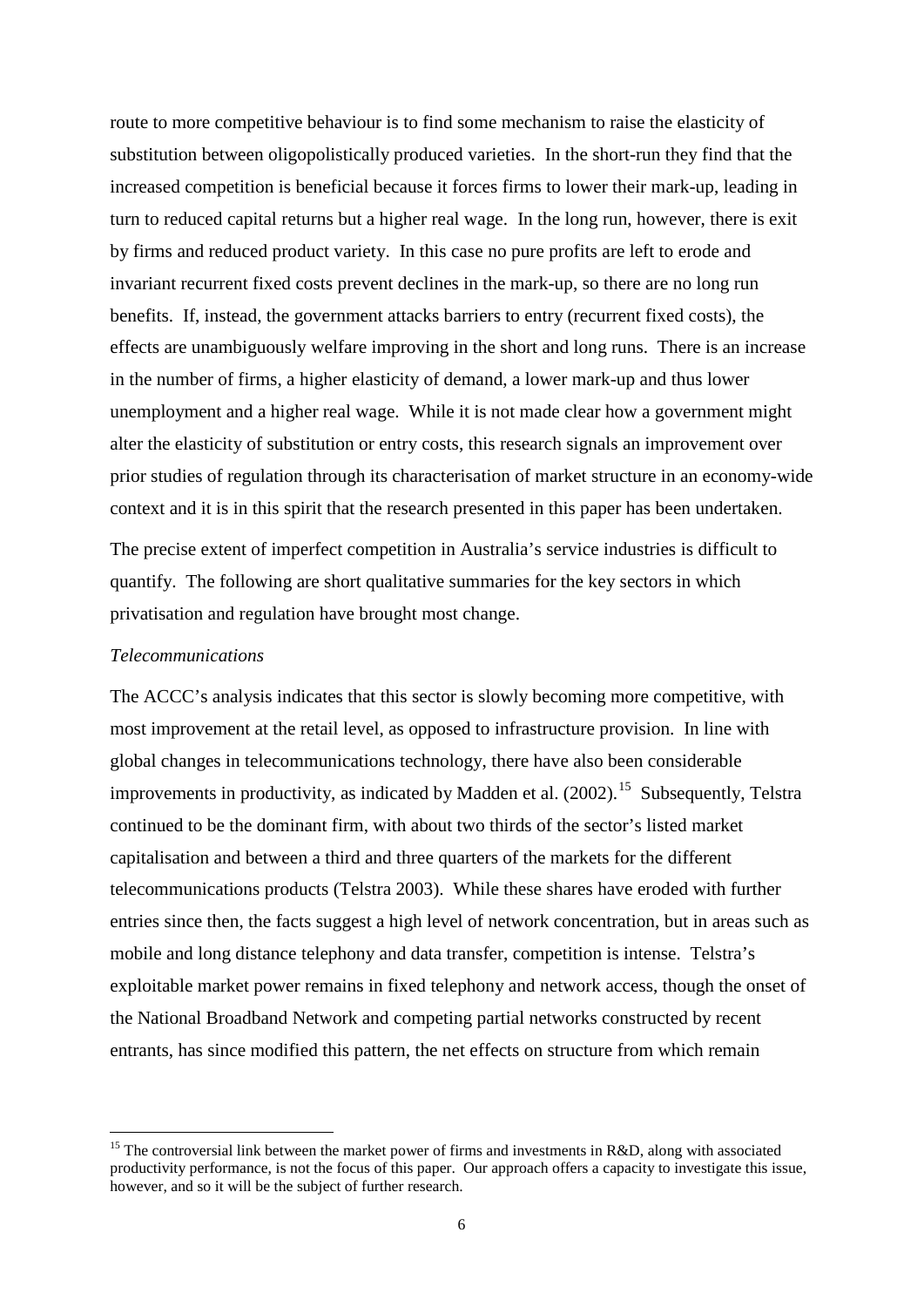obscure (Ergas 2008, NBN Co 2010) except that network telecommunications services will remain a regulated oligopoly.

### *Electricity*

Generator numbers have remained small and these firms have been found to increase prices substantially above competitive levels for sustained periods. Indeed, Short et al. (2001) indicate that the electricity market is subject to significant departures from competitive outcomes. High Lerner indices (price-marginal cost margins) suggest the collection of substantial rents. Yet, given this industry's high fixed costs, a better measure might have been the mark-up over average cost. New market mechanisms as well as regulatory reform have been introduced in this sector more recently. Linked to the ACCC, the Australian Energy Regulator was established in 2010 to govern network pricing and to monitor wholesale and retail pricing. While this has led to more competitive pricing behaviour (as per Haney and Pollit, 2011), imperfections remain (Nepal et al. 2014).

### *Gas*

While official barriers to the free flow of natural gas across state borders have been removed, the market remains highly concentrated on the supply side and it carries many legacy agreements that limit competition. The resulting lack of liquidity in Australian gas markets has impeded the development of transparent spot markets.<sup>16</sup> There are three suppliers in the eastern Australian gas markets that account for more than 95 percent of the supply gas. The two incumbents BHP Billiton and ExxonMobil account for 38 percent and 41 percent respectively. As to infrastructure, the largest pipeline owner in Australia is Australian Pipeline Trust (APT) which owns a third of the total transmission pipeline system.<sup>[17](#page-9-1)</sup> Australia's second largest pipeline owner is Epic Energy, with about half the capacity of APT. In 1997 the Australian Government introduced a Gas Code – The National Third Party Access Code for Natural Gas Pipelines – which is administered by the ACCC and the National Competition Council (NCC).<sup>[18](#page-9-2)</sup> The Code ensures that gas can be transmitted through the pipeline network on 'reasonable' terms and conditions, though in practice these have attracted controversy.

<span id="page-9-0"></span> $16$  See Short, C. et al. (2003).

<span id="page-9-1"></span> $\frac{17}{15}$  See Australia Daily (2004).  $\frac{18}{18}$  See Moran (2002).

<span id="page-9-2"></span>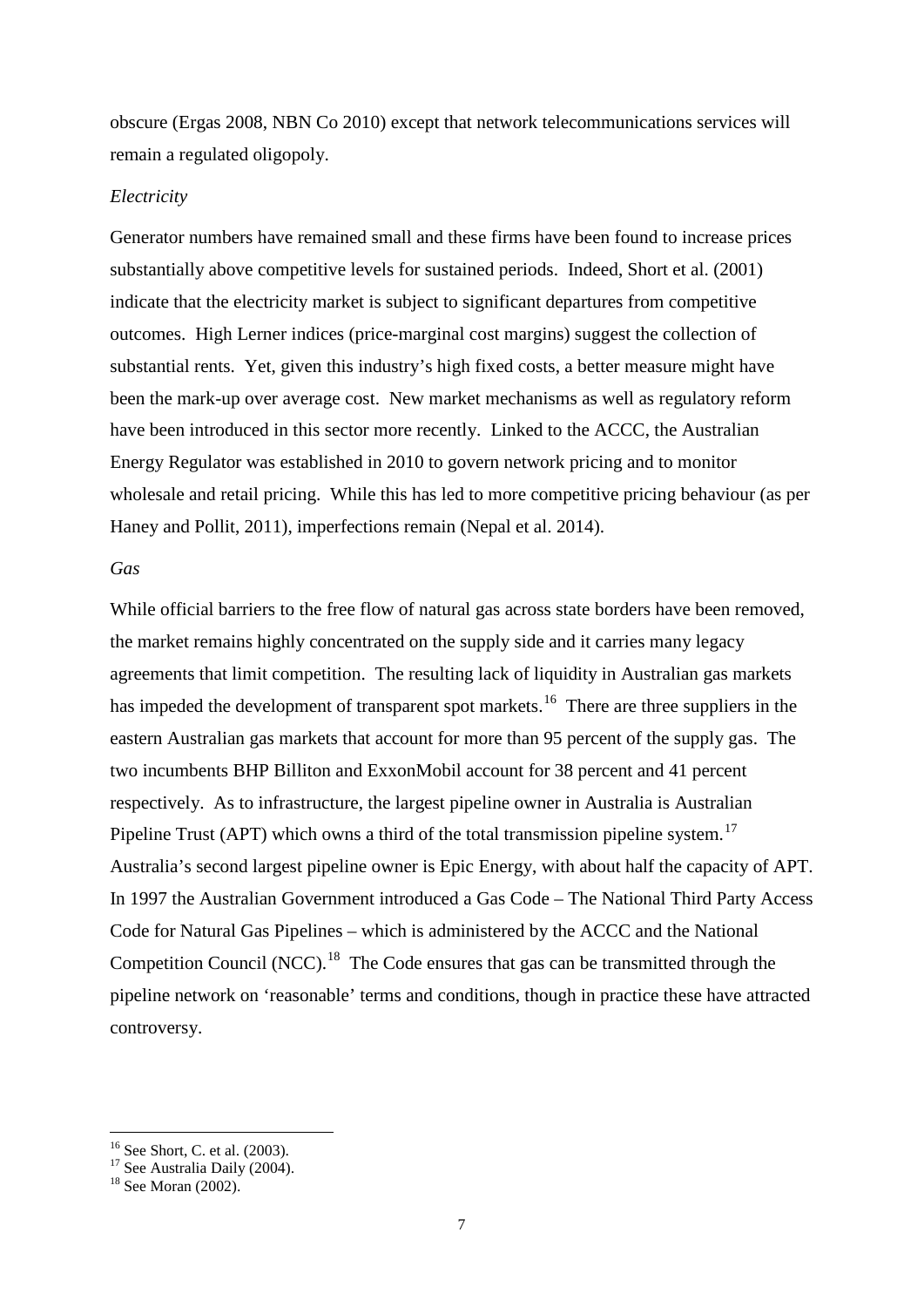### *Air Transport*

The Australian airline domestic market has long had a duopoly structure, changes of players in the 1990s notwithstanding. Because of volatility associated with these changes, the market share of the only remaining incumbent, Qantas, has been measured at and above 70 percent.<sup>[19](#page-10-0)</sup> Nonetheless it remains in the interest of both the major carriers to maintain an industry structure which allows both to generate sustainable profitability without encouraging further entry. Again, the ACCC monitors prices and frequent flyer schemes for anti-competitive elements. As to aviation infrastructure, prior to 2002, airports in Australia were subject to price-cap regulation. However, the Productivity Commission concluded that while the major metropolitan airports have substantial market power, it is not in their interests to abuse this power in such a way that would confer large costs onto the economy.<sup>20</sup> Hence, the government has largely deregulated airports, replacing price caps with price monitoring.<sup>21</sup> Debate continues, however, as new air service entrants seek access to airport services.

This very brief review makes it clear that the regulation of oligopoly service industries in Australia is made more complex by the trend toward the subdivision of each industry into more and less competitive components. In this paper, however, the purpose is to take a broad brush to the estimation of economy wide effects of service oligopoly behaviour. Accordingly attention is focussed on just 10 sectors, necessarily averaging out sectoral detail. In interpreting the research that follows it should be borne in mind that the task of sectoral regulators is not only made difficult by the non-transparency of the costs we model but also because product lines and the degree of differentiation between firms are not stable through time in the way they are modelled here.

## **3. Economic Structure and Performance**

The privatised services, electricity, water, gas, telecommunications, finance and transport, supply at least a fifth of the economy's GDP, yet as Table 1 shows, their participation in international trade is tiny compared with agriculture, manufacturing and mining.<sup>22</sup> Moreover.

 $19$  See Freed (2004).

<span id="page-10-2"></span>

<span id="page-10-1"></span><span id="page-10-0"></span><sup>&</sup>lt;sup>20</sup> See Productivity Commission (2002).<br><sup>21</sup> Rather than collude to raise carrier costs, owners of privatised airports have sought and found profitability through the development of airport property by exploiting relatively relaxed federal regulations governing the use of airport land.

<span id="page-10-3"></span><sup>&</sup>lt;sup>22</sup> These numbers are drawn from the database to be employed in later sections. The completeness and balance of this database necessitates that it is somewhat dated, though these shares have remained quite stable since. The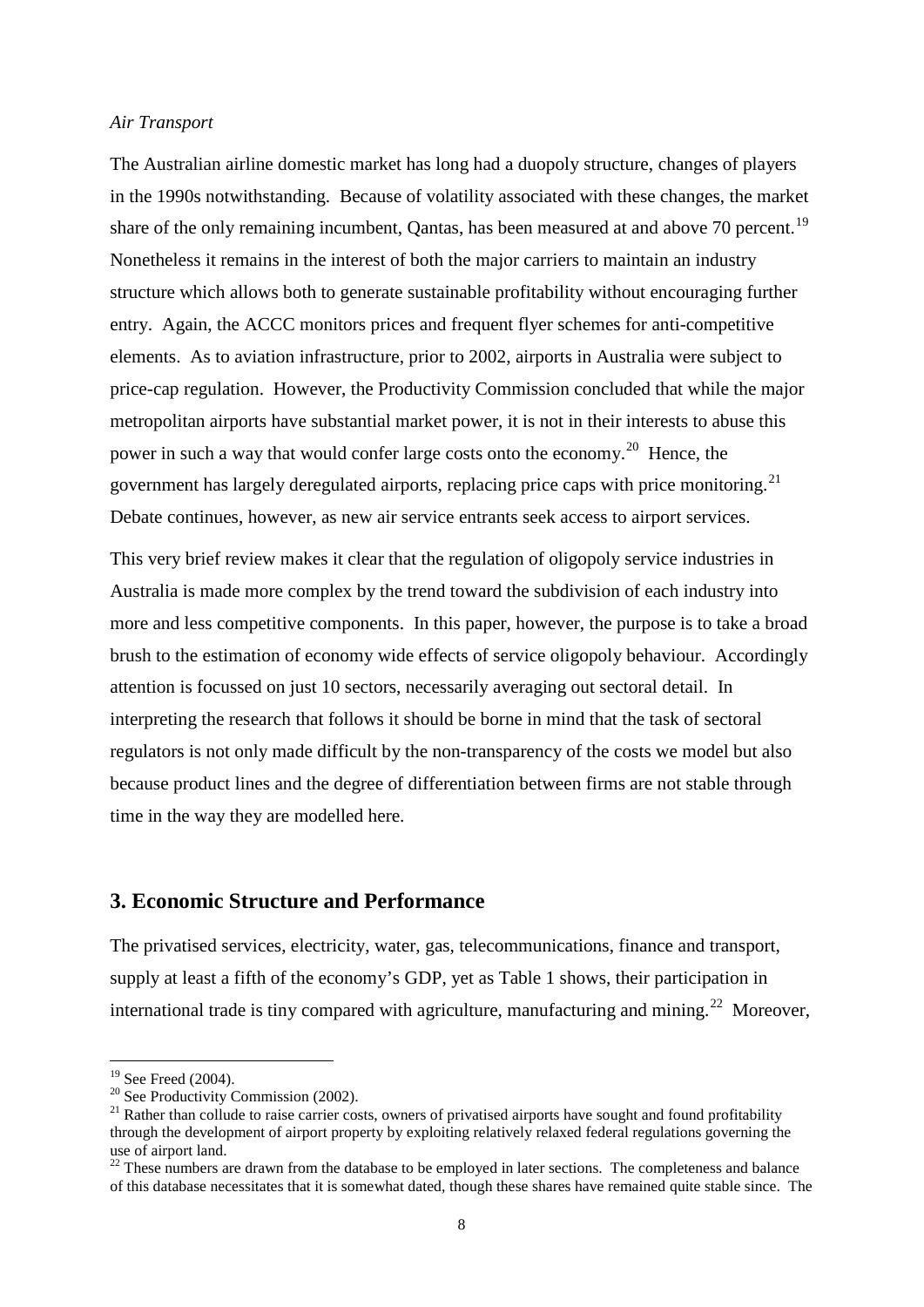the privatised services are shown in Table 2 to be more intensive in skill and physical capital than are the tradable sectors so that their comparative performance has particular implications for the skilled wage premium and total capital use.

As in most open economies, overall economic performance is very sensitive to the relativities between home production costs and export prices, and hence to the country's real exchange rate. A standard definition has the real exchange rate as the common currency ratio of the home and foreign GDP price levels:

$$
(1) \qquad e_R = \frac{P_Y}{\left(\frac{P_Y^*}{E}\right)} = E \frac{P_Y}{P_Y^*} ,
$$

-

where both the real and nominal exchange rates,  $e_R$  and  $E$ , are expressed according to the financial convention, so that an appreciation is a rise in value. For a commodity exporter like Australia, external conditions that determine the terms of trade and financial market behaviour have important implications for the real exchange rate.

Less well recognised, however, is the fact that the real exchange rate is particularly sensitive to the government's fiscal position and, more particularly, to performance of, and expenditure on, non-traded services industries in general. This is because government expenditure is intensive in non-traded services and services carry such a large weight in the home price index, and hence in the numerator of the real exchange rate expression.<sup>[23](#page-11-0)</sup> Improvements in services productivity, as Parham (2013) suggests took place in Australia during the "golden age" of the 1990s, therefore have major overall economic effects by reducing domestic costs relative to prices abroad and hence by stimulating exports and investment. This can also be seen from the simple Salter diagram graphics in Figure  $1<sup>24</sup>$  Employing the abstraction that goods and services are either tradable or not, the effect of improved productivity in nontraded services is to shift the production possibility frontier to the right, reducing the price of non-traded services relative to tradables, whose price is fixed abroad, and hence depreciating the real exchange rate.

main changes since have been a rise in the overall share of services from three quarters to about four fifths of the economy though the shares of the privatised services have changed little. On the tradables side, contractions in the shares of agriculture and manufacturing have occurred to accommodate an expansion in the contribution of mining.

<span id="page-11-0"></span><sup>&</sup>lt;sup>23</sup> The influence of government expenditure has been referred to as the "Froot-Rogoff" effect, following Froot and Rogoff (1995) and, more recently, Galstyan and Lane (2009). Of course, in the short run fiscal expansions can also appreciate real exchange rates by raising home bond yields and drawing foreign investment, thus switching demand into the home economy (Mundell 1963 and Fleming 1962).

<span id="page-11-1"></span> $24$  The diagram is widely used but stems from the classical article, Salter (1959).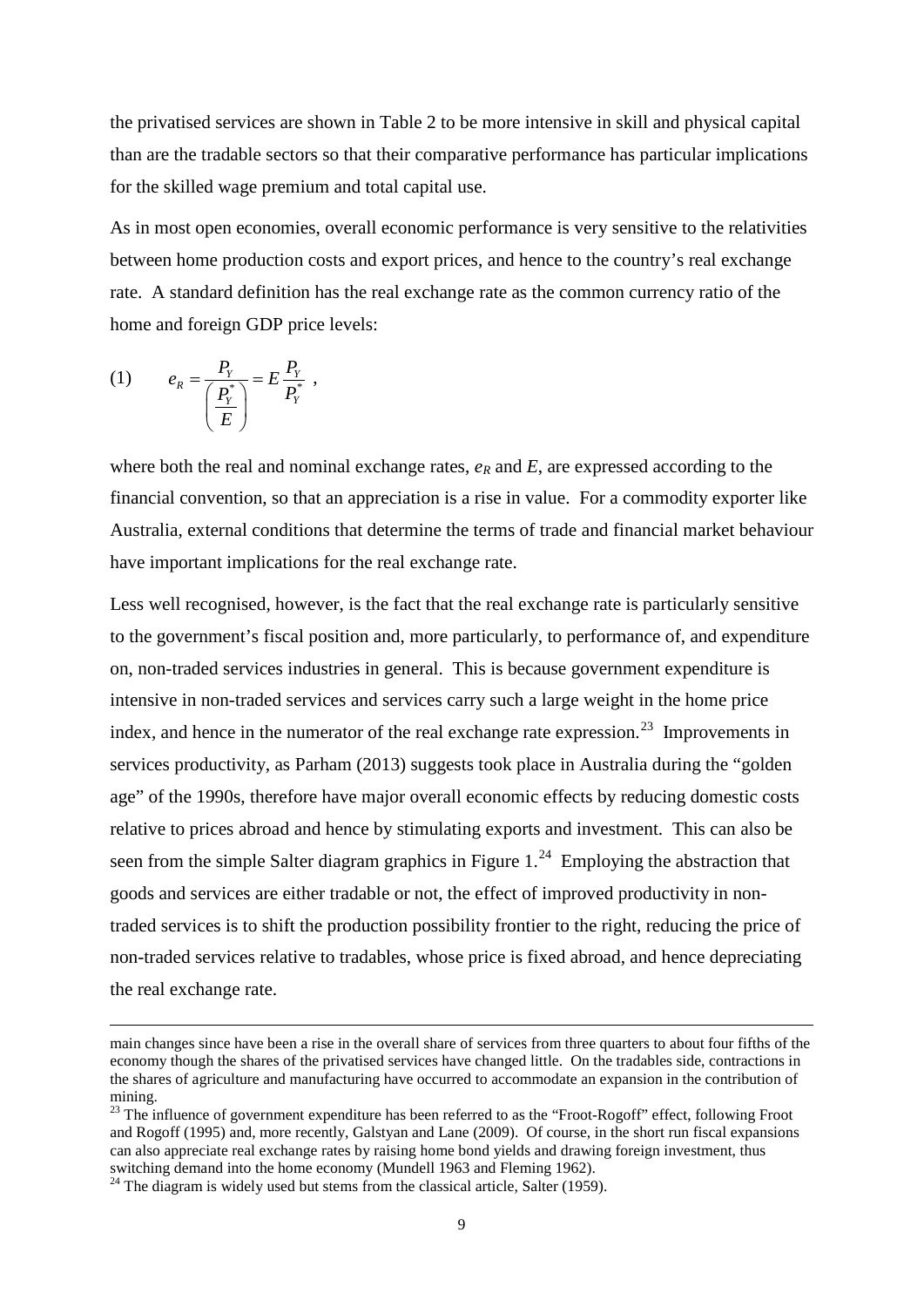A way of thinking about the behaviour reflected in Figure 1 that embodies the oligopoly behaviour central to this study is to consider privatisation and regulatory reform as reducing oligopoly rents and therefore raising intermediate and final demand for services. There is therefore an allocative efficiency gain as prices approach unit costs, along with reduction in those costs due to the capture of scale economies. The initial excess profits had been achieved by supplying less service output. The policy change therefore facilitates the rightward shift in the production possibility frontier shown in the figure without any requirement for associated technical change.

## **4. An Oligopoly Model of the Australian Economy**

The model is structured in the spirit of Blanchard and Giavazzi (2003) in that it emphasises oligopoly rents and the effects on these of industry policies. While their treatment of regulation is restricted to entry restrictions, here the regulatory armoury extends to privatisation, pricing surveillance and price-cap regulations. Like that of Balistreri and Markusen (2009), the model separates subnational product differentiation from that between home and foreign products and, with generally higher elasticities of substitution between home products than internationally, it yields important relationships between industry policy, the terms of trade and the real exchange rate. The links between foreign ownership, trade policy, domestic market structure and "x-efficiency" (Markusen 2004, Markusen and Stahler 2011) are not directly explored in this model though efficiency gains from increased lengths of run in the presence of fixed costs are an important behavioural element. Foreign capital can flow into the economy in the long run but there is no endogenous distinction between FDI as greenfield investment or acquisition.

Critically for the results obtained, the oligopoly behaviour is embedded within a multi-sector general equilibrium structure which offers a complete representation of inter-industry flows. Most oligopolistic sectors (energy, metals, chemicals and network services) have tended to be comparatively little exported and primarily used as domestic intermediate inputs. This means that, while distortionary pricing by oligopolies has modest direct effects (on final product mark-ups) it has very substantial indirect effects (via mark-ups on intermediates) that build on one another economy wide. A key consequence of this is that, when initial mark-ups are large, more competitive pricing yields effects on overall economic activity that are very much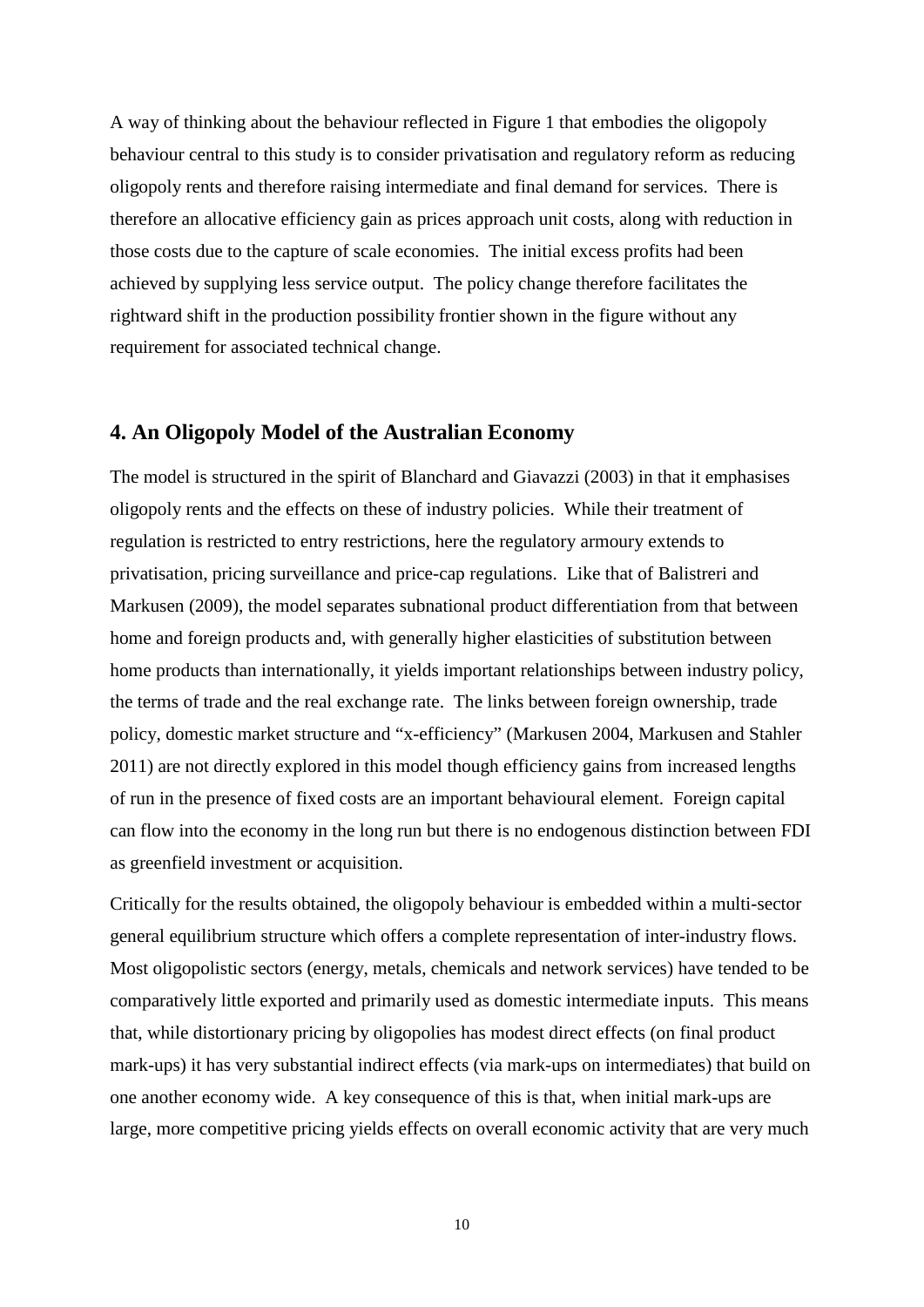greater than the gains in allocative efficiency from simple changes in taxes or tariffs (Tyers 2005).

These large effects stem from allocative efficiency gains derived from the closer association of costs and prices. In long run mode, this raises the rate of return on physical capital relative to an exogenous external lending rate and, since export demand is comparatively elastic, the resulting declines in costs raise the (variable) capital stock and this facilitates expanded export and output volumes. If free entry is permitted in long run mode, the stock of fixed capital (the recurrent fixed cost burden at the industry level) also expands. Depending on the extent of new entries, the expanded output levels then yield a further set of efficiency gains, which come from longer production runs in the presence of recurrent fixed costs. These effects can be particularly large in capital intensive heavy manufacturing and network services to which the regulatory policies are primarily directed.

### *4.1 Model structure*

<u>.</u>

The scope of the model is detailed in Table 2. Firms in all industries are oligopolistic in their product pricing behaviour with the degree of price-setting collusion between them represented by conjectural variations parameters that are set to account for the degree of regulatory surveillance. Each firm bears fixed capital and labour costs, enabling the representation of unrealised economies of scale. In making this representation, it is recognised that the agricultural and light manufacturing sectors generate low pure profits and tend to have low fixed costs. Their more competitive behaviour is achieved in the model via parameterisation (larger firm numbers and lower fixed costs per firm), rather than distinct behavioural assumptions.

Home products in each industry are differentiated by variety via CES nests and output is Cobb-Douglas in variable factors and intermediate inputs. While firms are oligopolists in their product markets they have no oligopsony power as purchasers of primary factors or intermediate inputs.<sup>25</sup> A complete system of inter-industry flows is included so as to represent the dependence of tradable industries on inputs from abroad and from the heavy manufacturing and services sectors.

<span id="page-13-0"></span><sup>&</sup>lt;sup>25</sup> Imports in each industrial category are seen as homogeneous, differentiated from home products as a group, so that import varietal diversity never changes. Oligopoly firms are assumed homogeneous so there can be movement on the "extensive margin" with entry and exit but there is no productivity differentiation of the type that is evident in the models of non-homogeneous export industries by Melitz (2003) and Balistreri et al. (2007).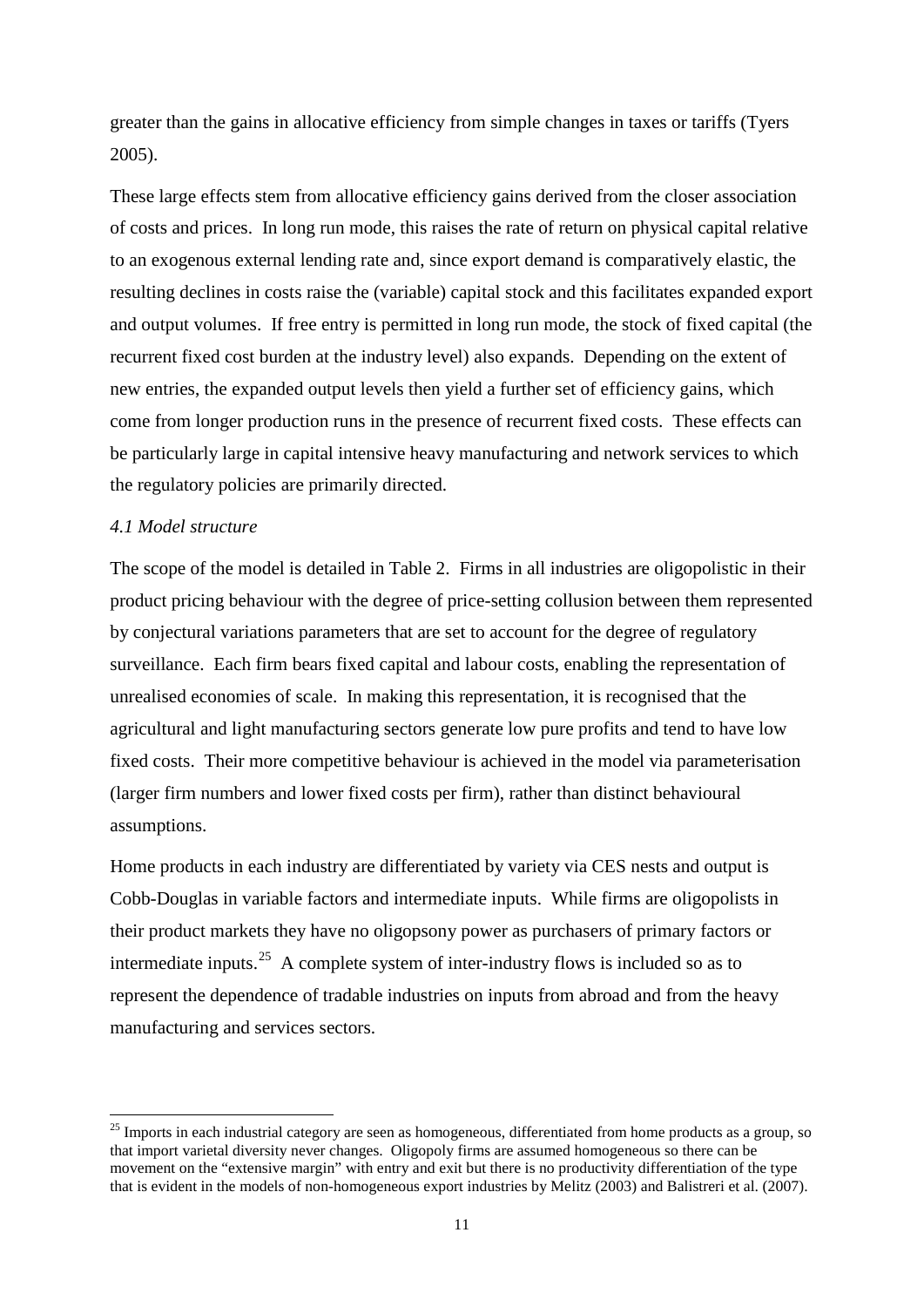The economy modelled is "almost small", implying that it has no power to influence border prices of its imports but its exports are differentiated from competing products abroad and hence face finite-elastic demand.<sup>[26](#page-14-0)</sup> Apart from Australia's comparatively small economic size, the main reason that the "almost small" assumption is so common in national modelling is that countries specialise in their exports far more than they do in their imports. Australia exports mainly resource-based products, in accord with its comparative advantage, but it imports almost everything. It is therefore much less likely to have market power on the import side.

The consumer price index is constructed as a composite Cobb-Douglas-CES index of postconsumption-tax home product and post-tariff import prices, derived from the aggregate household's expenditure function. This formulation of the CPI aids in the analysis of welfare impacts. Because collective utility is also defined as a Cobb-Douglas combination of the volumes of consumption by generic product, proportional changes in overall economic welfare correspond with those in CPI-deflated GNP.<sup>[27](#page-14-1)</sup> Government expenditure creates demands for goods and services via nested constant elasticity of substitution (CES) preferences and government revenue stems from a tax system that includes both direct (income) taxes levied separately on labour and capital income and indirect taxes including those on consumption, imports and exports. Income taxes are approximated by flat rates deduced as the quotient of revenue and the tax base in each case.

### *4.2 Oligopoly in supply*

<u>.</u>

Firms in each industry supply differentiated products. They carry product-variety-specific fixed costs and interact on prices. Cobb-Douglas production drives variable costs so that average variable costs are constant if factor and intermediate product prices do not change but average total cost declines with output. Firms charge a mark-up over average variable cost

$$
\Delta W = Y_1 - Y_0 + EV\left(P_0^C, P_1^C, Y_1\right) = Y_1 - Y_0 - Y_1 \frac{\Delta P^C}{P_1^C},
$$

which can be expressed in proportional change form as:

$$
\frac{\Delta W}{W} = \frac{Y_1 \left(1 - \frac{\Delta P^C}{P_1^C}\right) - Y_0}{Y_0} \approx \frac{\Delta Y}{Y_0} - \frac{\Delta P^C}{P_1^C}.
$$

This is, approximately, the proportional change in real GNP.

<span id="page-14-1"></span><span id="page-14-0"></span><sup>&</sup>lt;sup>26</sup> The effective numeraire is the import product bundle. Consumer and GDP price indices are constructed for real aggregations, following the practice in national modelling since Dixon et al. (1982) and Harris (1984). <sup>27</sup> When the utility function is Cobb-Douglas in consumption volumes, the expenditure function is Cobb-Douglas in prices. If the consumer price level,  $P^C$ , is defined as a Cobb-Douglas index of prices, the equivalent variation in income can be expressed in terms of the proportional change in this index. Thus, following any shock, the income equivalent of the resulting changes to income and prices is: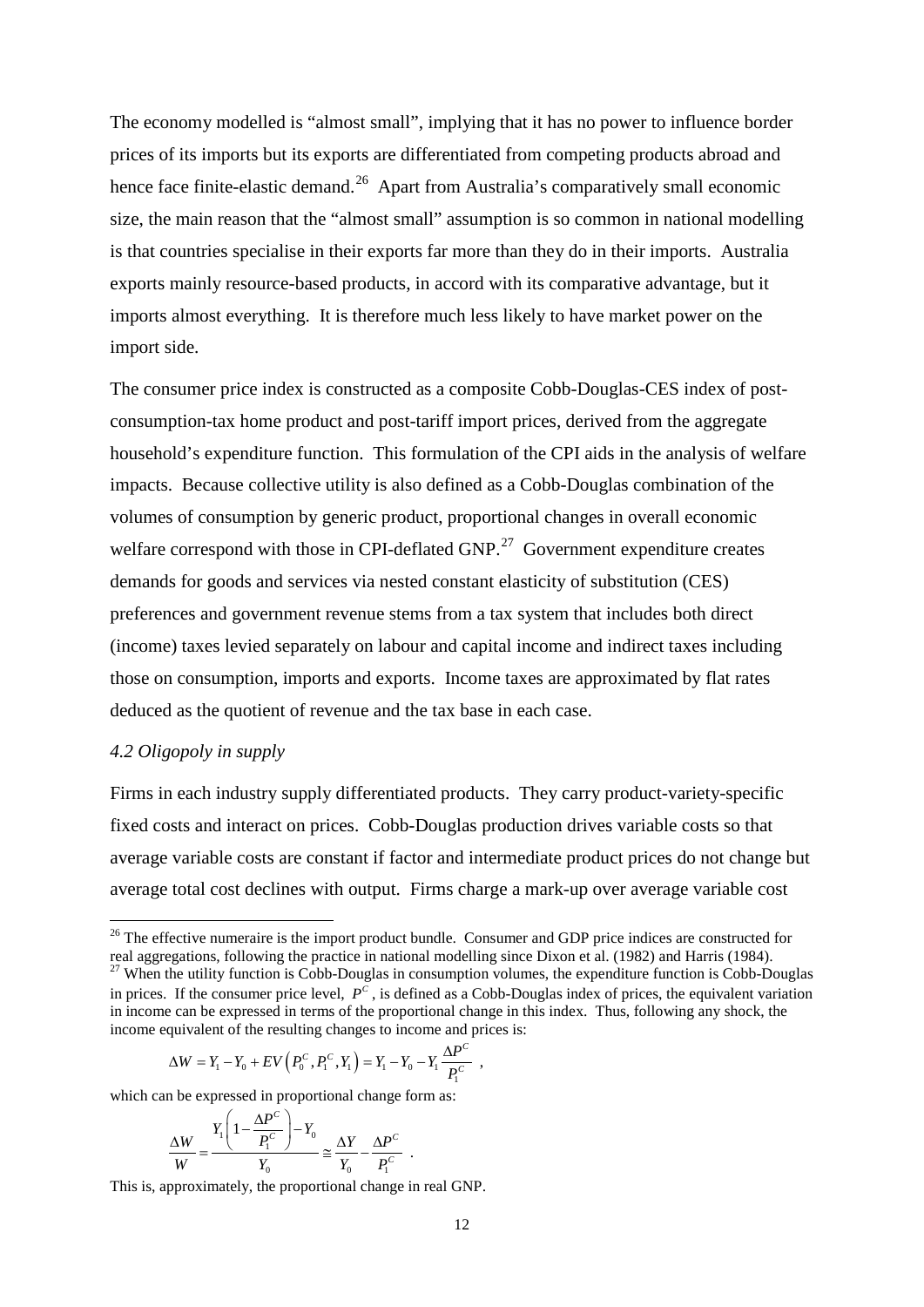which they choose strategically. Their capacity to push their price beyond their average variable costs without being undercut by existing competitors then determines the level of any pure profits and, in the long run, the potential for entry by new firms. Excessive entry is possible in the sense of Mankiw and Whinston (1986) when shocks favour profitability but pure profits are constrained by free entry. Production runs contract and average fixed costs rise. The analysis presented here, however, emphasise cases in which the number of firms remain exogenous.

Each firm in industry *i* is regarded as producing a unique variety of its product and it faces a downward-sloping demand curve with elasticity  $\varepsilon_i$  ( $\lt$  0). The optimal mark-up is then:

$$
(2) \t m_i = \frac{p_i}{v_i} = \frac{1}{1 + \frac{1}{\varepsilon_i}} \t \forall i,
$$

where  $p_i$  is the firm's product price,  $v_i$  is its average variable cost and  $\varepsilon_i$  is the elasticity of demand it faces. Firms choose their optimal price by taking account of the price-setting behaviour of other firms. A conjectural variations parameter in industry *i* is then defined as the influence of any individual firm *k*, on the price of firm *j*:  $\mu_i = \partial p_{ij} / \partial p_{ik}$ .

These parameters are exogenous, reflecting industry-specific free-rider behaviour and the power of price surveillance by regulatory agencies. The Nash equilibrium case is a noncollusive differentiated Bertrand oligopoly in which each firm chooses its price, taking the prices of all other firms as given. In this case the conjectural variations parameter  $\mu$  is zero. When firms behave as a perfect cartel, it has the value unity. This parameter enters the analysis through the varietal demand elasticity.

Critical to the implications of imperfect competition in the model is that the product of each industry has exposure to four different sources of demand. The elasticity of demand faced by firms in industry  $i$ ,  $\varepsilon$ <sub>*i*</sub>, is therefore dependent on the elasticities of demand in these five markets, as well as the shares of the home product in each. They are final demand (*F*), intermediate demand (*I*), export demand (*X*) and government demand (*G*). For industry *i*, the elasticity that applies to (2), above, is a composite of the elasticities of all five sources of demand.

$$
(3) \qquad \varepsilon_i = s_i^F \varepsilon_i^F + s_i^I \varepsilon_i^I + s_i^X \varepsilon_i^X + s_i^G \varepsilon_i^G \qquad \forall i
$$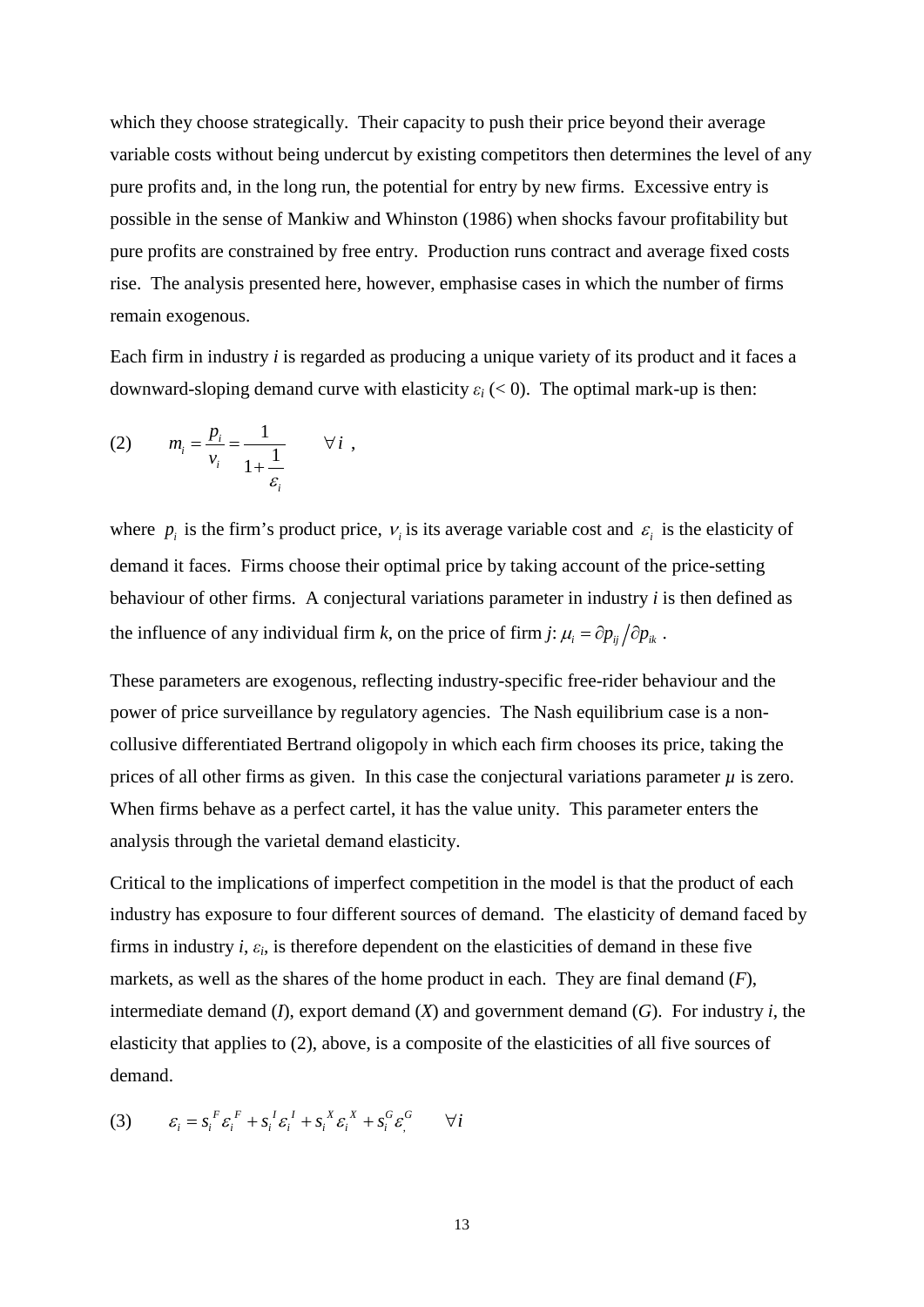where  $s_i^j$  denotes the volume share of the home product in market *i* for each source of demand *j*. These share parameters are fully endogenous in the model and the elasticities depend on component elasticities of substitution and the conjectural variations parameters  $\mu_i$ <sup>28</sup> Thus, the strategic behaviour of firms, and hence the economic cost of oligopolies, is affected by collusive behaviour on the one hand and the composition of the demands faced by firms on the other, both of which act through the average elasticity of varietal demand. The collusive behaviour enters through conjectural variations parameters,  $\mu_i$ , and composition through the demand shares  $s_i^j$ . Of course, the capacity firms have to reduce their prices also depends on the fixed cost burden carried by each industry and hence on firm numbers. To study the effects of price-cap regulation a Ramsey mark-up,  $m_i^R$  is formulated as:

$$
(4) \t m_i^R = \frac{afc_i + v_i}{v_i} ,
$$

-

where  $afc_i$  is average fixed cost and  $v_i$  is average variable cost in industry *i*. Compromise mark-ups can be simulated by altering the parameter  $\varphi_i$  in an equation for the "chosen" markup:  $m_i^C = (\varphi_i - 1) m_i^R + (2 - \varphi_i) m_i \quad \forall i$ . Thus, when  $\varphi_i = 1$ ,  $m_i^C = m_i$ , thus maximising oligopoly profits, and when  $\varphi_i = 2$ ,  $m_i^C = m_i^R$ , eliminating pure economic profits altogether.

## *4.3 The database and it's the calibration of pure profits and oligopoly parameters*

The model database has two components. The first represents broad economic structure and flows of payments between households at home and abroad, firms and government. It combines detailed bilateral trade, transport and protection data characterizing economic linkages, together with national accounts, government accounts, balance of payments data and input-output tables which enable the quantification of inter-sectoral flows within regions. It is constructed from the GTAP global database.<sup>[29](#page-16-1)</sup> The flows represented in the database do not reveal details of industrial structure, however. In particular, to model oligopolistic behaviour, additional information is required on firm numbers, pure profits, fixed costs and minimum efficient scale for each industry.

 $28$  The relationships are complex and are spelled out in the appendix.

<span id="page-16-1"></span><span id="page-16-0"></span><sup>&</sup>lt;sup>29</sup> Documentation on the GTAP 5 Data Package (Dimaranan and McDougall 2002) may be viewed at: [<http://www.gtap.agecon.purdue.edu/databases/v5/v5\\_doco.asp>](http://www.gtap.agecon.purdue.edu/databases/v5/v5_doco.asp).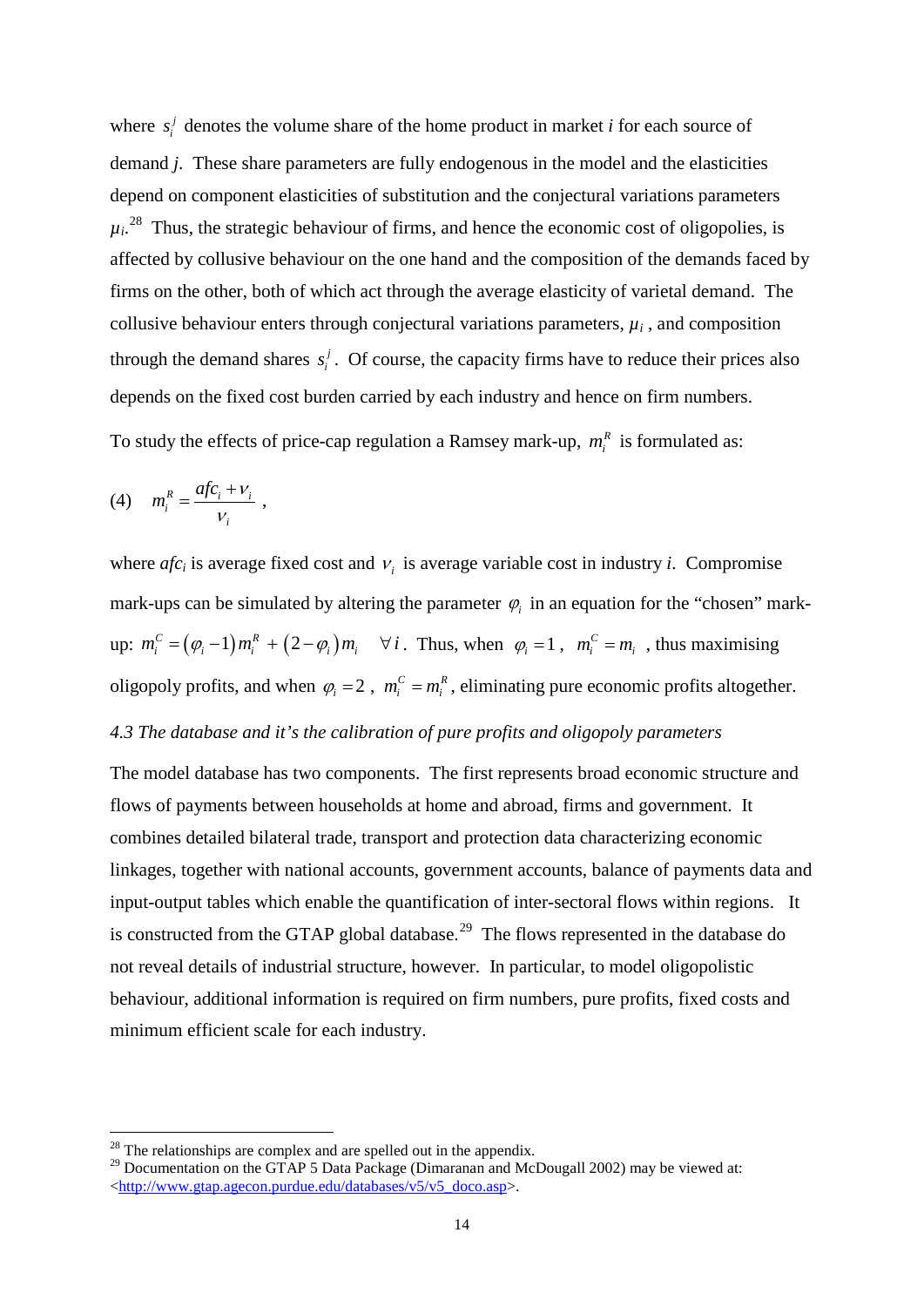With the support of the few industry studies already mentioned and the Morningstar Financial Analysis Database,  $30$  these variables are calibrated in the following manner. First, pure profits are required as a share of total revenue in each industry. This is needed to finalise the flow database by splitting capital payments between market and over-market returns. It is also a starting point for calibrating industry competitive structure. For this data on the profitability of listed firms is used to separate the components of capital income payments that represent the market returns that are paid to creditors from over-market returns paid to residual owners.<sup>[31](#page-17-1)</sup> Details as to the approach are offered in the supporting appendix.

Second, rough estimates of strategically interacting firm numbers in each industry and their corresponding conjectural variations parameters are required. It is not sufficient simply to record the number of establishments in each industry, however. Unless industries are subdivided finely, considerable diversity of firm size and product is embodied in each. Indeed, within a particular industry classification, many firms supply intermediate inputs to other firms in the same classification. Prices of the products that emerge from a particular industry are very likely determined by a small proportion of the firms within it. Again, the Morningstar database is the source of measures of industry concentration. From these is assigned the crude index of firm numbers indicated in Table 4 and the corresponding conjectural variations parameters shown in the same table. Again, additional detail as to our approach is provided in the accompanying appendix.

Third, to complete the formulation of industry demand elasticities, elasticities of substitution between home product varieties and between generic home and foreign products are required for each sector. These are drawn from the estimation literature.<sup>32</sup> Initial industry demand elasticities are then calculated for each source of demand (final, intermediate, government and export), via the equations in the appendices, and the results are also listed in Table 4. Importantly for the interpretation of later results, Table 4 also makes clear that the four sources of demand facing firms in each industry are not equally elastic. Export and final

<u>.</u>

<span id="page-17-0"></span><sup>30</sup> The database is formally the *Aspect Financial Analysis Database.* It is supplied by Aspect-Huntley, and the copyright is held by Huntleys' Investment Information Pty Ltd (HII) (a wholly owned subsidiary of Morningstar, Inc).

<span id="page-17-1"></span> $31$  After tax profits rates are compared with the prime borrowing rate in the period 1997-2007 to obtain measures of pure profits. Firm statistics were drawn from http://www.aspectfinancial.com.au/af/finhome?xtm-<br>licensee=finanalysis.for and the data on industrial borrowing rates was from www.rba.gov.au.

<span id="page-17-2"></span>similarities of this literature are offered by Dimaranan and McDougall (2002) and at http://www.gtap. purdue.edu/databases/..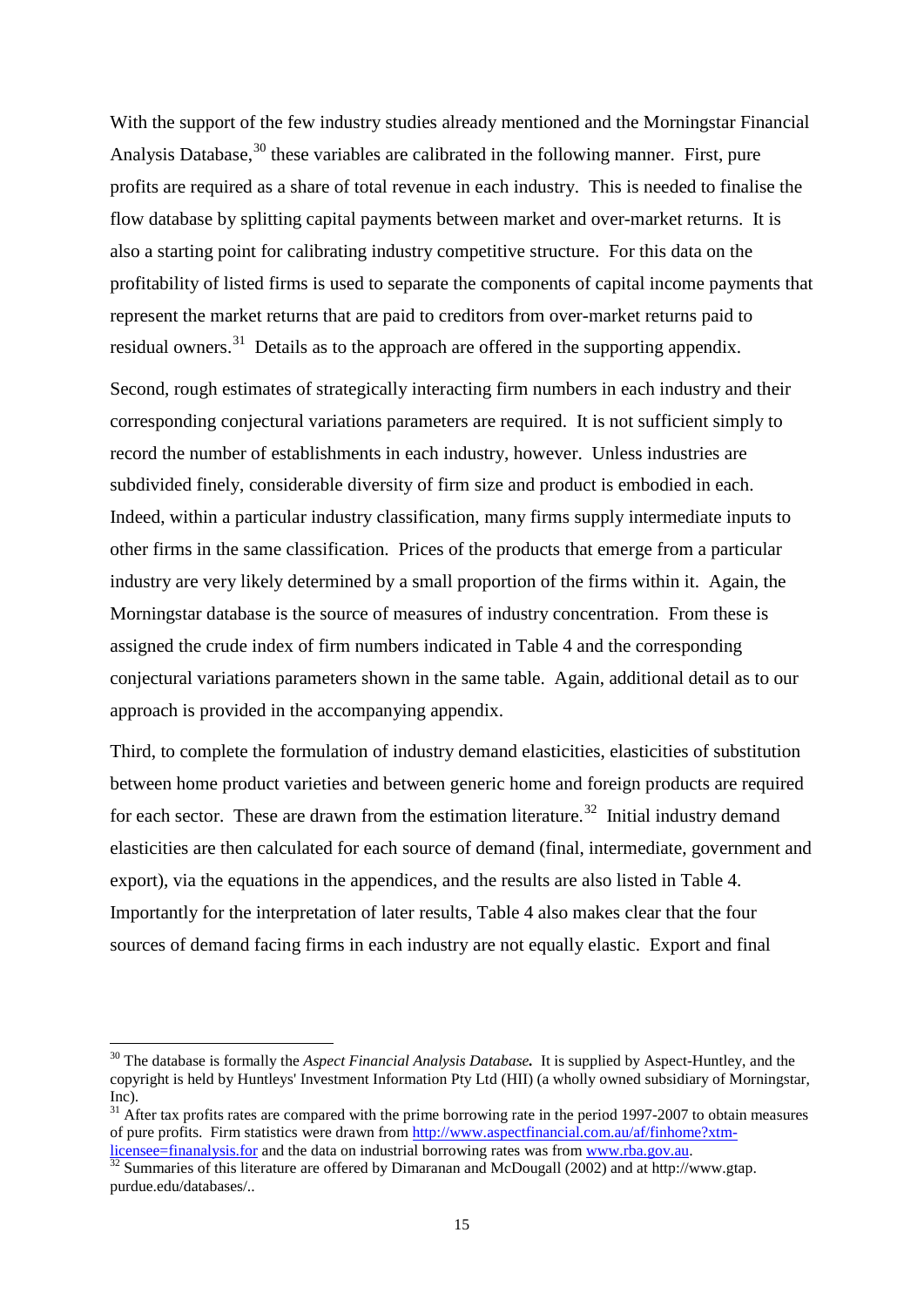demand are the most elastic and intermediate demand the least.<sup>33</sup> It is further evident that, where exports dominate demand firms face larger elasticities and charge smaller mark-ups.

To continue the calibration, initial shares of the demand facing each industry are then drawn from the database to enable the calculation of weighted average demand elasticities for each industry. Mark-up ratios are then deduced from these via (2), thus fixing average variable cost in each industry. The initial equilibrium industry shares, average elasticities and mark-up ratios for each sector are given in Table 5. Note that the elasticities appear large in magnitude at first glance. This is because they do not represent the slopes of industry demand curves for generic goods. Rather, they are the elasticities faced by suppliers of individual varieties and are made larger by inter-varietal substitution.

This completes the demand side calibration. The corresponding calibration of the supply side commences with the use of the mark-up ratios to deduce the initial level of average variable cost in each sector. Then, the proportion pure profits make up of total turnover is deducted from the mark-up to arrive at fixed cost shares of total turnover.<sup>[34](#page-18-1)</sup> Total recurrent fixed cost in each sector then follows. The results of this calibration are summarised in the first three columns of Table 6. It is now possible to obtain a sense of the scale of production.<sup>[35](#page-18-2)</sup> Under our assumption of Cobb-Douglas technology in variable factor use, combined with recurrent fixed costs, if industries could expand indefinitely without changing unit factor rewards (the partial equilibrium assumption that is relaxed here), average fixed cost would approach average variable cost asymptotically from above. Following Harris and Cox (1983), an arbitrary minimum efficient scale (MES) product volume is chosen at the point where average fixed cost would decline to a twentieth of average variable cost. The implied scale parameters are displayed in the final column of Table 6. They confirm expectations that fixed costs are most prominent in electricity, gas, water, telecommunications and transport services, due to fixed physical infrastructure and network maintenance costs. The results also suggest, plausibly, that the sectors closest to their minimum efficient scale are agriculture, mining, finance and "other services".

<u>.</u>

<span id="page-18-0"></span><sup>&</sup>lt;sup>33</sup> Export demand is found to be more elastic because of the larger number of substitutable product varieties available abroad while intermediate demand is relatively inelastic because of firms' reluctance to alter  $\frac{34}{34}$  Fixed costs take the form of both physical and human capital costs using the rule of thumb (based on estimates

<span id="page-18-1"></span>by Harris and Cox, 1983) that physical capital has a fixed cost share of 5/6.

<span id="page-18-2"></span> $35$  The actual calibration process is more complex than this because the elasticities of intermediate demand depend on intermediate cost shares, which depend on the variable cost share. It is therefore necessary to calibrate iteratively for consistency of elasticities and shares.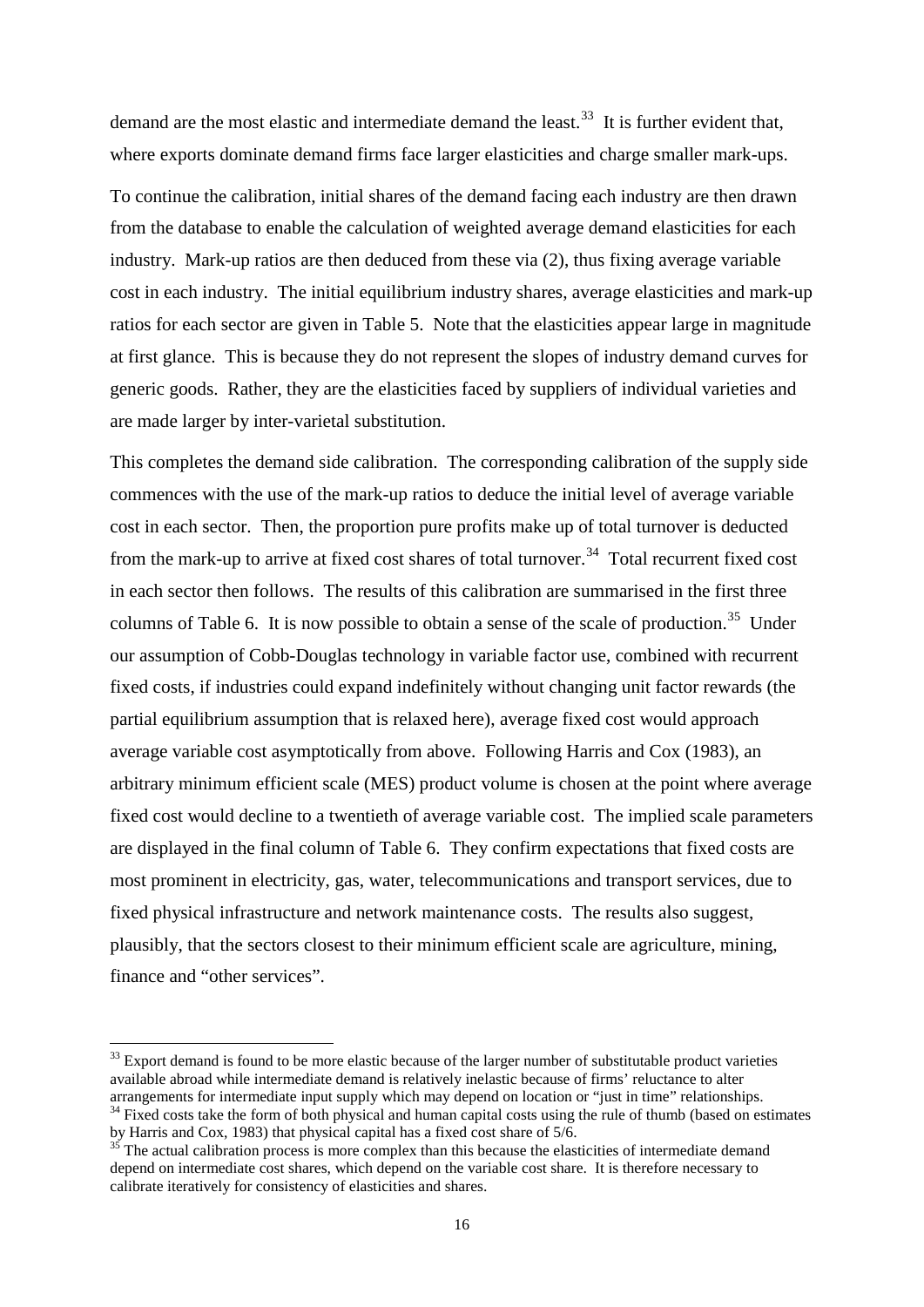### **5. Sectoral Interactions with Oligopoly**

To explore the interdependence of the privatised service sectors and the potential impacts of their non-competitive behaviour on the economy as a whole a first set of experiments addresses the effects of the unfettered exploitation of market power in all sectors. In particular, on the presumption that oligopoly firms fail to collude and form cartels (or consolidate into monopolies) mainly because of government price surveillance and (the threat of) anti-trust actions, it is imagined what the Australian economy would have looked like had these government activities never occurred.<sup>[36](#page-19-0)</sup> A long run closure is selected in which physical capital is internationally and intersectorally mobile and labour markets clear at flexible wages. To explore oligopoly effects, however, the number of firms in each sector is held constant and pure profits or losses are endogenous. The entire economy is first allowed to cartelise, by raising all conjectural variations parameters to unity.<sup>37</sup> Then, individual sectors are cartelised one by one in a bid to identify non-linearities that might imply the necessity of economy-wide analysis. The results are summarised in Table 7.<sup>[38](#page-19-2)</sup>

Clearly the economy would have been substantially smaller if all sectors had been cartelised. Real GDP would have been smaller by a third and real wages smaller by more than half. In general, cartel rents imply higher home product prices and hence an appreciated real exchange rate and reduced trade with the rest of the world. The agricultural and mining sectors are exceptions in that, there, cartelisation reduces home production with less impact on product prices due to foreign competition. Mobile factors are shed by the tradable sectors, however, reducing their rewards and this tends to reduce services costs and hence to offset slightly the appreciation of the real exchange rate. Manufacturing is special because, as Table 8 shows, it uses and supplies mainly intermediate inputs. Since elasticities of substitution between intermediate inputs are low, home cartelisation sees service industry costs rise due to limited substitution to competing imports. If the cartelisation had only occurred in the recently

-

<span id="page-19-0"></span> $36$  This experiment is unrealistic even as a hypothetical, since it ignores the roles of contestability and the free rider problem in the maintenance of cartels.

<span id="page-19-1"></span> $37$  The number of firms is held constant in this closure but it is, in any case, immaterial so far as pricing is concerned when industries are cartelised. Consolidation to a monopoly would reduce fixed costs and thereby increase monopoly profits, however, a development not explored here.

<span id="page-19-2"></span><sup>&</sup>lt;sup>38</sup> It stretches credibility to imagine that sectors with large numbers of small firms, such as agriculture, could overcome free rider and communication costs in this way. Taking agriculture as an example, however, the Australian sector is rife with organised "boards" designed to extract rents for farmers (Sieper, 1982). Even the "other services" sector is full of state and local government regulations directed at reducing competition, such as zoning rules for such specialist retail outlets as pharmacies and news agents. All this said, our purpose here is not to suggest that full cartelisation is possible or likely but merely to use this caricature of oligopolistic behaviour to explore economy-wide effects.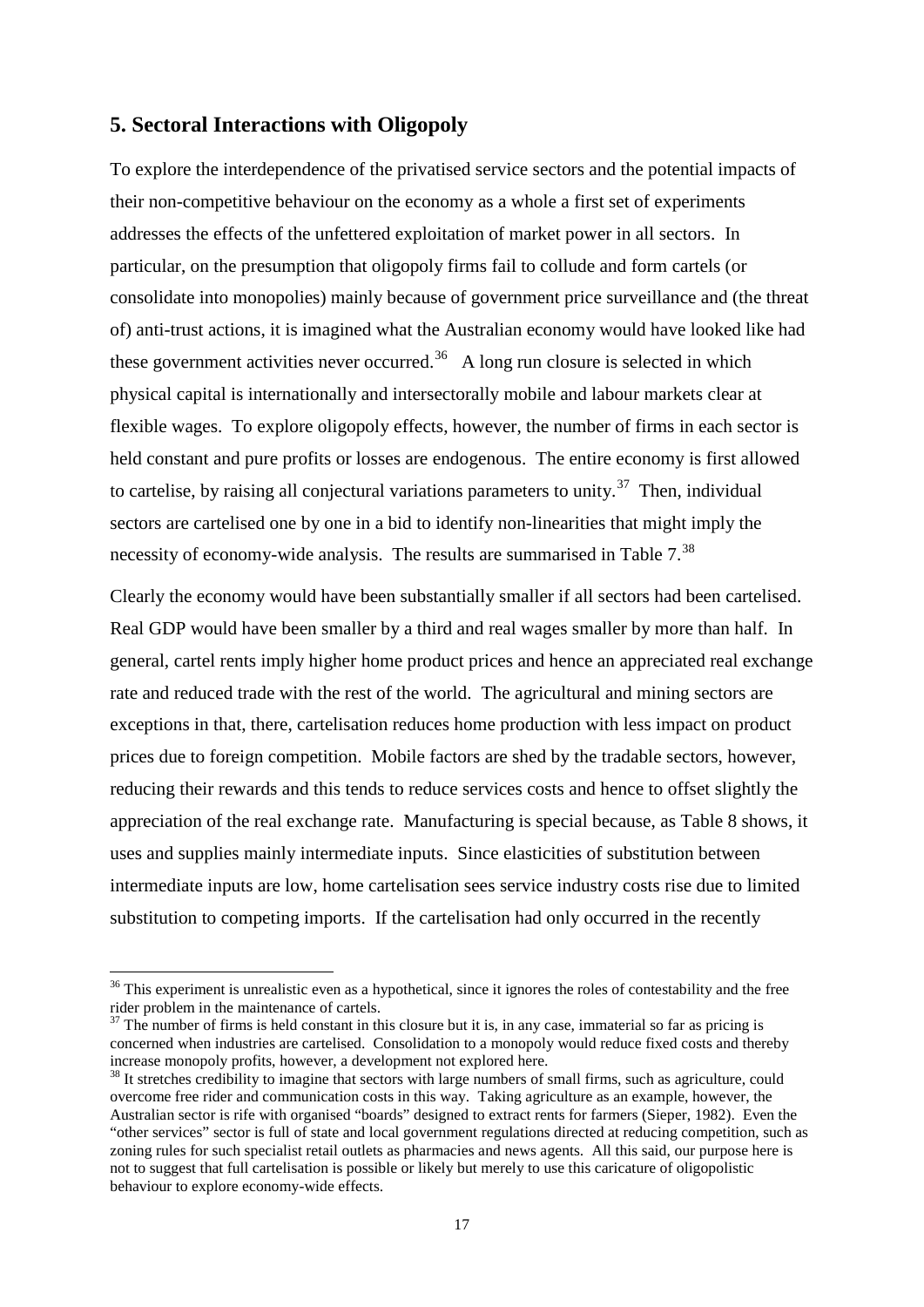privatised services, electricity, water, gas, telecommunications, finance, transport and "other services", GDP would have been smaller by just over a tenth and real wages by almost a third.

The central block in the table indicates how cartelisation by each individual sector affects overall economic performance. It is clear that sectors like manufacturing and "other services", which have large initial shares of GDP, also have the largest impacts on the economy following cartelisation.<sup>39</sup> Cartelisation creates rents that accrue to capital owners. Yet it reduces output and therefore variable factor and input demand. Unit factor rewards to mobile factors therefore fall in all cases.<sup>40</sup> The only cartelisation that reduces the average gross rate of return on capital is that of the manufacturing sector. This is, again, because manufactured inputs are extensively used in other sectors, as indicated in Table 8, the performance of which are retarded by high manufactured product prices.

The bottom rows of Table 7 allow an assessment of the model's linearity in proportional changes following cartelisation shocks. Where collective cartelisation yields results different from the sum of the proportional changes due to sectoral cartelisation, the case for economywide analysis is made clearer. While this non-linearity is evident when the cartelising sectors include the tradable ones and the government-intensive "other services", it is not strong when only the privatised service sectors are included. Opposing sectoral interactions might be expected to cancel when cartelisation occurs in all sectors and so it follows that the gross effects are smaller in this case than when sectoral cartelisations are summed. When the traded sectors are included, however, the elastic supply of competing products from abroad appears to further damp the collective, relative to the sectoral, impacts of cartelisation. Even though non-linearity is not always strong, the case for economy-wide analysis is further supported by the substantial impacts on GDP and real wages of the individual sectoral cartelisations shown in the table.

The extent to which sectors interact is further clarified by Table 9, which shows the effects of cartelisation by the column sectors on gross rates of return in row sectors. The first row reproduces the sixth column of Table 7. The first column gives the effects on all sectors of cartelisation throughout the economy. From this it is evident that interaction between sectors causes gross returns in some to fall in spite of cartelisation. Manufacturing is one of these, for

-

<span id="page-20-0"></span> $39$  The water sector also has a comparatively large impact. This is because the firms involved are few and mainly state-owned and because they do not presently exploit their market power. With this, admittedly simplistic, representation of the water sector, the water price would increase by 600 per cent if they did.

<span id="page-20-1"></span><sup>&</sup>lt;sup>40</sup> The possibility that rents might be shared with sectoral workforces is real in Australia, though it is not modelled here. See Dowrick (1993) and Mumford and Dowrick (1994).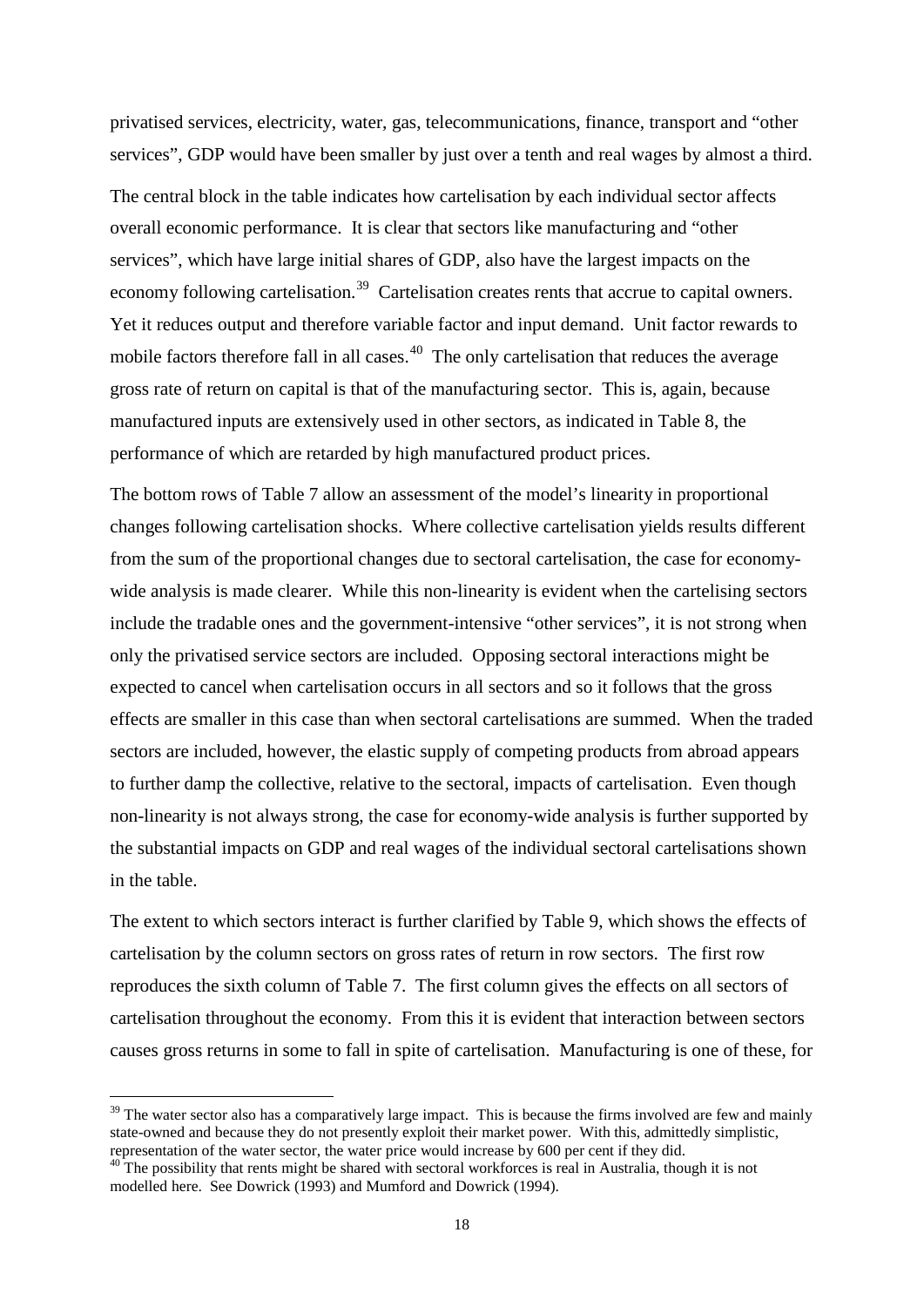the reasons indicated above. Electricity, water, finance and transport all yield net rises in rates of return in spite of higher input costs due to corresponding changes in other sectors. The second column shows that the effects of market power in the privatised services is large at the national level and as it affects returns in the tradable sectors. The non-diagonal elements indicate the extent of sectoral interaction. This is largest for manufacturing, for reasons discussed above, but it is also significant for network services that supply important intermediate inputs to other sectors, like electricity, telecommunications, finance and transport.

It might therefore be expected that sector specific, partial equilibrium approaches to the effects of oligopoly regulation are in error, first, because of the usual omission of economywide effects on factor prices and the real exchange rate. More importantly for the larger services industries and those that extract large oligopoly rents, because common changes in regulatory policy have large *collective* effects on factor prices, the real exchange rate and the costs of intermediate inputs used in each regulated industry, changes in regulatory policies or standards require economy-wide analysis.

Importantly, these experiments show that the price caps that control over-market profitability in telecommunications and finance cause measurable changes in factor rewards and the real exchange rate. Table 7 confirms that, relative to a baseline with full exploitation of their oligopoly power, the minimisation and redistribution of oligopoly rents in these industries collectively raises real wages by 14 per cent and depreciates the real exchange rate by six per cent. Thus, price caps in these industries are would appear to have significant effects on the performance of other sectors and the economy as a whole.

### **6. Sectoral Interactions from Perfect Price Cap Regulation**

Here the initial equilibrium, with the pure profits generated in all sectors as indicated in Table 6, is subjected to tighter price cap regulation, whereby product prices are forced to equal average costs. The calibrated initial equilibrium, by comparison, reflects less perfect regulation. Indeed, regulation was probably influential at the time, particularly since realised pure profit shares appear modest or negative in the data, in all sectors except for telecommunications and finance. In the experiment, tight price caps are first imposed, via equation (4), simultaneously on all sectors. Because six of the 10 sectors do not earn pure profits this implies that mark-ups are regulated to decrease in only four and to increase in the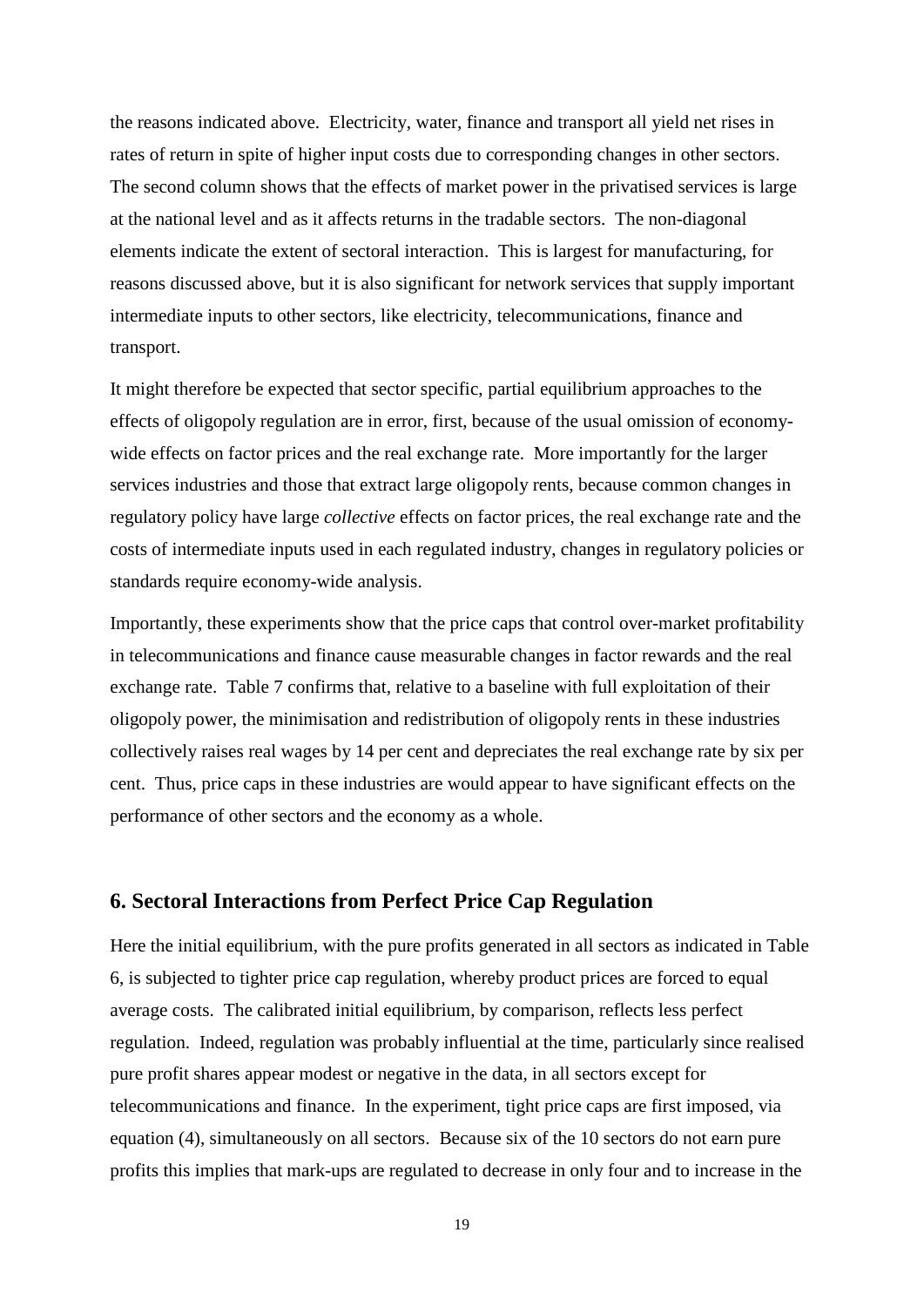remaining six – an unrealistic prospect included only for completeness. The next experiment imposes tight price caps only on the four industries earning pure profits (agriculture and food, mining and energy, telecommunications and finance). Then tight price caps are imposed on the profitable privatised services only. This is followed by price caps on each of the profitable sectors individually. The effects on overall economic performance are given in Table 10.

The very first row of the table shows the effects of average cost pricing in all industries and, since six initially earn less than market rates of return, the results are net increases in markups and prices, and declines in real wages. The more realistic imposition of tight price caps on the four profitable sectors, however, shows that considerable additional economic activity might be obtained in this way. GDP and real wages are boosted, at the expense of gross returns on assets. Interestingly, although the two profitable service industries are not significantly larger contributors to GDP than either agriculture and food on the one hand or mining and metals on the other, their price caps are the more significant because their initial profitability is higher (Table 6).

The results for individual industries bear this out. Indeed, it is the financial sector where reduced pure profits and hence lower product prices would have the most national impact. As in the cartelisation experiments of the previous section there is again a contrast between the real exchange rate effects of price caps in the tradable and the services sectors. In the tradable sectors reduced home product prices cause increased demand and expanded output and hence increased wages and resource rents. The services sectors face higher wage costs and hence raise their prices. But they also redirect their demand to meeting the intermediate requirements of the expanded tradable sectors and so the elasticities they face fall and their mark-ups rise. This further contributes to higher service prices and hence to net increases in the real exchange rate. The price caps on previously profitable services, on the other hand, merely reduce non-traded prices and the results are straight-forward Balassa-Samuelson real depreciations.

As in the case of cartelisation, the non-linearity of economy-wide responses to sectoral price caps is tested in the last two rows of the table. By contrast with the case of cartelisation, price caps on the four profitable sectors exhibit negligible non-linearity in proportional changes. These do not include shocks to the large and idiosyncratic manufacturing and "other services" sectors, and the magnitudes of the shocks are smaller than those due to cartelisation. So it would seem that the non-linearities are associated with the scale of shocks to prices and the

20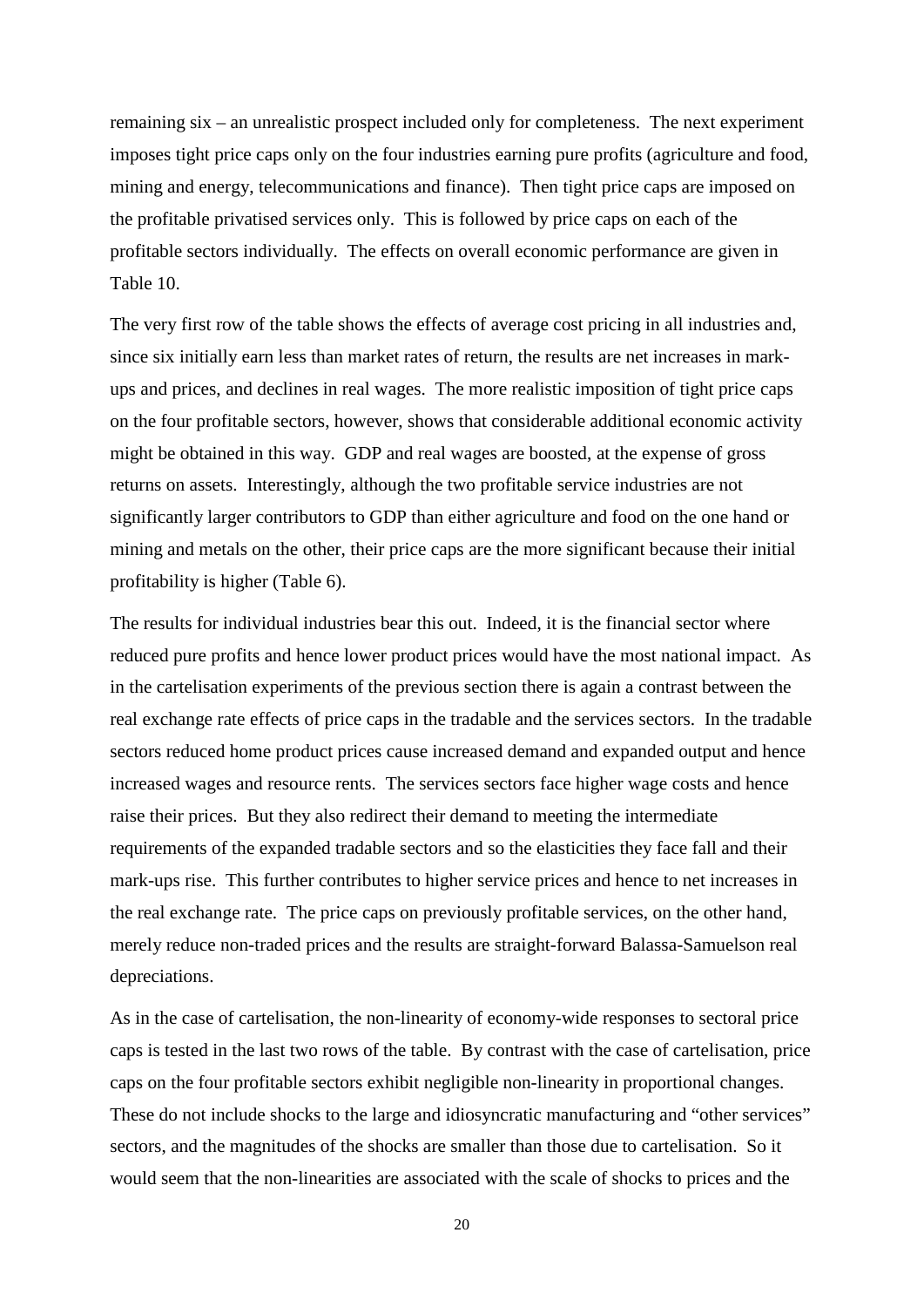particular behaviour of manufacturing and "other services". This offers weak support for economy-wide treatment of the comparatively small oligopoly distortions not removed by existing policy. The direct inter-sectoral effects summarised in Table 11 offer further weak support in the sense that price caps in the services sectors have measurable economy-wide effects and that, especially in the case of finance, interactions are strong with the tradable goods sectors.

Important general equilibrium results do emerge from this analysis of residual distortions, however. Because the level of these residual distortions is comparatively large in telecommunications and finance, and because these industries are widely used throughout the economy as intermediate inputs, their residual oligopoly rents cause measurable changes in factor rewards and the real exchange rate. Indeed, the collective minimisation and redistribution of those residual rents would raise real wages by up to two per cent and depreciate the real exchange rate by between 0.2 and 0.8 per cent. Thus, the results suggest, yet more effective regulation of just these two industries would improve both aggregate performance and the distribution of economic gains.

### **7. Conclusions**

An economy-wide model with oligopoly behaviour facilitates the analysis of inter-sectoral and economy-wide effects of oligopoly rents and their control via price-cap regulation, suggesting that these are potentially very large. The reasons for their size are threefold. First, the long run analysis allows the physical capital stock to expand perfectly elastically at an exogenous, internationally demanded rate of return; second, this expansion is facilitated by very elastic long run external demand for exported home products and this means only modest reductions in production cost make substantial capital expansion worthwhile; and third, the reductions in production cost from the simulated industrial reforms are better than modest and these are due both to more competitive pricing (allocative efficiency) and greater industrial scale in the presence of fixed costs.

Taking the extreme of cartelisation in each sector as a benchmark, the complete exploitation of market power in all sectors is shown to leave the economy smaller by a third. Even if the cartelisation had taken place only in the newly privatised services the model suggests that Australia's GDP would have been smaller by almost a quarter. More particularly, sectoral interactions due to the exploitation of oligopoly power are shown to be large enough to justify

21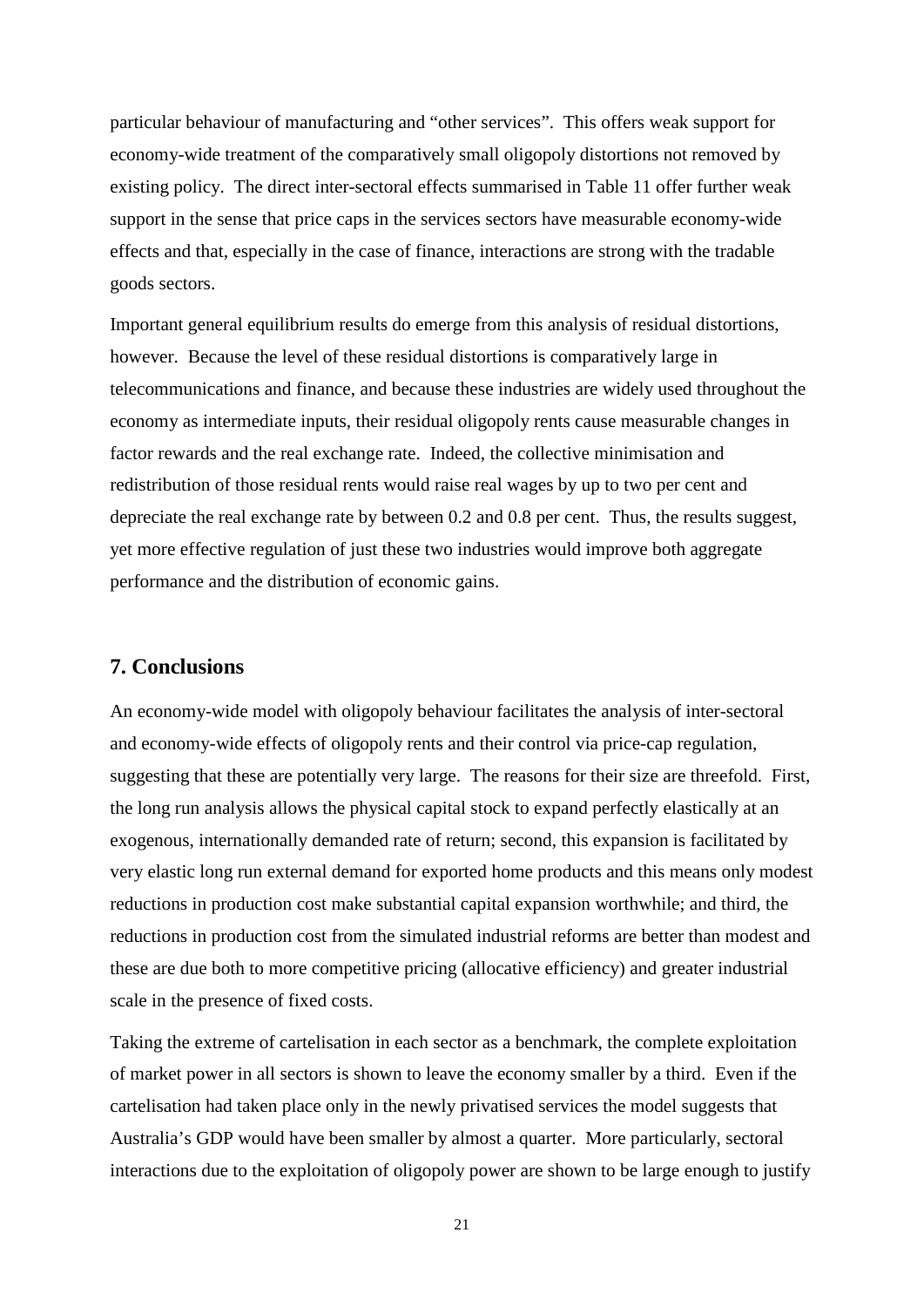an economy-wide approach. Indeed, sector specific, partial equilibrium approaches to the effects of oligopoly regulation are shown to be in error for two reasons. First, the usual omission of economy-wide effects on factor prices and the real exchange rate are clear, especially for the larger services industries and those that extract large oligopoly rents. More importantly, however, since regulation is so widespread and its effects consistent across regulated service industries, large collective effects are found on factor prices, the real exchange rate and the costs of intermediate inputs used in each regulated industry.

These large effects are not only observed for oligopoly behaviour in the major sectors of the economy but also in the recently privatised services, supplying as they do about a fifth of GDP. In particular, the price caps that control over-market profitability in telecommunications and finance cause measurable changes in factor rewards and the real exchange rate. Relative to a baseline with full exploitation of their oligopoly power, the minimisation and redistribution of oligopoly rents in these industries collectively raises real wages by 14 per cent and depreciates the real exchange rate by six per cent. Thus, price caps in these industries are shown to have significant effects on the performance of other sectors and the economy as a whole.

### **References**

- ABS (2013), *Year Book of Australia 2002*, Australian Bureau of Statistics, Commonwealth of Australia, Canberra.
- Australia Daily (2004), "Australia Energy Info", [<http://www.australiadaily.com/s/australiaenergy/>](http://www.australiadaily.com/s/australiaenergy/) accessed September – October.
- ACCC (2003), "ACCC issues consultation notice to Telstra over broadband price-squeeze allegations", <http://www.accc.gov.au/>.
- ACCC (2004), *What We Do*, Australian Competition and Consumer Commission <http://www.accc.gov.au>.
- Averch, H. and L. Johnson (1962), "The behavior of the firm under regulatory constraint," *American Economic Review*, 52(5): 1052–1069, December.
- Balistreri, E.J., R.H. Hillberry and T.J. Rutherford (2007), "Structural estimation and solution of international trade models with heterogeneous firms", presented at the 10 Annual Conference on Global Economic Analysis, Purdue University, July.
- Balistreri, E.J. and J.R. Markusen (2009), ["Sub-national differentiation and the role of the](http://ideas.repec.org/a/eee/ecmode/v26y2009i1p47-62.html)  [firm in optimal international pricing"](http://ideas.repec.org/a/eee/ecmode/v26y2009i1p47-62.html), *[Economic Modelling](http://ideas.repec.org/s/eee/ecmode.html)*, 26(1): 47-62, January.
- Blanchard, O. and F. Giavazzi (2003), ["Macroeconomic effects of regulation and deregulation](http://ideas.repec.org/a/tpr/qjecon/v118y2003i3p879-907.html)  [in goods and labor markets,](http://ideas.repec.org/a/tpr/qjecon/v118y2003i3p879-907.html)" *[The Quarterly Journal of Economics](http://ideas.repec.org/s/tpr/qjecon.html)*, MIT Press, 118(3): 879-907, August.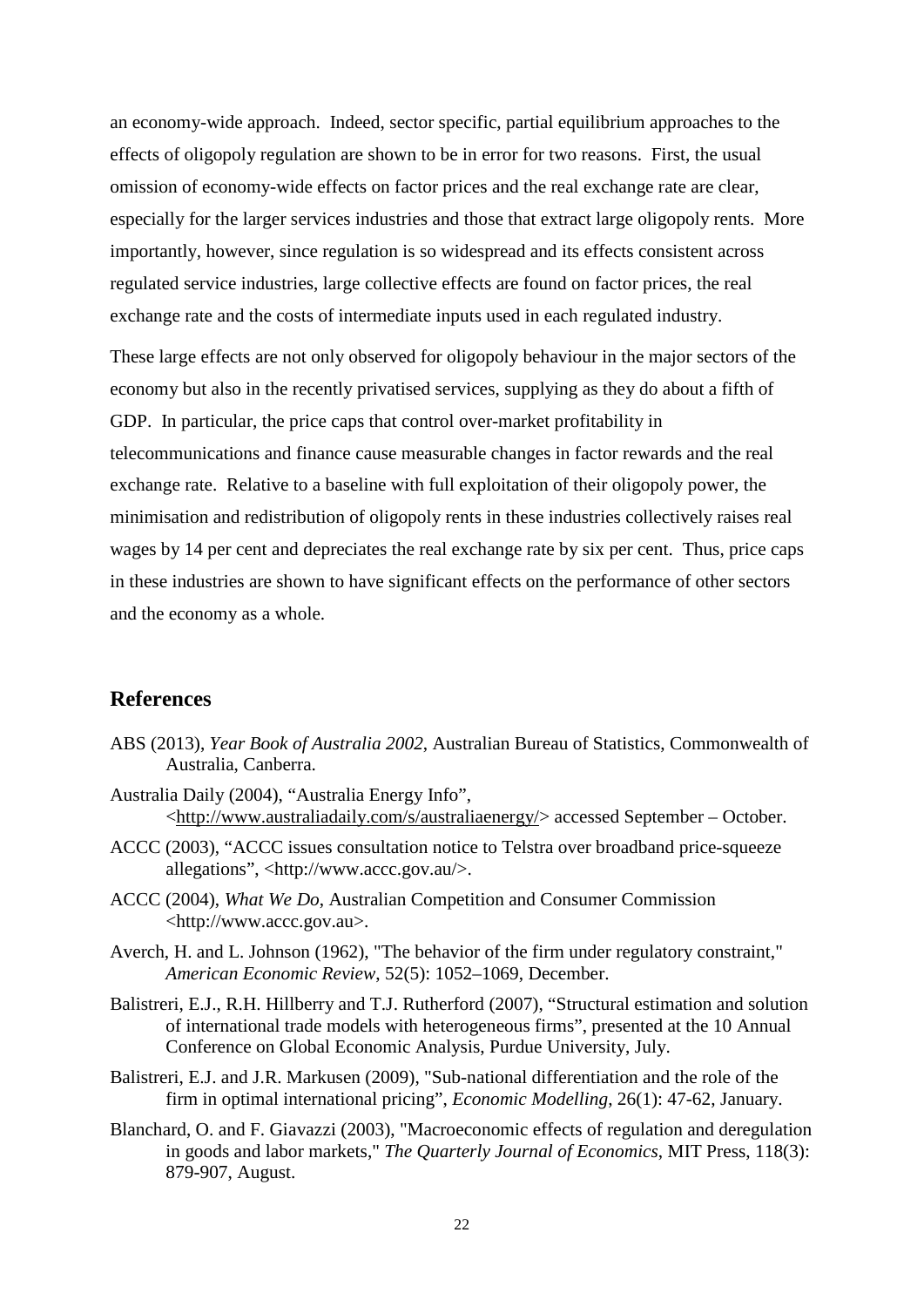- Bradley, I. and Price, C. (1988) "The economic regulation of private industries by price constraints", *Journal of Industrial Economics*, 37:99-106.
- Brennan, T. (1989), "Regulating by Capping Prices", *Journal of Regulatory Economics*, 1(2): 133-147.
- Breunig, R., S. Stacey, J. Hornby and F.M. Menezes (2006), "Price regulation in Australia: how consistent has it been?" *The Economic Record* 82 (256): 67–76.
- Breunig, R. and F.M. Menezes (2012), ["Testing Regulatory Consistency,](http://ideas.repec.org/a/bla/coecpo/v30y2012i1p60-74.html)" *[Contemporary](http://ideas.repec.org/s/bla/coecpo.html)  [Economic Policy](http://ideas.repec.org/s/bla/coecpo.html)*, 30(1): 60-74, January.
- Cabral, L. and M. Riordan (1989), ["Incentives for Cost Reduction under Price Cap](http://ideas.repec.org/a/kap/regeco/v1y1989i2p93-102.html)  [Regulation,](http://ideas.repec.org/a/kap/regeco/v1y1989i2p93-102.html)" *[Journal of Regulatory Economics](http://ideas.repec.org/s/kap/regeco.html)*, Springer, 1(2): 93-102, June.
- Camacho, F.T. and F.M. Menezes (2013), ["The impact of price regulation on the cost of](http://ideas.repec.org/a/bla/annpce/v84y2013i2p139-158.html)  [capital,](http://ideas.repec.org/a/bla/annpce/v84y2013i2p139-158.html)" *[Annals of Public and Cooperative Economics](http://ideas.repec.org/s/bla/annpce.html)*, 84(2):139-158, June.
- Courville, L. (1974), "Regulation and efficiency in the electric utility industry", *The Bell Journal of Economics* 5(1): 53-74.
- Dee, Philippa S. (2003), "Modelling the policy issues in services trade", *Economie Internationale*, 94-95: 283-300.
- Dimaranan, B.V. and McDougall, R.A., 2002. *Global Trade, Assistance and Production: the GTAP 5 data base*, May, Center for Global Trade Analysis, Purdue University, Lafayette.
- Dixon P.B., B.R. Parmenter, J. Sutton and D.P. Vincent (1982), *ORANI, a Multi-Sectoral Model of the Australian Economy*, Amsterdam: North Holland.
- Dixon, P.B. and M. Rimmer (2002), *Dynamic General Equilibrium Modelling for Forecasting and Economic Policy*, No. 256 in the Contributions for Economic Analysis series, published by Elsevier North Holland.
- Doove, S et al (2001), *Price Effects of Regulation: International Air Passenger Transport, Telecommunications and Electricity Supply*, Productivity Commission Staff Research Paper, AusInfo, Canberra, October.
- Dowrick, S. (1993), "Enterprise bargaining, union structure and wages", *The Economic Record*, 69(207): 393-404.
- Dutra, J. F.M. Menezes and X. Zheng (2013), "Energy efficiency and price regulation", School of Economics Discussion Paper No. 495, University of Queensland, November.
- Ergas, H. (2008), "Telecommunications access pricing: the Australian experience", January, available at SSRN: http://ssrn.com/.
- Findlay, C. (2000), "Introduction to the regulation of services", in *Achieving Better Regulation of Services*, Conference Proceedings, Australian National University, 26- 27 June.
- Fleming, J.M. (1962), "Domestic financial policies under fixed and under flexible exchange rates", *International Monetary Fund Staff Papers*, 9: 369-379.
- Freed, J. (2004), "Qantas takes huge gamble with Jetstar", *Sydney Morning Herald*, May 17.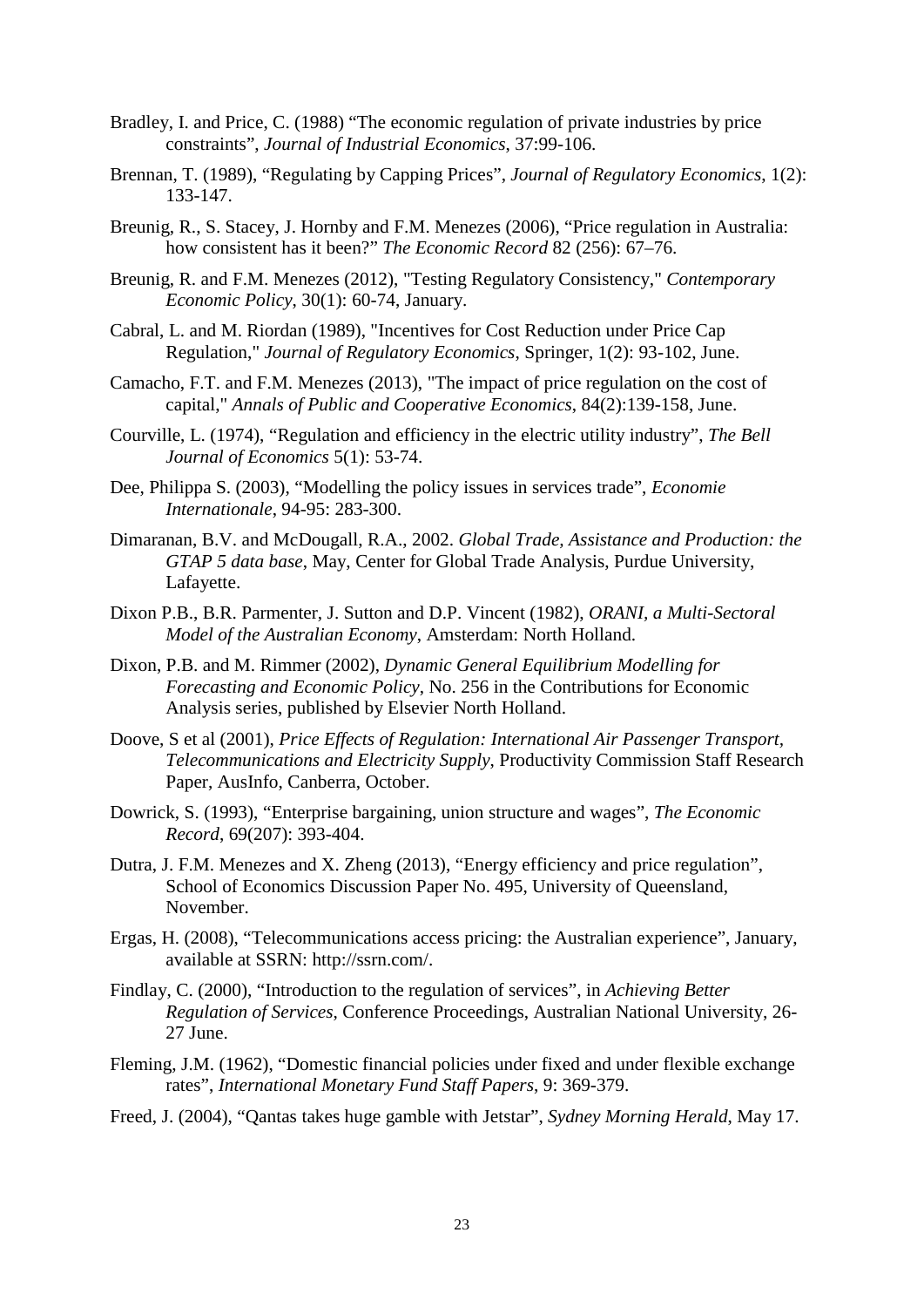- Froot, K.A. and K. Rogoff (1995), "Perspectives on PPP and long run real exchange rates", Chapter 32, G.M. Grossman and K. Rogoff (eds.) *Handbook of International Economics Vol III*, Amsterdam: Elsevier.
- Galstyan, V. and P.R. Lane (2009), "The composition of government spending and the real exchange rate", *Journal of Money, Credit and Banking*, 41(6): 1233-1249, September.
- Gunasekera, H.D.B. and R. Tyers (1990), "Imperfect Competition and Returns to Scale in a Newly Industrialising Economy: A General Equilibrium Analysis of Korean Trade Policy", *Journal of Development Economics*, 34: 223-247.
- Haney, A.B. and M.G. Pollit (2011), "Exploring the determinants of 'best practice' benchmarking in electricity network regulation", *Energy Policy*, 39: 7739-7746.
- Harris, R.G. (1984), "Applied general equilibrium analysis of small open economies with scale economies and imperfect competition", *American Economic Review* 74: 1016- 1032.
- Harris, R.G. and D. Cox (1983), *Trade, Industrial Policy and Canadian Manufacturing*, Toronto: Ontario Economic Council.
- Hertel, T.W., (1994), "The 'pro-competitive effects' of trade policy reform in a small, open economy", *Journal of International Economics*, 36: 391-411.
- Horridge, M. (1987), "The long term costs of protection: experimental analysis with different closures of and Australian computable general equilibrium model", PhD dissertation, University of Melbourne.
- Ianchovichina, E., J. Binkley and T.W. Hertel (2000), "Procompetitive effects of foreign competition on domestic mark-ups", *Review of International Economics*, 8(1): 134- 148.
- Kao, T., F.M. Menezes and J. Quiggin (2014), ["Optimal access regulation with downstream](http://ideas.repec.org/a/kap/regeco/v45y2014i1p75-93.html)  [competition](http://ideas.repec.org/a/kap/regeco/v45y2014i1p75-93.html)*," [Journal of Regulatory Economics](http://ideas.repec.org/s/kap/regeco.html)*, 45(1): 75-93, February.
- Littlechild, S.C. (1983), *Regulation of British Telecommunications Profitability*, Department of Trade and Industry, Government of Great Britain, London.
- Madden, G., H. Bloch and G. Coble-Neal (2002), ["Labour and Capital Saving Technical](http://ideas.repec.org/a/taf/applec/v34y2002i14p1821-28.html)  [Change in Telecommunications,](http://ideas.repec.org/a/taf/applec/v34y2002i14p1821-28.html)" *[Applied Economics](http://ideas.repec.org/s/taf/applec.html)*, 34(14): 1821-28, September.
- Mankiw, M.G. and M.D. Whinston (1986), "Free entry and social efficiency", *RAND Journal of Economics*, 17(1): 48-58, Spring.
- Markusen, J.R. (2004), *[Multinational Firms and the Theory of International Trade](http://ideas.repec.org/b/mtp/titles/0262633078.html)*, Cambridge MA: The MIT Press, January.
- Markusen, J.R. and F. Stähler (2011), *["Endogenous market structure and foreign market](http://ideas.repec.org/a/spr/weltar/v147y2011i2p195-215.html)  [entry](http://ideas.repec.org/a/spr/weltar/v147y2011i2p195-215.html)*," *[Review of World Economics \(Weltwirtschaftliches Archiv\)](http://ideas.repec.org/s/spr/weltar.html)*, 147(2): 195-215, June.
- Melitz, Marc J. (2003), "The Impact of Trade on Intra-Industry Reallocations and Aggregate Industry Productivity," *Econometrica*, 71(6), 1695-1725.
- Menezes, F.M. (2009), ["Consistent regulation of infrastructure businesses: some economic](http://ideas.repec.org/a/bla/econpa/v28y2009i1p2-10.html)  [issues,](http://ideas.repec.org/a/bla/econpa/v28y2009i1p2-10.html)" *[Economic Papers](http://ideas.repec.org/s/bla/econpa.html)*, 28(1): 2-10, March.
- Moran, A. (2002), "Over-regulation adding fuel to the fire of industry resentment", *The Age*, August 26.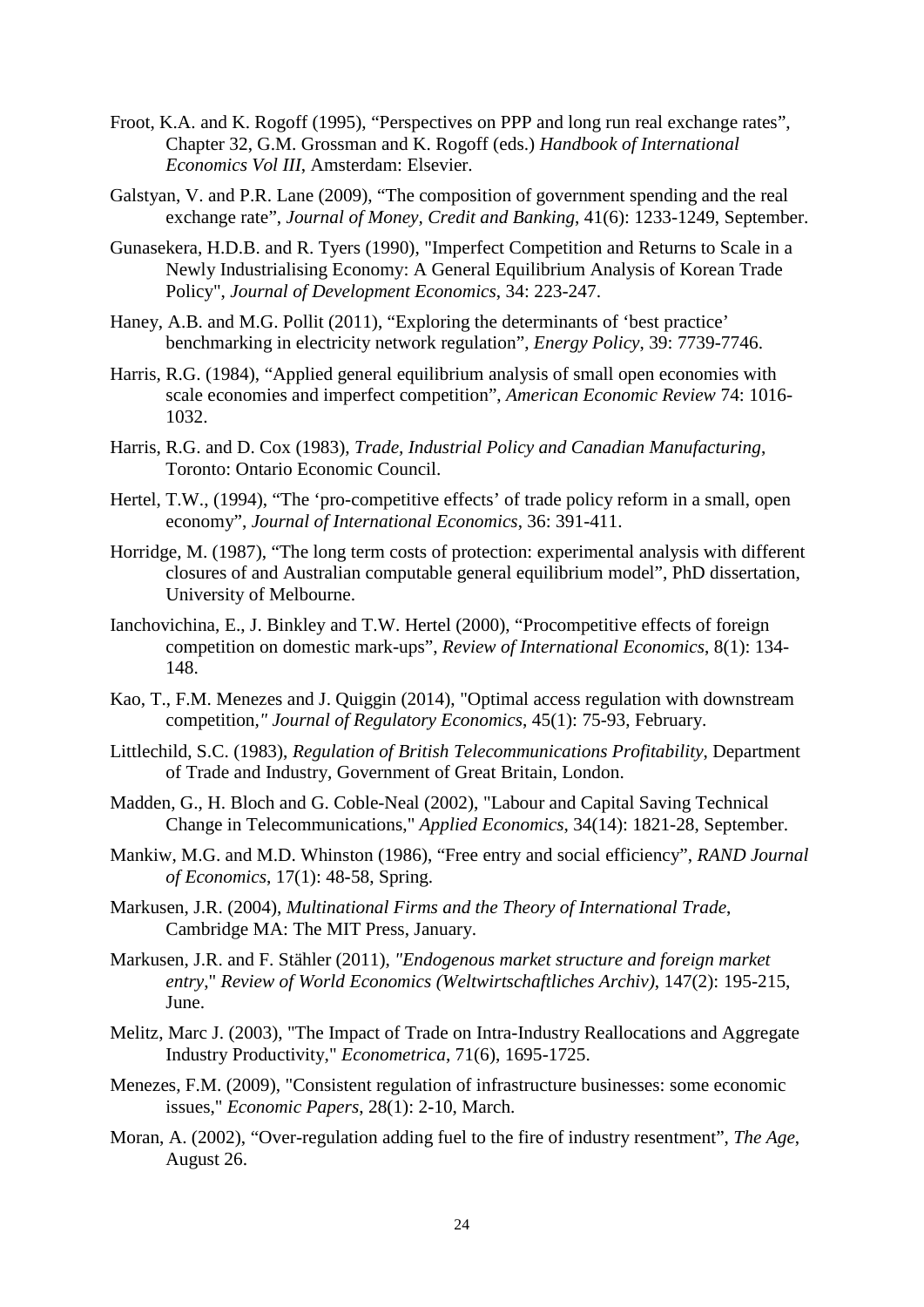- Mumford, K.A. and S. Dowrick (1994), "Wage bargaining with endogenous profits, overtime working and heterogeneous labor", *Review of Economics and Statistics*, 76(2): 329- 336.
- Mundell, R.A., 1963. "Capital mobility and stabilisation policy under fixed and flexible exchange rates", *Canadian Journal of Economics and Political Science*, 29: 475-485.
- NBN Co Ltd (2010), *Corporate Plan 2011-2013*, National Broadband Corporation, Canberra, December.
- NECG (2003) "International Comparison of WACC decisions." Submission to the Productivity Commission Review of the Gas Access Regime. Available at [www.necg.com.au.](http://www.necg.com.au/)
- Nepal, R., F.M. Menezes and T. Jamasb (2014), "Network regulation and regulatory institutional reform: revisiting the case of Australia", School of Economics Discussion Paper 510, University of Oueensland, March.
- Newbery, D.M. (2004a), "Privatising network industries", CESIfo Working Paper No. 1132, Centre for Economic Studies, Ifo Institute, Munich.

\_\_\_\_\_\_ (2004b), "Regulation and competition policy: longer-term boundaries," *Utilities Policy*, 12(2): 93-95, June.

- OECD (1997), *The OECD Report on Regulatory Reform: Summary*, Organisation for Economic Cooperation and Development, Paris <http://www.oecd.org/>.
- Parham, D. (2013), "Australia's productivity: past, present and future", *Australian Economic Review*, 46(4): 462-472.
- Productivity Commission (1999), *Microeconomic Reform and Australian Productivity: Exploring the Links*, Productivity Commission Research Paper, AusInfo, Canberra.

\_\_\_\_\_\_\_ and Australian National University (2000), *Achieving Better Regulation of Services*, Conference Proceedings, AusInfo, Canberra, November.

\_\_\_\_\_\_\_ (2002), *Price Regulation of Airport Services*, Report no. 19, AusInfo, Canberra.

- \_\_\_\_\_\_\_ (2003), *Regulation and its Review 2002-03*, Annual Report Series, Productivity Commission, Canberra.
- \_\_\_\_\_\_\_ (2009), *Enhancing Australia's Productivity 2007-8*, Annual Report Series, Productivity Commission, Melbourne.

\_\_\_\_\_\_\_ (2010), *Reform Beyond the Crisis 2008-9*, Annual Report Series, Productivity Commission, Melbourne.

\_\_\_\_\_\_\_ (2013), *Structural Adjustment 2011-12*, Annual Report Series, Productivity Commission, Melbourne.

Quiggin, J. (2001), "The Australian productivity miracle: a sceptical view", *Agenda*, 8(4): 333-348.

\_\_\_\_\_\_\_ (2006), "Stories about productivity", *Australian Bulletin of Labour*, 32(1): 18-26.

- Rees, L. (2004), "Economy-wide consequences of regulatory reform in an Australian context", Honours Thesis, College of Business and Economics, Australian National University.
- Salter, W.E.G. (1959), "Internal and external balance: the role of price and expenditure effects", *Economic Record*, 35(71): 226-238.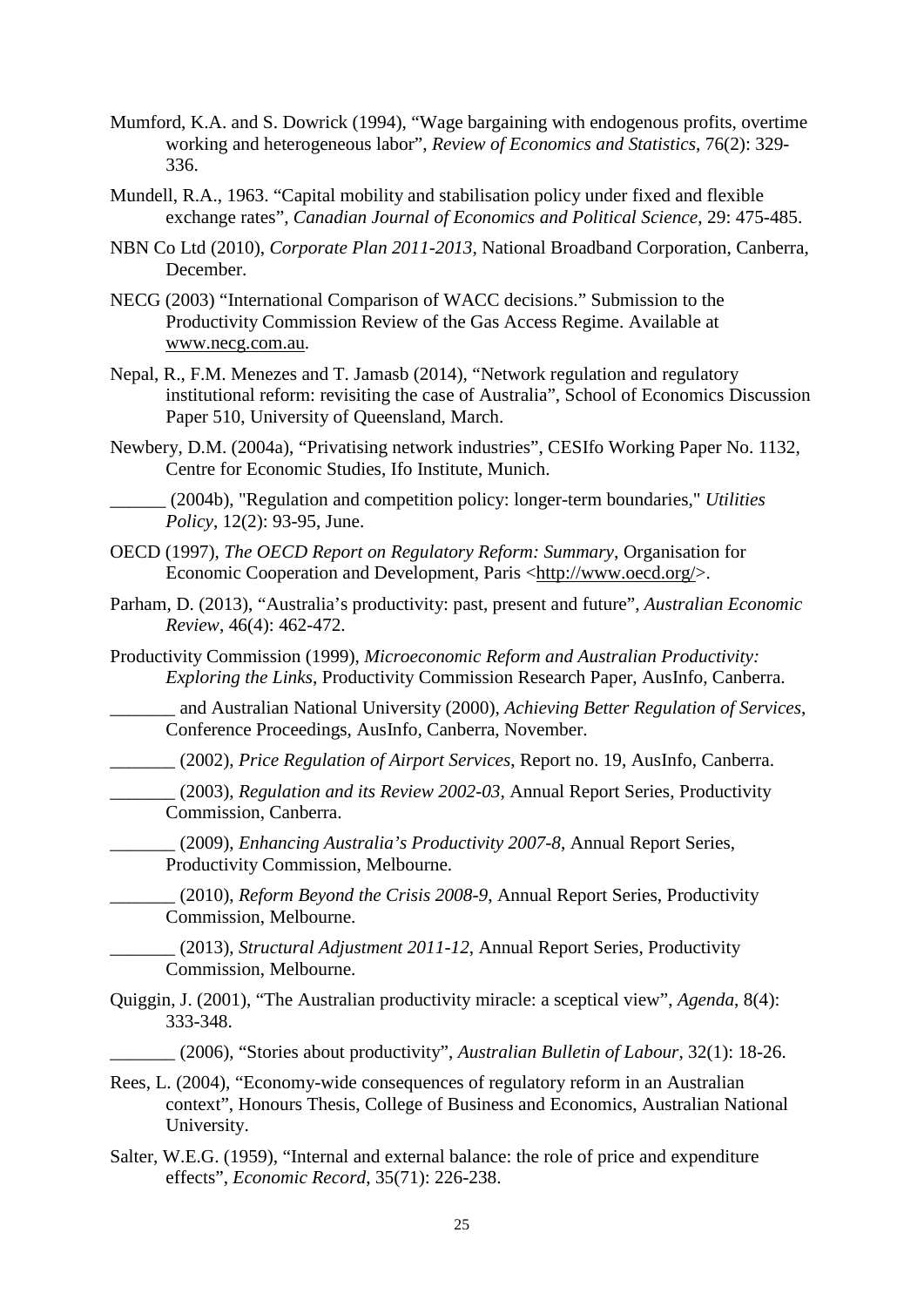- Short, C., A. Swan, B. Graham and W. Mackay-Smith (2001), "Electricity reform: the benefits and costs of Australia", *Outlook 2001: Proceedings of the National Outlook Conference*, vol. 3, *Minerals and Energy*, ABARE, Canberra.
- Short, C., A. Heaney and K. Burns (2003), *Australian Gas Markets Moving Toward Maturity*, Australian Bureau of Agricultural and Resource Economics eReport 03.23, prepared for the Australian Gas Association, Canberra, December.
- Sieper, E., (1982), *Rationalising Rustic Regulation*, Centre for Independent Studies, Sydney.
- Stigler, G. (1971), "The Theory of Economic Regulation", *The Bell Journal of Economics and Management Science*, 2(1): 3-21, Spring.
- Telstra (2003), *Annual Report*.
- Tyers, R. (2005), "Trade reform and manufacturing pricing behaviour in four archetype Asia-Pacific Economies", *Asian Economic Journal* 19(2): 181-203, 2005.
- Vogelsang, I. and Acton, J. (1989), "Introduction to Symposium on Price-Cap Regulation", *RAND Journal of Economics*, 20: 369-72.
- Wellisz, S.H. (1963), "Regulation of natural gas pipeline companies: an economic analysis", *Journal of Political Economy* 55(1): 30-43.
- Xavier, P. (1995), "Price cap regulation for telecommunications: how has it performed in practice?" *Telecommunications Policy*, 19(8): 599-617.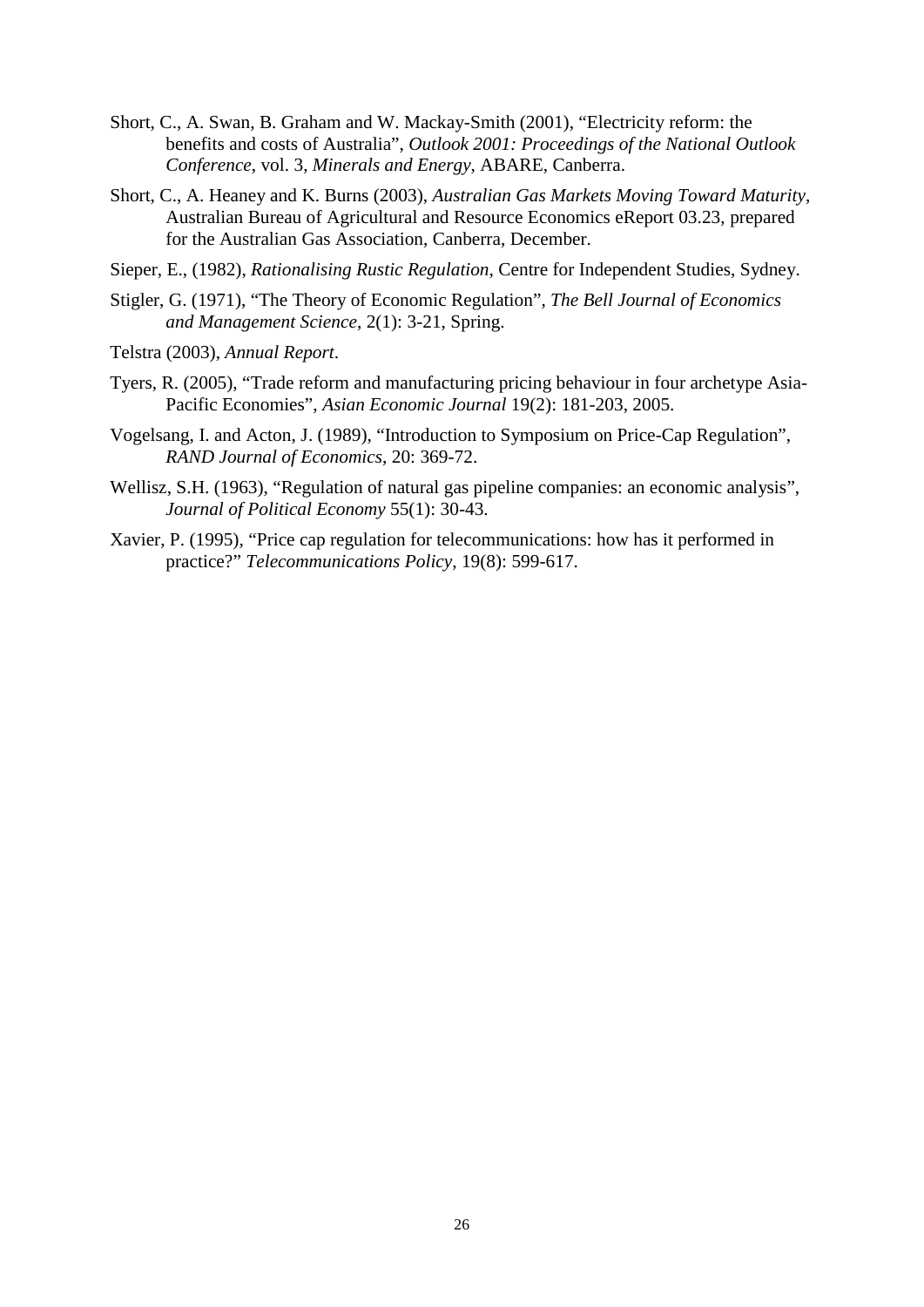**Figure 1: Services Productivity and the Real Exchange Rate**

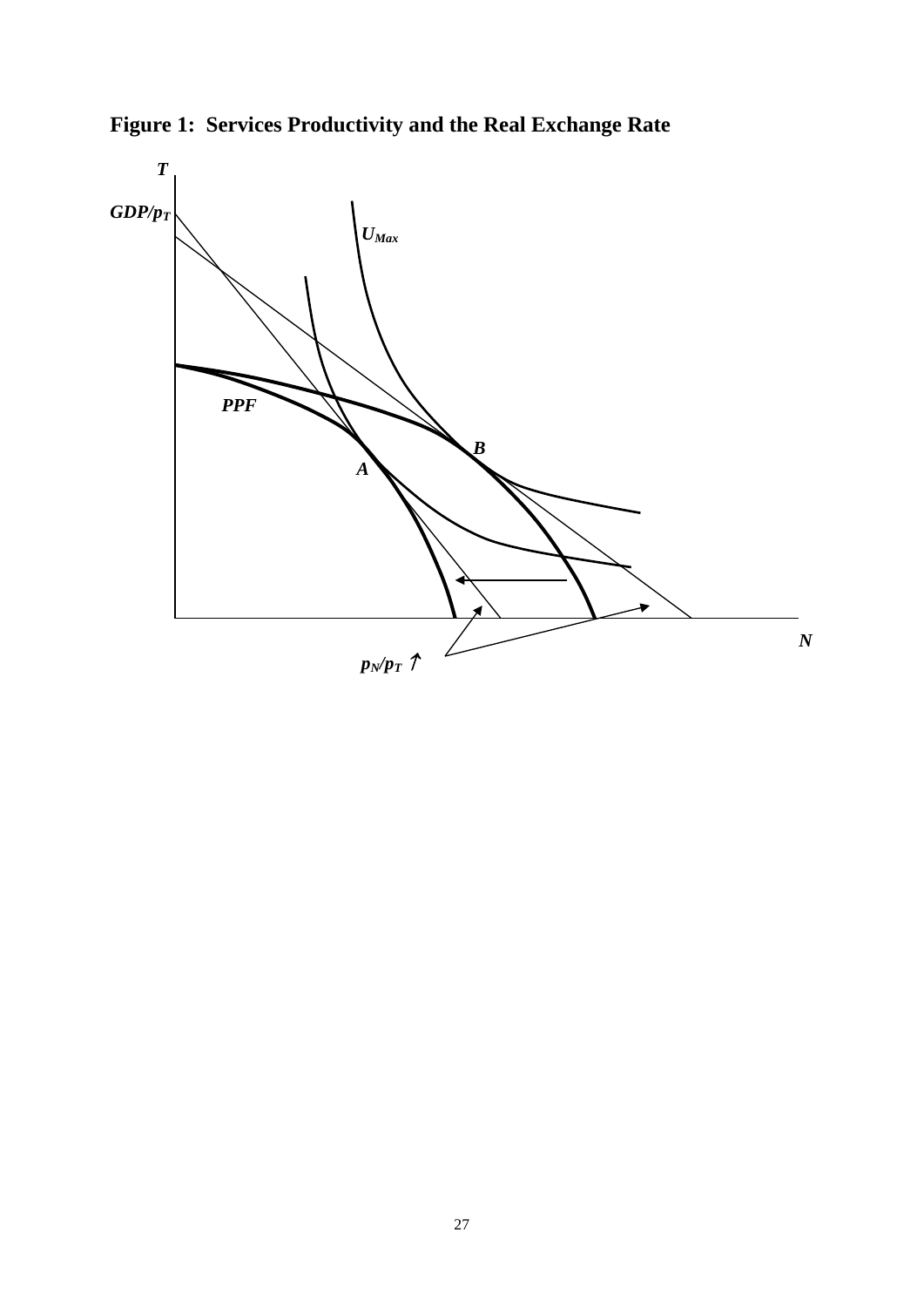## **Table 1: Economic Significance of Privatised Services in the Model**

|                           | Value added<br>share of GDP | Share of<br>total exports | Export share<br>of output |
|---------------------------|-----------------------------|---------------------------|---------------------------|
|                           |                             |                           |                           |
| Agriculture               | 6.8                         | 21.7                      | 22.2                      |
| Manufacturing             | 14.0                        | 40.5                      | 19.4                      |
| Mining                    | 5.5                         | 20.3                      | 43.8                      |
| Electricity               | 1.9                         | 0.0                       | 0.2                       |
| Water                     | 1.2                         | 0.1                       | 0.8                       |
| <b>Gas Distribution</b>   | 0.2                         | 0.1                       | 5.5                       |
| <b>Telecommunications</b> | <b>3.1</b>                  | 1.5                       | 6.5                       |
| <b>Finance</b>            | 7.4                         | 2.2                       | 4.2                       |
| <b>Transport</b>          | 5.2                         | 2.0                       | <b>3.8</b>                |
| <b>Other Services</b>     | 54.7                        | 11.6                      | 2.3                       |

## **Database**

Source: Model database (social accounting matrix), derived from Dimaranan and McDougall (2002).

## **Table 2: Factor Intensities by Industry<sup>a</sup>**

|                         | Natural   | Skilled | Unskilled | Physical |
|-------------------------|-----------|---------|-----------|----------|
|                         | resources | labour  | labour    | capital  |
| Agriculture             | 12        |         | 46        | 34       |
| Manufacturing           | $\theta$  | 17      | 40        | 42       |
| Mining                  | 29        |         | 17        | 50       |
| Electricity             | $\theta$  | 8       | 14        | 78       |
| Water                   | $\theta$  | 12      | 21        | 68       |
| <b>Gas Distribution</b> |           | 8       | 15        | 77       |
| Telecommunications      | 0         | 22      | 23        | 55       |
| Finance                 | 0         | 23      | 25        | 52       |
| Transport               |           | 12      | 33        | 55       |
| <b>Other Services</b>   |           | 28      | 30        | 42       |

a These are factor shares of total value added in each industry, calculated from the database. Shares sum to 100 per cent horizontally.

Source: Model database (social accounting matrix), derived from Dimaranan and McDougall (2002).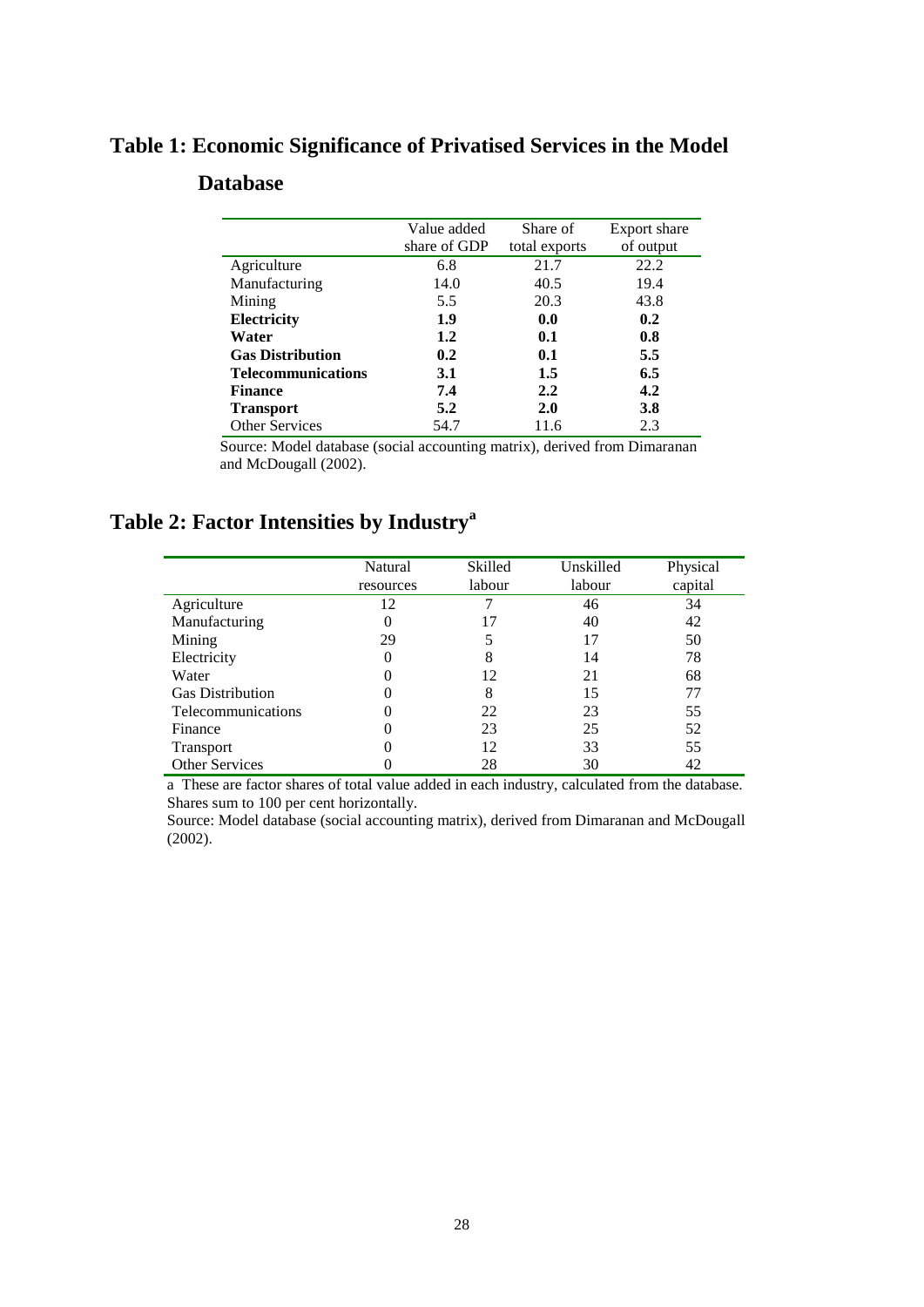## **Table 3: Model structure**

| Regions         | Australia                                    |
|-----------------|----------------------------------------------|
|                 | Rest of world                                |
| Primary factors | Natural resources (mineral, energy deposits) |
|                 | Land                                         |
|                 | Skilled (professional) labour                |
|                 | Unskilled (production) labour                |
|                 | Physical capital                             |
| Sectors         | Agriculture                                  |
|                 | Manufacturing                                |
|                 | Mining, petroleum and minerals               |
|                 | Electricity                                  |
|                 | Water                                        |
|                 | Gas manufacture and distribution             |
|                 | Telecommunications                           |
|                 | Finance and insurance                        |
|                 | Transport                                    |
|                 | Other services                               |

Source: Aggregates of the 57 sector GTAP Version 5 database from Dimaranan and McDougall (2002).

## **Table 4: Conjectural Variations and Initial Elasticity Values**

|                         | Index of                                                | Conjectural | Demand elasticities |            |              |         |  |  |
|-------------------------|---------------------------------------------------------|-------------|---------------------|------------|--------------|---------|--|--|
|                         | variations<br>firm<br>numbers <sup>a</sup><br>parameter |             | Final               | Government | Intermediate | Export  |  |  |
| Agriculture             | 50                                                      | 0.1         | $-13.8$             | $-13.8$    | $-7.0$       | $-14.3$ |  |  |
| Manufacturing           | 20                                                      | 0.2         | $-12.7$             | $-12.6$    | $-5.7$       | $-13.6$ |  |  |
| Mining                  | 10                                                      | 0.3         | $-11.2$             | $-11.2$    | $-6.4$       | $-12.7$ |  |  |
| Electricity             | 6                                                       | 0.4         | $-9.0$              | $-9.2$     | $-4.0$       | $-10.5$ |  |  |
| Water                   | 6                                                       | 0.3         | $-9.9$              | $-9.9$     | $-4.3$       | $-11.2$ |  |  |
| <b>Gas Distribution</b> | $\overline{2}$                                          | 0.5         | $-5.3$              | $-5.6$     | $-3.1$       | $-8.2$  |  |  |
| Telecommunications      | 4                                                       | 0.6         | $-6.6$              | $-6.6$     | $-2.7$       | $-8.7$  |  |  |
| Finance                 | 10                                                      | 0.5         | $-8.7$              | $-8.7$     | $-4.7$       | $-10.0$ |  |  |
| Transport               | 10                                                      | 0.5         | $-8.7$              | $-8.7$     | $-3.4$       | $-10.0$ |  |  |
| <b>Other Services</b>   | 100                                                     | 0.2         | $-12.7$             | $-12.7$    | $-4.2$       | $-13.1$ |  |  |

a This index represents the "effective" number of strategically interacting firms in each sector.

Sources: Effective firm numbers and conjectural variations parameters are crude estimates, based on industry concentration, from the Morningstar Financial Analysis Database of listed Australian firms. Elasticities are calculated via the equations in the appendices, where elasticities of substitution are sourced from surveys cited by Harris and Cox (1984) and Dimaranan and McDougall (2002).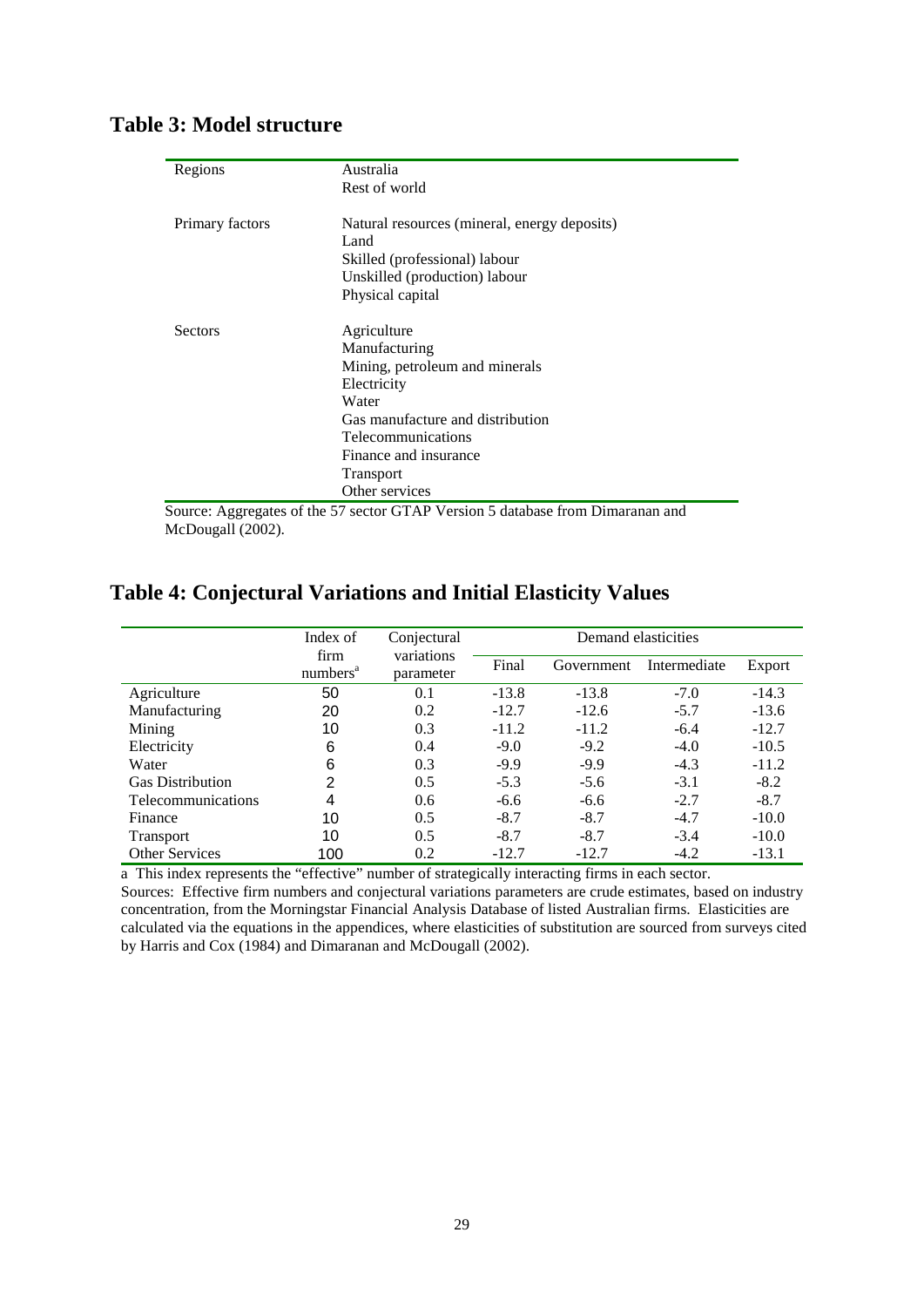|                         | Final<br>demand<br>share | Government<br>demand share | Intermediate<br>demand share | Export<br>demand<br>share | Average<br>demand<br>elasticity | Industry<br>mark-ups <sup>b</sup> |
|-------------------------|--------------------------|----------------------------|------------------------------|---------------------------|---------------------------------|-----------------------------------|
| Agriculture             | 43                       | $\Omega$                   | 34                           | 22                        | $-11.6$                         | 1.09                              |
| Manufacturing           | 17                       | 0                          | 64                           | 19                        | $-8.4$                          | 1.14                              |
| Mining                  | 3                        |                            | 52                           | 44                        | $-9.4$                          | 1.12                              |
| Electricity             | 25                       |                            | 75                           | 0                         | $-5.2$                          | 1.24                              |
| Water                   | 6                        |                            | 91                           | 0                         | $-4.9$                          | 1.26                              |
| <b>Gas Distribution</b> | 12                       | 0                          | 83                           | 4                         | $-3.7$                          | 1.37                              |
| Telecommunications      | 28                       | 0                          | 65                           | 6                         | $-4.2$                          | 1.31                              |
| Finance                 | 30                       | 0                          | 66                           |                           | $-6.1$                          | 1.20                              |
| <b>Transport</b>        | 21                       | 25                         | 50                           | 4                         | $-6.1$                          | 1.20                              |
| <b>Other Services</b>   | 45                       | 22                         | 31                           |                           | $-10.0$                         | 1.11                              |

## **Table 5: Initial Demand Shares, Average Elasticities and Mark-ups<sup>a</sup>**

a All these variables are endogenous in the model. Initial (base) values are provided here.

b Industry mark-ups are the ratio of producer prices and average variable costs.

Source: Model database (social accounting matrix), derived from Dimaranan and McDougall (2002).

## **Table 6: Pure Profits, Fixed and Variable Cost Shares and Industry Scale<sup>a</sup>**

| Per cent of industry turnover | Pure profit | Fixed cost | Variable cost | Scaleb |
|-------------------------------|-------------|------------|---------------|--------|
| Agriculture                   | 0.4         | 8.3        | 91.4          | 55     |
| Manufacturing                 | $-0.2$      | 12.2       | 88.0          | 36     |
| Mining                        | 1.0         | 9.6        | 89.4          | 46     |
| Electricity                   | $-2.9$      | 22.0       | 80.9          | 18     |
| Water                         | $-2.9$      | 23.5       | 79.4          | 17     |
| Gas distribution              | $-2.9$      | 30.2       | 72.7          | 12     |
| <b>Telecommunications</b>     | 4.8         | 19.1       | 76.1          | 20     |
| Finance                       | 9.1         | 7.2        | 83.6          | 58     |
| Transport                     | $-1.0$      | 17.4       | 83.6          | 24     |
| <b>Other Services</b>         | $-0.9$      | 10.8       | 90.0          | 42     |

a The final three columns of the table are calibrated. First, elasticities are estimated, from which mark-up ratios are calculated. The pure profit shares are then used to deduce the fixed cost residual. The first three columns are shares of industry turnover.

b Scale is defined as the ratio (in %) of the gross quantity produced and minimum efficient scale, which in turn, is the level of output where unit fixed cost is 5% of unit variable cost.

Source: Pure profit proportions are from the Morningstar Financial Analysis Database of listed Australian firms.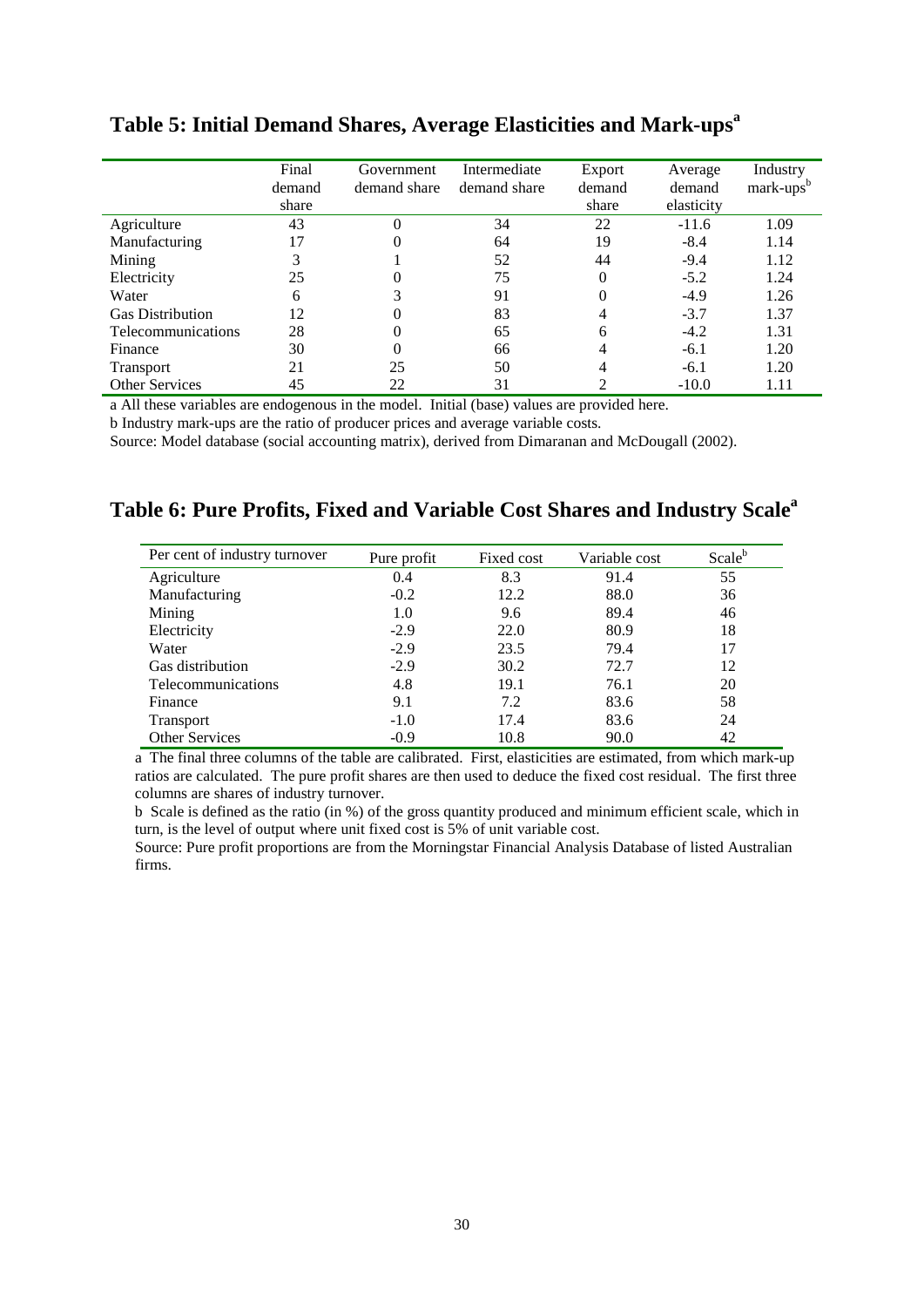|                                  |                 |                 | Real<br>skilled | Real<br>production | Real<br>resource | Average<br>gross rate  | Real<br>exchange  |
|----------------------------------|-----------------|-----------------|-----------------|--------------------|------------------|------------------------|-------------------|
| Cartelisation of:                | <b>Real GNP</b> | <b>Real GDP</b> | wage            | wage               | rent             | of return <sup>b</sup> | rate <sup>c</sup> |
| Whole economy                    | $-22.9$         | $-32.7$         | $-54.7$         | $-56.6$            | $-48.4$          | 46.1                   | 24.8              |
| Privatised services <sup>d</sup> | $-12.0$         | $-23.9$         | $-28.7$         | $-29.8$            | $-25.2$          | 9.8                    | 19.2              |
|                                  |                 |                 |                 |                    |                  |                        |                   |
| Agriculture                      | $-1.3$          | $-0.3$          | $-0.5$          | $-3.1$             | $-4.0$           | 2.5                    | $-0.9$            |
| Manufacturing                    | $-10.5$         | $-17.2$         | $-18.9$         | $-22.8$            | $-10.6$          | $-5.0$                 | 1.4               |
| Mining & energy                  | $-0.5$          | $-1.3$          | $-1.0$          | $-1.1$             | $-15.6$          | 0.6                    | $-0.2$            |
| Electricity                      | $-2.6$          | $-4.5$          | $-4.7$          | $-5.4$             | $-6.6$           | 0.7                    | 1.9               |
| Water                            | $-3.2$          | $-10.2$         | $-10.7$         | $-11.0$            | $-10.7$          | 0.4                    | 9.1               |
| Gas                              | $-0.2$          | $-0.3$          | $-0.3$          | $-0.4$             | $-0.3$           | 0.0                    | 0.1               |
| Telecommunications               | $-2.7$          | $-4.9$          | $-6.5$          | $-6.0$             | $-4.4$           | 1.7                    | 3.3               |
| Finance                          | $-2.4$          | $-4.0$          | $-6.7$          | $-5.8$             | $-3.8$           | 3.6                    | 3.0               |
| <b>Transport</b>                 | $-2.3$          | $-4.2$          | $-5.5$          | $-7.2$             | $-3.8$           | 3.7                    | 2.0               |
| Other services                   | $-13.3$         | $-16.0$         | $-39.5$         | $-35.8$            | $-29.1$          | 42.0                   | 21.8              |
|                                  |                 |                 |                 |                    |                  |                        |                   |
| Sum whole econ                   | $-39.0$         | $-62.9$         | $-94.3$         | $-98.5$            | $-89.0$          | 50.2                   | 41.4              |
| Sum privatised srv               | $-13.4$         | $-28.1$         | $-34.3$         | $-35.7$            | $-29.7$          | 10.1                   | 19.4              |

## **Table 7: Effects of Cartelisation, Whole Economy and Individual Sectors<sup>a</sup>**

a The shock here is to raise the conjectural variations parameter from its baseline value to unity, for the whole economy, for the privatised service sectors only and, finally, for each sector in turn. The sums in the bottom rows simply add the sectoral effects to test the non-linearity of the response.

b The gross rate of return includes depreciation. It sums pure profits with (international) market capital returns and divides the total by the market value of the domestic capital stock, which is a volume measure times the current price of capital goods (an index of manufacturing and service prices). The changes shown are not percentage point or basis point changes. They are proportional changes in the rates of return, so that a rise in a rate from 5%/year to 6%/year constitutes a 20% change as displayed.

c The real exchange rate is the home GDP price divided by the foreign GDP price, where both are measured relative to unchanging import prices. In these experiments it is therefore the equivalent of the change in the home GDP price.

d "Privatised services" are electricity, water, gas, telecommunications, finance and transport.

Source: Simulations of the model described in the text, with fixed firm numbers but otherwise long run closures: full employment and flexible wages, mobile capital at a fixed exogenous rate of return.

## **Table 8: Intermediate Cost Shares of Total Turnover**

|                         | All inputs | Manufactured |
|-------------------------|------------|--------------|
| Agriculture             | 65.9       | 13.6         |
| Manufacturing           | 66.6       | 38.4         |
| Mining                  | 42.0       | 12.9         |
| Electricity             | 49.5       | 4.3          |
| Water                   | 25.7       | 10.7         |
| <b>Gas Distribution</b> | 41.4       | 1.2          |
| Telecommunications      | 34.9       | 10.9         |
| Finance                 | 31.2       | 1.3          |
| Transport               | 51.9       | 18.2         |
| <b>Other Services</b>   | 45.7       | 13.2         |

Source: Model database (social accounting matrix), derived from Dimaranan and McDougall (2002).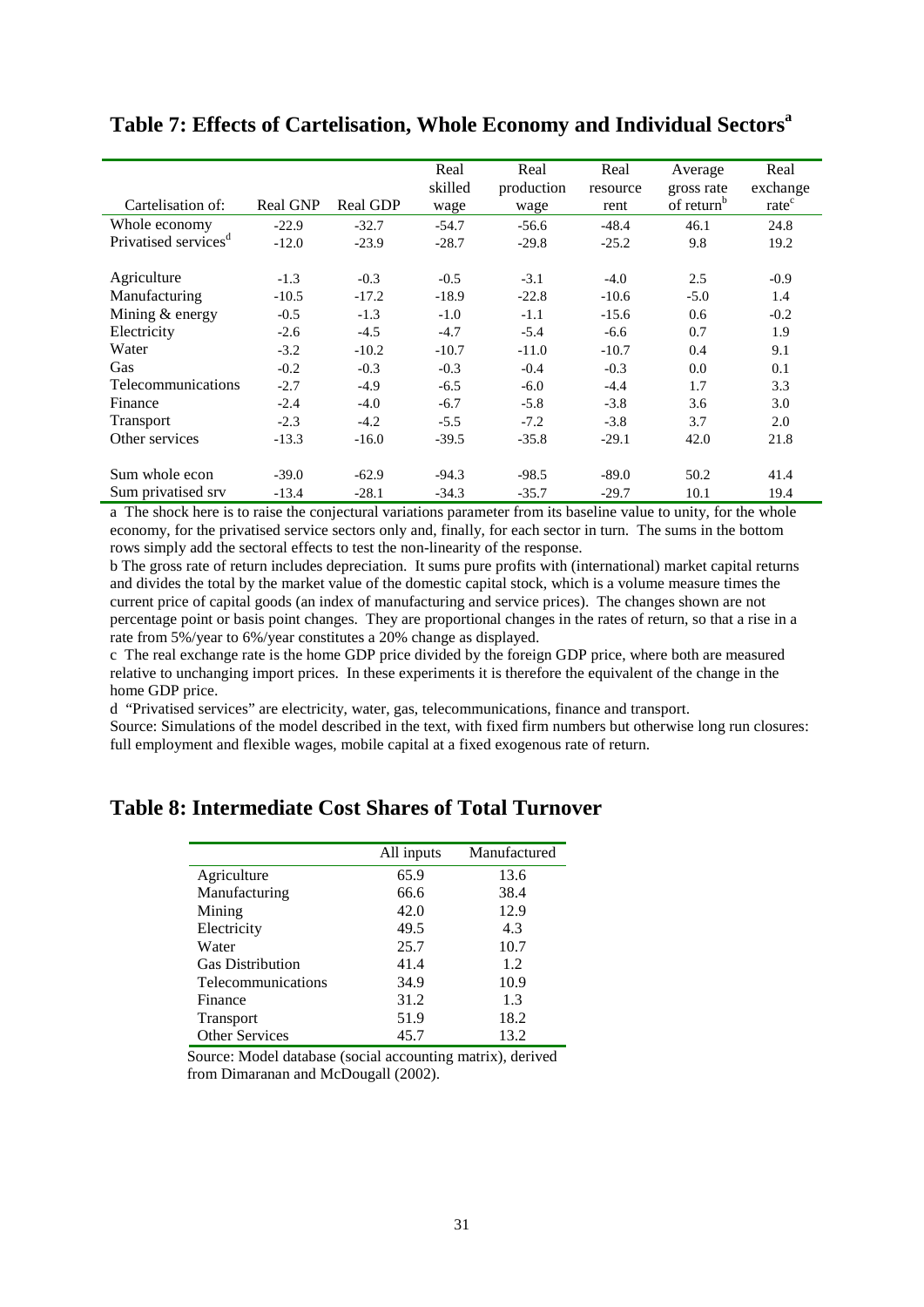|                  | Whole   | Privatised |             |               | Mining |             |        |        |          |         |           | Other    |
|------------------|---------|------------|-------------|---------------|--------|-------------|--------|--------|----------|---------|-----------|----------|
| % change         | economy | services   | Agriculture | Manufacturing | energy | Electricity | Water  | Gas    | Telecoms | Finance | Transport | services |
| Average          | 46.1    | 9.8        | 2.5         | $-5.0$        | 0.6    | 0.7         | 0.4    | 0.0    | 1.7      | 3.6     | 3.7       | 42.0     |
| Agriculture      | 28.1    | $-6.4$     | 48.0        | $-2.9$        | 2.8    | $-0.6$      | $-2.4$ | $-0.1$ | $-0.3$   | $-0.3$  | $-3.0$    | $-9.0$   |
| Manufacturing    | $-11.6$ | $-12.6$    | 2.3         | 16.6          | $-0.7$ | $-5.3$      | $-2.7$ | $-0.4$ | $-1.3$   | $-0.1$  | $-3.5$    | $-18.9$  |
| Mining & energy  | $-3.2$  | $-4.5$     | 3.5         | $-8.9$        | 17.0   | $-3.2$      | $-1.0$ | $-0.1$ | $-0.4$   | 0.0     | 0.1       | $-9.6$   |
| Electricity      | 18.0    | 85.0       | 0.7         | $-21.2$       | $-1.0$ | 99.5        | $-2.3$ | $-0.2$ | $-0.8$   | $-0.2$  | $-1.0$    | $-12.1$  |
| Water            | 74.3    | 230.4      | $-0.3$      | $-6.9$        | $-0.3$ | $-1.0$      | 252.7  | $-0.1$ | $-0.5$   | $-0.3$  | $-0.6$    | $-18.6$  |
| <b>Gas</b>       | $-25.3$ | 14.8       | 0.1         | $-25.9$       | $-0.7$ | $-17.1$     | $-2.1$ | 55.0   | $-1.0$   | $-0.1$  | $-1.5$    | $-12.6$  |
| Telecoms         | 19.4    | 76.6       | $-0.1$      | $-10.7$       | $-0.5$ | $-1.4$      | $-1.7$ | $-0.1$ | 94.8     | $-1.1$  | $-1.9$    | $-17.8$  |
| Finance          | 35.0    | 62.5       | $-0.2$      | $-4.9$        | $-0.2$ | $-0.6$      | $-0.9$ | 0.0    | $-0.5$   | 69.0    | $-0.6$    | $-8.7$   |
| <b>Transport</b> | 29.6    | 80.6       | $-1.9$      | $-13.3$       | $-0.2$ | $-1.9$      | $-1.8$ | $-0.2$ | $-1.4$   | $-0.3$  | 96.8      | $-11.5$  |
| Other services   | 78.2    | $-3.8$     | $-0.1$      | $-7.2$        | $-0.3$ | $-0.9$      | $-1.2$ | $-0.1$ | $-0.6$   | $-0.4$  | $-0.8$    | 104.5    |

**Table 9: Effects on Gross Rates of Return of Cartelisation in Each Sector<sup>a</sup>**

a Here the conjectural variations parameter is shocked to a level of 1.0, indicating cartelisation, first in all sectors, then in only the "privatised services" and, finally, in each sector individually. The gross rate of return includes depreciation. It sums pure profits with (international) market capital returns and divides the total by the market value of the domestic capital stock, which is a volume measure times the current price of capital goods (an index of manufacturing and service prices). The changes shown are not percentage point or basis point changes. They are proportional changes in the rates of return, so that a rise in a rate from 5%/year to 6%/year constitutes a 20% change as displayed.

b "Privatised services" are electricity, water, gas, telecommunications, finance and transport.

Source: Simulations of the model described in the text.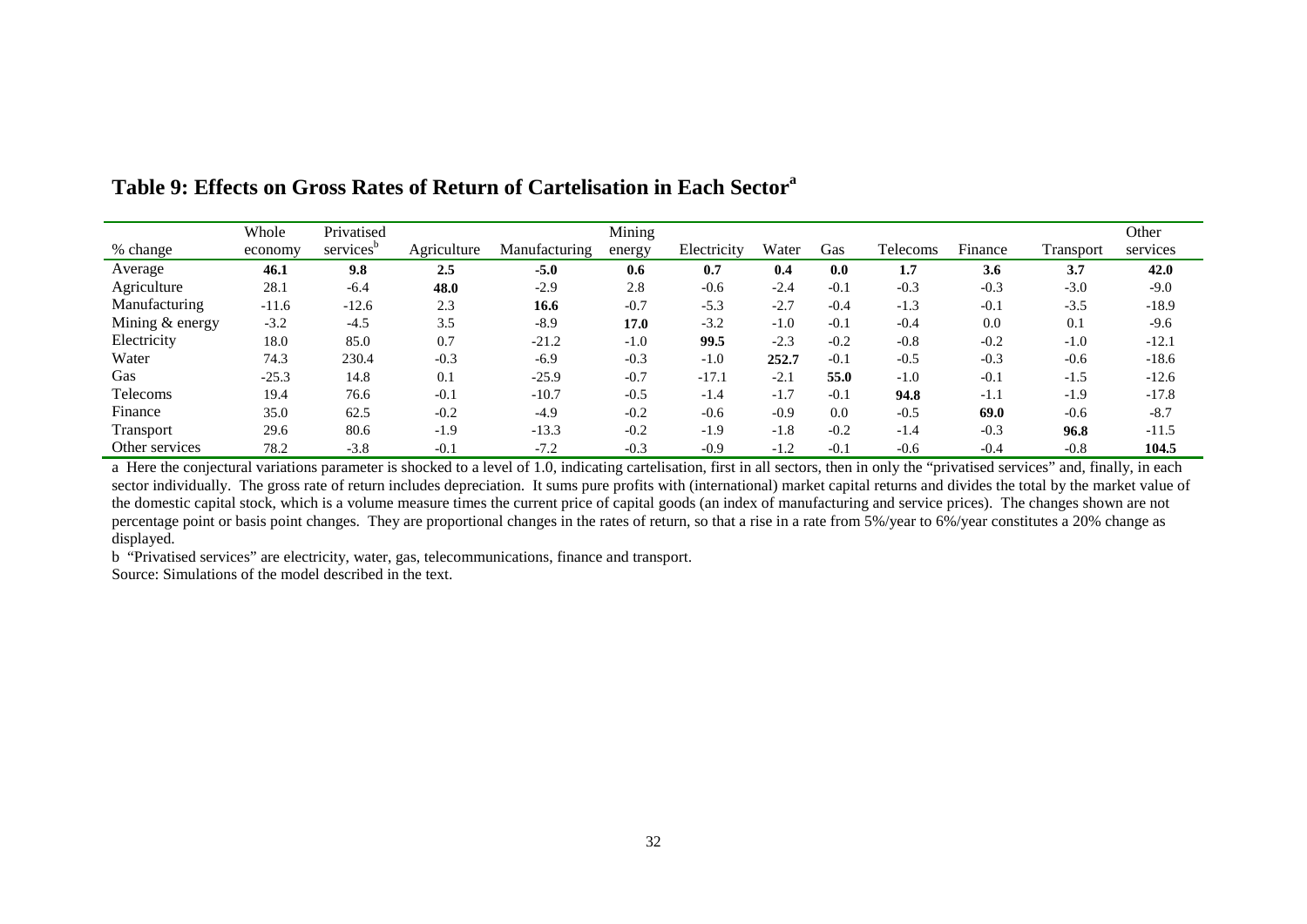## **Table 10: Effects of Price Caps, Whole Economy and Individual Sectors,**

## $\frac{0}{a}$

|                                 |            |            |         |            |          | Average             |                   |
|---------------------------------|------------|------------|---------|------------|----------|---------------------|-------------------|
|                                 |            |            | Real    | Real       | Real     | gross               | Real              |
|                                 | Real       | Real       | skilled | production | resource | rate of             | exchange          |
| Price caps in:                  | <b>GNP</b> | <b>GDP</b> | wage    | wage       | rent     | return <sup>c</sup> | rate <sup>d</sup> |
| Whole economy <sup>b</sup>      | $-0.34$    | $-0.25$    | $-0.09$ | $-0.84$    | 1.26     | $-0.27$             | $-0.18$           |
| Profitable sectors              | 1.14       | 1.78       | 3.74    | 3.18       | 4.30     | $-2.91$             | $-0.86$           |
| Prof priv services <sup>e</sup> | 1.02       | 1.58       | 3.57    | 2.86       | 1.03     | $-2.62$             | $-0.99$           |
| Agriculture                     | 0.04       | $-0.02$    | 0.00    | 0.17       | 0.26     | $-0.19$             | 0.10              |
| Mining & energy                 | 0.09       | 0.23       | 0.17    | 0.20       | 3.40     | $-0.18$             | 0.07              |
| Telecommunications              | 0.26       | 0.39       | 0.75    | 0.62       | 0.26     | $-0.46$             | $-0.22$           |
| Finance                         | 0.75       | 1.17       | 2.78    | 2.20       | 0.76     | $-2.15$             | $-0.76$           |
| Sum prof sectors                | 1.14       | 1.76       | 3.70    | 3.19       | 4.67     | $-2.98$             | $-0.81$           |
| Sum prof priv srv               | 1.01       | 1.56       | 3.53    | 2.83       | 1.01     | $-2.61$             | $-0.98$           |

a The shock here is to impose regulated price caps (*P=AC*), for the whole economy, for the sectors with pure profits, for the privatised services among them and, finally, for each of the profitable sectors in turn. The sums in the bottom rows simply add the sectoral effects to test the non-linearity of the response.

b The first row differs in that  $P=AC$  is enforced in all sectors, even those previously making pure losses – markups in these sectors are therefore raised.

c The gross rate of return includes depreciation. It sums pure profits with (international) market capital returns and divides the total by the market value of the domestic capital stock, which is a volume measure times the current price of capital goods (an index of manufacturing and service prices). The changes shown are not percentage point or basis point changes. They are proportional changes in the rates of return, so that a rise in a rate from 5%/year to 6%/year constitutes a 20% change as displayed.

d The real exchange rate is the home GDP price divided by the foreign GDP price, where both are measured relative to unchanging import prices.

e "Privatised services" are electricity, water, gas, telecommunications, finance and transport. Profitable amongst these are telecommunications and finance.

Source: Simulations of the model described in the text, with fixed firm numbers but otherwise long run closures: full employment and flexible wages, mobile capital at a fixed exogenous rate of return.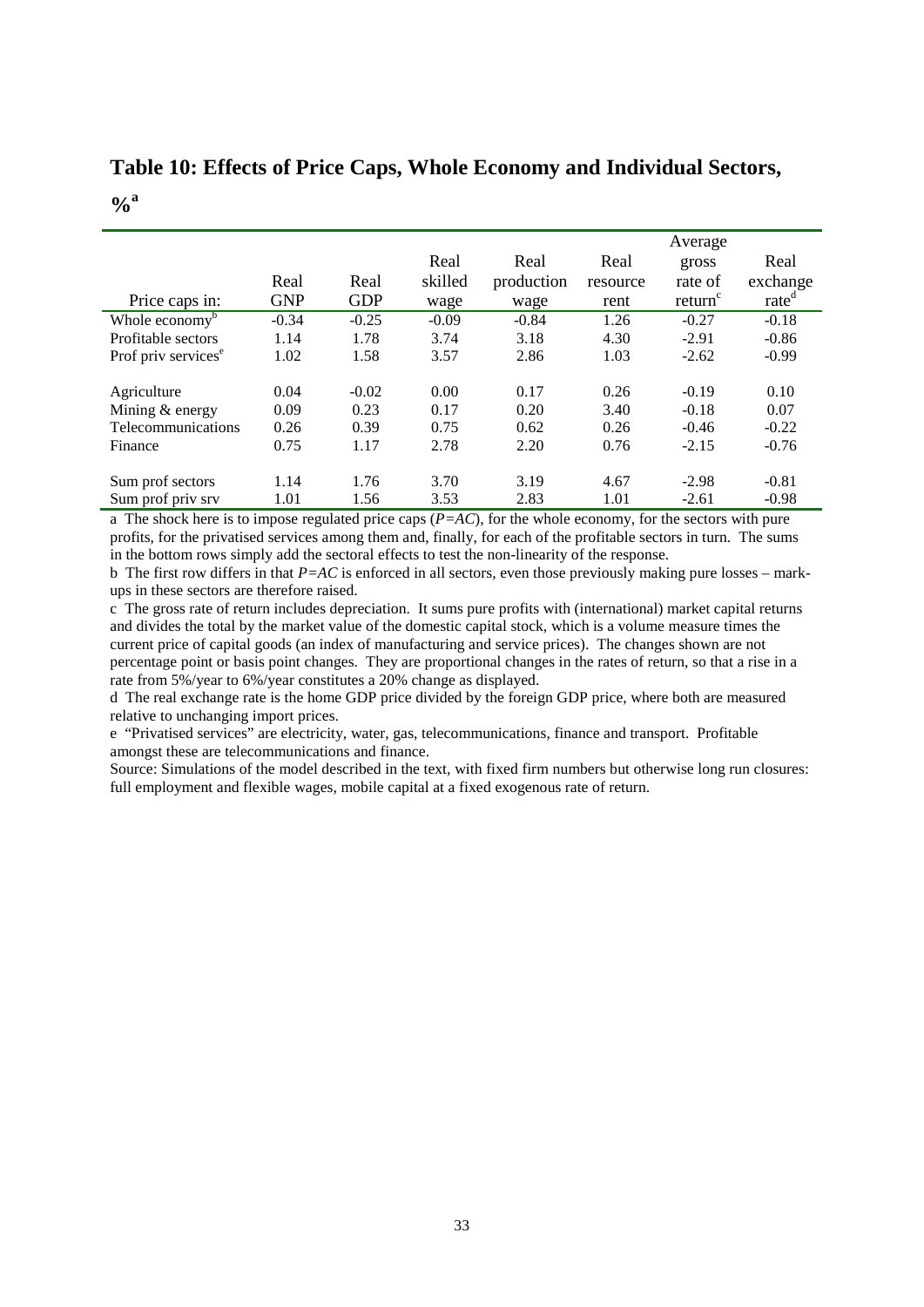|                 | Whole            | All profitable | All profitable<br>privatised |             | Mining $&$ |          |          |
|-----------------|------------------|----------------|------------------------------|-------------|------------|----------|----------|
| % change        | $e_{\rm conomy}$ | sectors        | services <sup>c</sup>        | Agriculture | energy     | Telecoms | Finance  |
| Average         | $-0.27$          | $-2.91$        | $-2.62$                      | $-0.19$     | $-0.18$    | $-0.46$  | $-2.15$  |
| Agriculture     | $-2.97$          | $-2.97$        | $-0.35$                      | $-2.96$     | $-0.55$    | $-0.08$  | $-0.27$  |
| Manufacturing   | 1.58             | $-0.43$        | $-0.42$                      | $-0.16$     | 0.10       | 0.04     | $-0.47$  |
| Mining & energy | $-3.47$          | $-3.46$        | $-0.19$                      | $-0.25$     | $-3.45$    | $-0.01$  | $-0.18$  |
| Electricity     | 7.31             | 0.06           | $-0.09$                      | $-0.05$     | 0.19       | 0.05     | $-0.14$  |
| Water           | 5.69             | 0.08           | 0.02                         | 0.02        | 0.05       | 0.02     | 0.00     |
| Gas             | 6.26             | $-0.07$        | $-0.17$                      | $-0.01$     | 0.11       | 0.07     | $-0.25$  |
| Telecoms        | $-13.07$         | $-13.05$       | $-13.05$                     | 0.00        | 0.10       | $-13.06$ | 0.40     |
| Finance         | $-24.94$         | $-24.94$       | $-24.94$                     | 0.01        | 0.04       | 0.04     | $-24.94$ |
| Transport       | 3.71             | 0.15           | 0.02                         | 0.12        | 0.04       | 0.14     | $-0.13$  |
| Other services  | 3.74             | 0.16           | 0.11                         | 0.00        | 0.06       | 0.05     | 0.06     |

## **Table 11: Effects on Gross Rates of Return of Price Caps in Each Sector<sup>a</sup>**

a The shock here is to impose regulated price caps  $(P=AC)$ , for the whole economy, for the sectors with pure profits, for the privatised services among them and, finally, for each of the profitable sectors in turn. The sums in the bottom rows simply add the sectoral effects to test the non-linearity of the response. The gross rate of return includes depreciation. It sums pure profits with (international) market capital returns and divides the total by the market value of the domestic capital stock, which is a volume measure, times the current price of capital goods (an index of manufacturing and service prices). The changes shown are not percentage point or basis point changes. They are proportional changes in the rates of return, so that a rise in a rate from 5%/year to 6%/year constitutes a 20% change as displayed.

b Here *P=AC* is enforced in all sectors, even those previously making pure losses – mark-ups in loss-making sectors are therefore raised.

c "Privatised services" are electricity, water, gas, telecommunications, finance and transport. Profitable amongst these are telecommunications and finance. Source: Simulations of the model described in the text, with fixed firm numbers but otherwise long run closures: full employment and flexible wages, mobile capital at a fixed exogenous rate of return.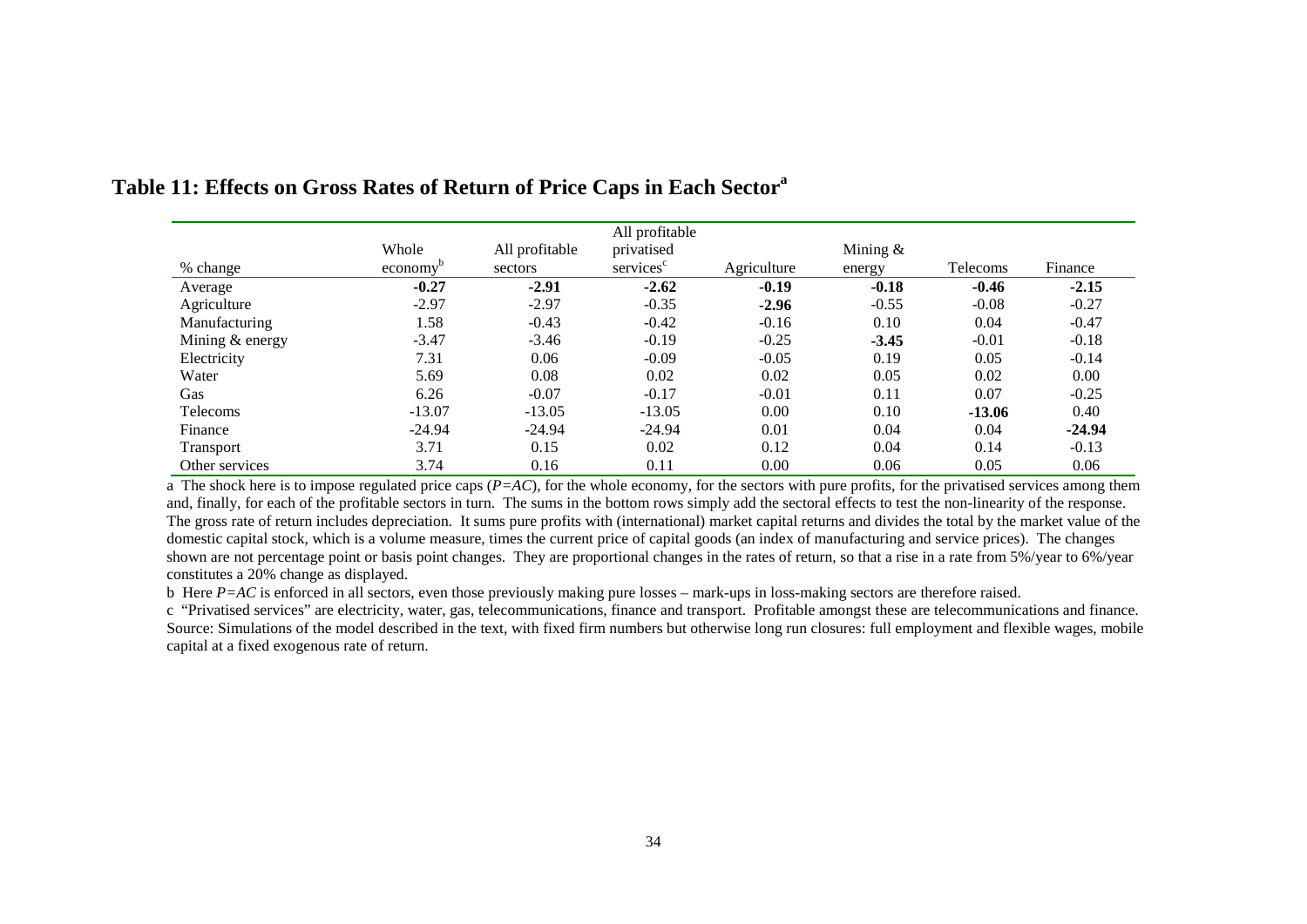## **Optional Appendix to:**

## **Looking Inward for Transformative Growth**

## **A.1: The Model in Detail**

This appendix complements the presentation of the model offered in the main text and so the analytics offered there are not repeated. It emphasises the representation of demand and production technology in the model and it details the tax system that is built into it. Although the model simulates only the real economy, an exchange rate is defined in the equations as a solution device. In one available closure its value adjusts to satisfy a balance of payments condition, thereby bringing about changes in domestic relative to international prices. Most often, however, an alternative closure is adopted in which the balance of payments condition is eliminated from the model and the artificial exchange rate fixed, so that all the adjustments to shocks are made by the home prices relative to those of imported products, which constitute the numeraire. The balance of payments condition is still met because it is implied by the household's and the government's budget constraints.

### **Mark-ups:**

Oligopolistic firms operate in differentiated product markets and so each chooses its price, and hence mark-up, to take advantage of its monopoly over the supply of its own product variety. Thus, within each industry, each firm faces an elasticity of demand that depends on the number of other firms and the degree of pricing collusion between firms. Symmetry within each sector implies a common optimal unregulated mark-up for each firm, as in equation (2) of the main text.

### **Demand elasticities**

These depend on the structure of the model, to be detailed below. They are essential to the capture of oligopoly behaviour since they determine the size of mark-up ratios, via equations (2) and (3) in the main text. For final demand the elasticity expression is:

(A1.1) 
$$
\varepsilon_i^F = -\eta_i^F + \frac{1}{n_i} \left\{ (\sigma_i^F - 1) \delta_i^F \left( \frac{\hat{P}_{iH}}{\hat{P}_i^F} \right)^{(1 - \sigma_i^F)} + (\eta_i^F - \sigma_i^F) (1 + (n_i - 1) \mu_i) \right\},
$$

where  $\eta_i^F$  is the elasticity of substitution of final demand across home varieties in sector *i*,  $\delta_i^F$ is the home share in final demand for product *i*,  $\sigma_i^F$  is the elasticity of substitution of final demand for good *i* between domestic and foreign countries,  $n_i$  is the number of domestic firms in industry *i*,  $\hat{P}_{iH}$  is the CES composite price of all home varieties of product *i*, and  $\hat{P}_{i}^{F}$ is the CES composite of home and foreign final product prices in the domestic market, weighted by domestic consumption shares. Equation (A1.1) is derived in A.2, below.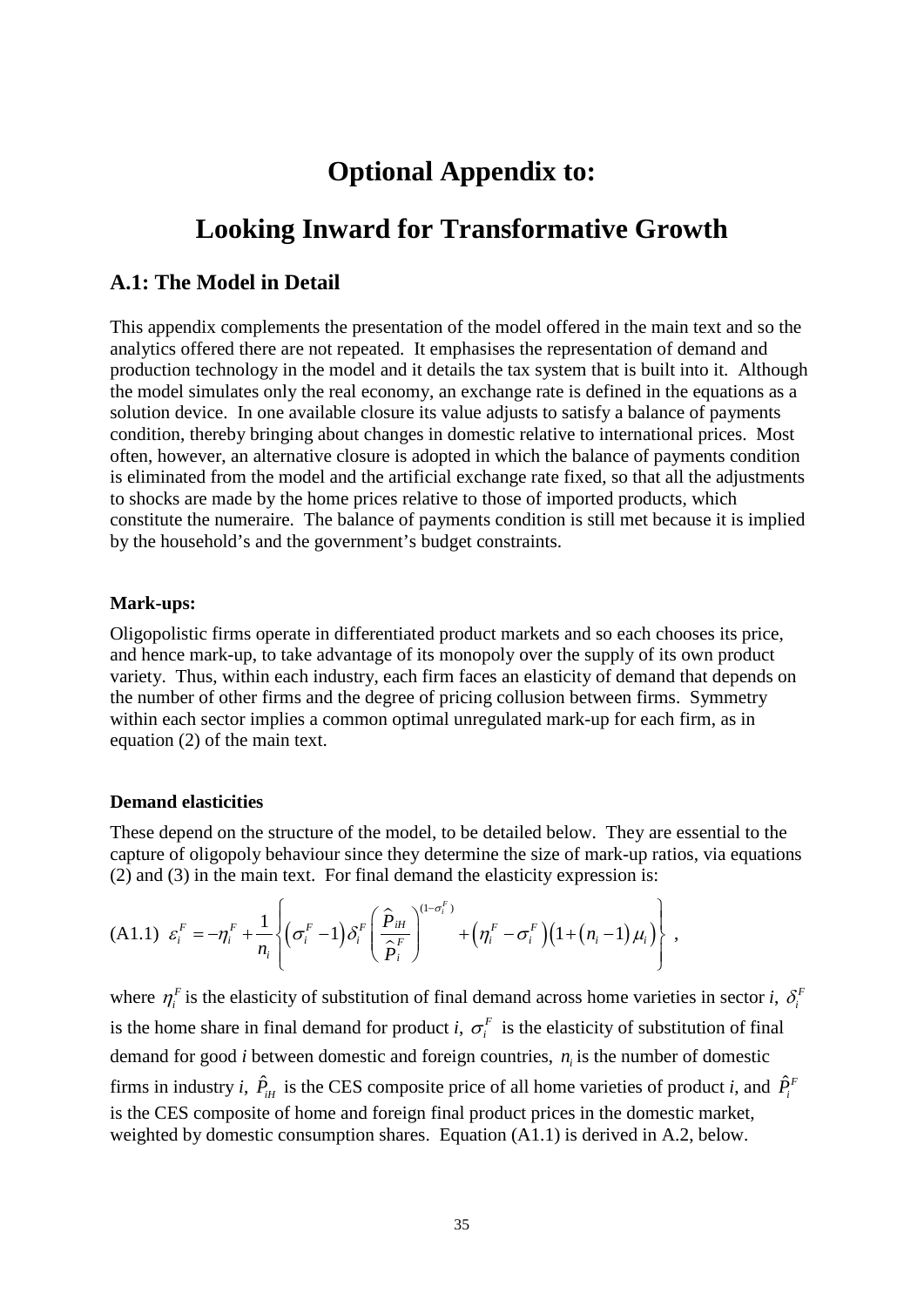The behaviour of government consumption and the expenditure of the capital goods sector on home and foreign products are similar, except that the government pays no import duties or consumption tax and the capital goods sector pays no import duties. Their composite prices are therefore formulated differently. Their structure is nonetheless the same:

(A1.2) 
$$
\varepsilon_i^G = -\eta_i^G + \frac{1}{n_i} \left\{ (\sigma_i^G - 1) \delta_i^G \left( \frac{\hat{P}_{iH}}{\hat{P}_i^G} \right)^{(1 - \sigma_i^G)} + (\eta_i^G - \sigma_i^G) (1 + (n_i - 1) \mu_i) \right\},
$$
  
\n(A1.3)  $\varepsilon_i^V = -\eta_i^V + \frac{1}{n_i} \left\{ (\sigma_i^V - 1) \delta_i^V \left( \frac{\hat{P}_{iH}}{\hat{P}_i^V} \right)^{(1 - \sigma_i^V)} + (\eta_i^V - \sigma_i^V) (1 + (n_i - 1) \mu_i) \right\}.$ 

For the intermediate demand elasticity a similar expression is obtained:

(A1.4) 
$$
\varepsilon_i^I = \sum_{j=1}^N s_{ij}^I \left[ -\eta_i^I + \frac{1}{n_i} (\gamma_{ij} + \sigma_i^I - 1) \phi_{ij} \left( \frac{\hat{P}_{iH}}{\hat{P}_i^I} \right)^{1 - \sigma_i^I} + (\eta_i^I - \sigma_i^I) (1 + (n_i - 1) \mu_i) \right],
$$

where  $s_{ij}^I$  is the share of industry *j* in the total intermediate demand for input *i* and  $\hat{P}_i^I$  is the CES composite of home and foreign intermediate product prices in the domestic market, weighted by domestic intermediate consumption shares.

For exports it is assumed that home firms face such competition in foreign markets that noncollusive pricing behaviour is necessitated. The foreign demand elasticity takes the same form as (A1.1), except that the foreign conjectural variation parameter,  $\mu_i^X$ , is zero:

$$
(A1.5) \varepsilon_i^x = -\eta_i^x + \frac{1}{n_i} \left\{ (\sigma_i^x - 1) \theta_i \left( \frac{\hat{P}_i^e}{\hat{P}_i^x} \right)^{(1 - \sigma_i^x)} + (\eta_i^x - \sigma_i^x) (1 + (n_i - 1) \mu_i^x) \right\}
$$

$$
= -\eta_i^x + \frac{1}{n_i} \left\{ (\sigma_i^x - 1) \theta_i \left( \frac{\hat{P}_i^e}{\hat{P}_i^x} \right)^{(1 - \sigma_i^x)} + (\eta_i^x - \sigma_i^x) \right\},
$$

where  $\hat{P}_i^e$  is the CES composite foreign currency price of all exported varieties of product *I* and  $\hat{P}_i^X$  is the CES composite of exported and competing foreign final product prices in the foreign market, weighted by foreign consumption shares. Foreigners differentiate home exports from corresponding foreign products with elasticity of substitution  $\sigma_i^X$  and home varieties from one another with elasticity of substitution  $\eta_i^X$ .

## **Domestic prices of imported goods:**

These are:

$$
(A1.6) \ \ p_i^* = \frac{p_i^{\, \nu} (1 + \tau_i^{\, M})(1 + \tau_i^{\, C})}{e}
$$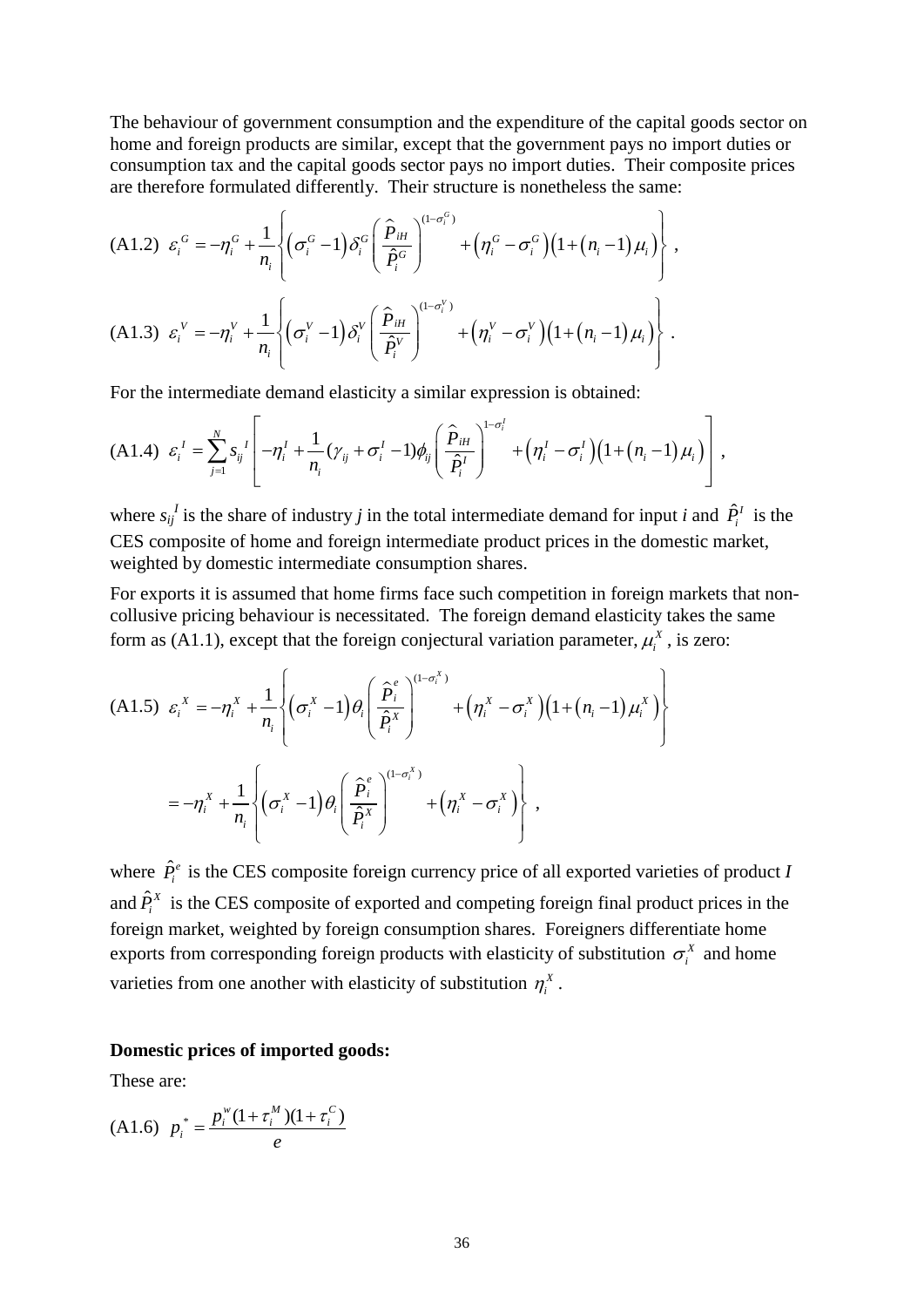where  $p_i^{\prime\prime}$  is the exogenous foreign currency price of goods produced in the rest of the world,  $\tau_i^M$  is the ad valorem tariff rate and  $\tau_i^C$  is the consumption tax rate on final demand for the products of industry *i*.

### **Domestic prices of home products:**

As in equation (2) of the main text, these are marked up over average variable cost. To obtain average variable cost, note that production is Cobb-Douglas in variable factors and inputs, with output elasticities  $\alpha_i$  for capital,  $\beta_{ki}$  for factors k and  $\gamma_{ii}$  for inputs *j* and that the subaggregation of imported and domestic inputs is CES. Unit variable costs are therefore calculated as:

(A1.7) 
$$
v_i = b_i r^{\alpha_i} \prod_{k=1}^K w_k^{\beta_{ki}} \prod_{j=1}^N \left[ \hat{P}_{ji}^{\ \ I} \right]^{y_{ji}} \qquad \forall i
$$
.

where the scale coefficient  $b_i$  is calibrated from the SAM, as are all the exponents in the equation, and  $\hat{P}_{ii}^I$  is a CES composite of home and imported input prices weighted by the domestic and imported shares specific to consuming industry *i*:

$$
(A1.8) \hat{P}_{ji}^{\ \ I} = \left[ \phi_{ji} \left( p_j \right)^{(1-\sigma_j^I)} + (1-\phi_{ji}) \left( p_j^* \right)^{(1-\sigma_j^I)} \right]_{1-\sigma_j^I}^{1},
$$

where  $\phi_{ii}$  is the domestic share of inputs from industry *j* in use by industry *i*. Then, domestic producer prices are simply higher by the mark-up,  $m_i$ :  $p_i = m_i v_i$ ,  $\forall i$ .

### **Unit factor and input demands:**

A full set of inter-industry flows is characterised in the model. The volumes of each intermediate demand are derived by solving the firm's cost minimisation problem with Cobb-Douglas production in variable factors and inputs. It is assumed that firms have no monopsony power in either factor or input markets. Therefore, the unit factor demands for capital and other factors are:

(A1.9) 
$$
u_i^K = \frac{\alpha_i v_i}{r}
$$
  $\forall i$ , and  $u_{ki}^L = \frac{\beta_{ki} v_i}{w_k}$   $\forall k, i$ ,

where *k* denotes non-capital factors which are natural resources and skilled and unskilled labour.

The corresponding unit input demands are Leontief input-output coefficients, except that their values depend on product and input prices. For home-produced and imported inputs from industry *i* used in the product of industry *j*, respectively they are:

(A1.10) 
$$
A_{ij} = \gamma_{ij} \frac{\phi_{ij} v_j}{\hat{P}_{ij}^{I}} \left( \frac{p_i}{\hat{P}_{ij}^{I}} \right)^{-\sigma_i^{I}}, \quad A_{ij}^{*} = \gamma_{ij} \frac{(1 - \phi_{ij}) v_j}{\hat{P}_{ij}^{I}} \left( \frac{p_i^{*}}{\hat{P}_{ij}^{I}} \right)^{-\sigma_i^{I}} \qquad \forall i, j.
$$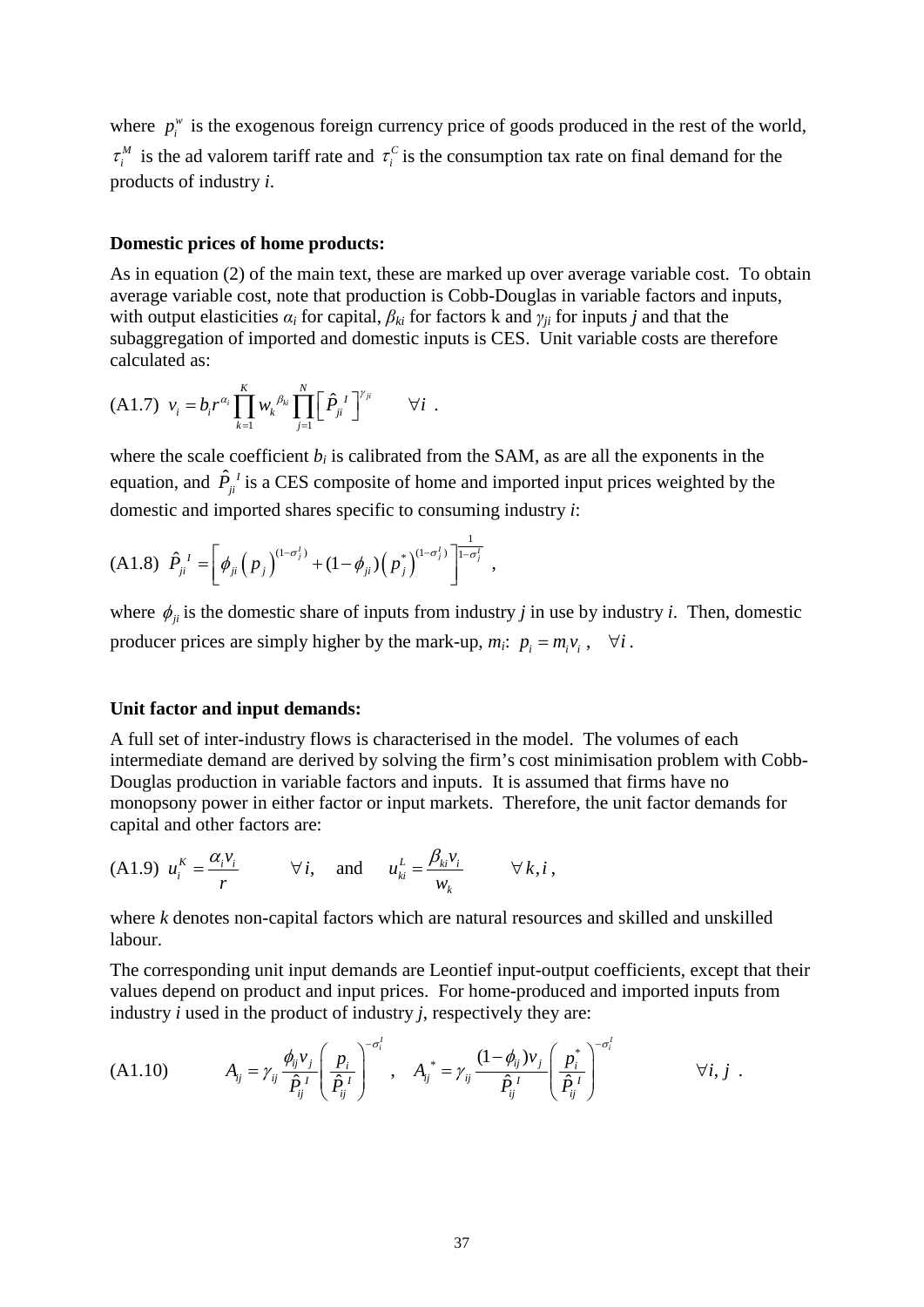### **Prices of home product exports in foreign markets:**

These are in foreign currency so they depend on the home producer price, the exchange rate, the export subsidy rate  $s_i^X$  and the foreign import tariff rate,  $\tau_i^*$ :

(A1.11) 
$$
p_i^e = \frac{p_i e(1 + \tau_i^{*M})}{(1 + s_i^{X})} \qquad \forall i.
$$

### **Export demand:**

Foreigners differentiate home exports from corresponding foreign products with elasticity of substitution  $\sigma_i^X$  (>0) and home varieties from one another with elasticity of substitution  $\eta_i^X$ . This gives the following expression for foreign demand for variety *j* of home product *i*:

$$
(A1.12) \tX_{ij} = \frac{\theta_i}{n_i} \left( \frac{E_i}{\hat{P}_i^x} \right) \left( \frac{p_i^{e0}}{\hat{P}_i^{x0}} \right)^{\Delta \sigma_i^x} \left( \frac{p_i^e}{\hat{P}_i^x} \right)^{-\left( \sigma_i^x + \Delta \sigma_i^x \right)} \left( \frac{p_{iHj}}{\hat{P}_i^e} \right)^{-\eta_i^x},
$$

where  $\theta_i$  is the calibrated reference share of the home export in total consumption,  $E_i$  is a calibrated constant representing foreign expenditure on exports from industry *i*, and  $\hat{P}^x_i$  is a CES composite of the home export price,  $p_i^e$ , and the foreign product price,  $p_i^w$ , in the foreign market, weighted by foreign consumption shares.  $\Delta \sigma_i^X$  is a shock that can be applied under short run conditions to reduce trade elasticities without affecting the database calibration. It requires the inclusion in the equation of the initial values for the home export price,  $p_i^{e0}$ , and the composite price of products abroad,  $\hat{P}_i^{X0}$ , so that the constant term is recalibrated by the shock.

### **Final demand:**

Home consumers differentiate home products from corresponding foreign products with elasticity of substitution  $\sigma_i^F$  (>0) and home varieties from one another with elasticity of substitution  $\eta_i^F$ . They have Cobb-Douglas utility in broad product groups, with the result that expenditure shares are constant across these groups. Final demand for variety *j* of home product group *i* is therefore:

$$
(A1.13) \t DiHj = \frac{\delta_i^F a_i^F}{n_i} \left( \frac{Y - T_Y}{\hat{P}_i^F} \right) \left( \frac{\hat{P}_{iH}}{\hat{P}_i^F} \right)^{-\sigma_i^F} \left( \frac{P_{iHj}}{\hat{P}_{iH}} \right)^{-\eta_i^F}.
$$

where  $a_i^F$  is the calibrated reference expenditure share of product group *i*,  $\delta_i^F$  is the corresponding share of home goods in final demand for product *i*, *Y* is GNP,  $T<sub>y</sub>$  is total direct (income) tax, and the composite price is:

(A1.14) 
$$
\hat{P}_{i}^{F} = \left[\delta_{i}^{F}(p_{iH})^{(1-\sigma_{i}^{F})} + (1-\delta_{i}^{F})(p_{i}^{*})^{(1-\sigma_{i}^{F})}\right]_{1-\sigma_{i}^{F}},
$$

where the home share is  $\delta_i^F$ . The expression for imports is correspondingly given by: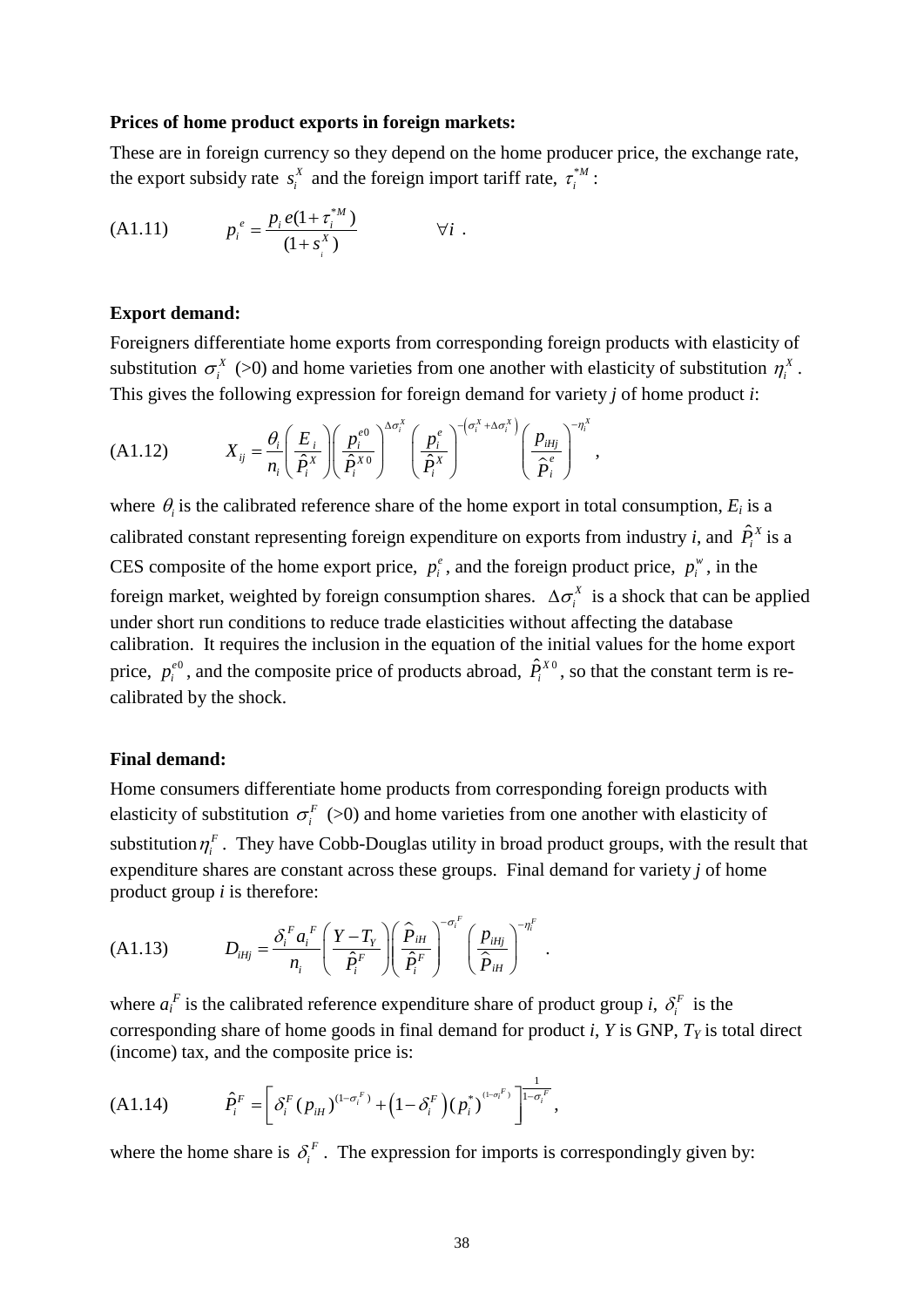(A1.15) 
$$
M_i^F = (1 - \delta_i^F) a_i^F \left(\frac{Y - T_y}{\hat{P}_i^F}\right) \left(\frac{p_i^*}{\hat{P}_i^F}\right)^{-\sigma_i^F}
$$

### **Government demand:**

The formulation adopted is similar to that for final demand by households. Total government expenditure, *G*, is endogenous in the simulations presented in the main text, where it is assumed that the government maintains a fixed fiscal deficit. This can be generalised in other applications to allow for fiscal policy shocks with exogenous government spending.

Tax revenue, and therefore the fiscal surplus or deficit, is endogenous, determined by the level of economic activity. Government expenditure is turned into demand for home produced products and imports, respectively, is given by:

$$
(A1.16) \tGiHj = \frac{\delta_i^G a_i^G}{n_i} \left( \frac{G}{\hat{P}_i^G} \right) \left( \frac{\hat{P}_{iH}}{\hat{P}_i^G} \right)^{-\sigma_i^G} \left( \frac{p_{iHj}}{\hat{P}_{iH}} \right)^{-\eta_i^G},
$$

$$
G_i^* = \left(1 - \delta_i^G\right) a_i^G \left(\frac{G}{\hat{P}_i^G}\right) \left(\frac{p_i^*}{\hat{P}_i^G}\right)^{-\sigma_i^G}
$$

where the composite price of government purchases is:

(A1.17) 
$$
\hat{P}_{i}^{G} = \left[\delta_{i}^{G}(p_{i})^{(1-\sigma_{i}^{G})} + (1-\delta_{i}^{G})(p_{i}^{*})^{(1-\sigma_{i}^{G})}\right]^{\frac{1}{1-\sigma_{i}^{G}}}
$$

,

### **Demand for inputs:**

This is derived from the input-output coefficients and gross industry output, *Q*, to be specified below. Demands for home-produced and imported varieties of the intermediate good *i* are:

(A1.18) 
$$
I_{i} = \sum_{j=1}^{N} A_{ij} Q_{j}, \quad I_{i}^{*} = \sum_{j=1}^{N} A_{ij}^{*} Q_{j} \qquad \forall i
$$

#### **Tax revenue:**

The government raises tax revenue from both direct and indirect taxation, the rates applied to each being exogenous and constant but the revenues earned then depend on levels of economic activity. The revenue raised from each source is expressed below.

*Direct income tax revenue*

(A1.19) 
$$
T_{Y} = \sum_{i=1}^{N} \tau_{K_{i}} (rK_{i} + \pi_{i}) + \tau_{U} w_{U} L_{U} + \tau_{S} w_{S} L_{S} ,
$$

*N*

where  $K_i$  denotes total capital stock in industry *i*,  $\pi_i$  denotes total pure profit in industry *i* and the subscripts "*U*" and "*S*" denote unskilled and skilled labour (production workers and the combination of professionals and para-professionals as per the ILO classification of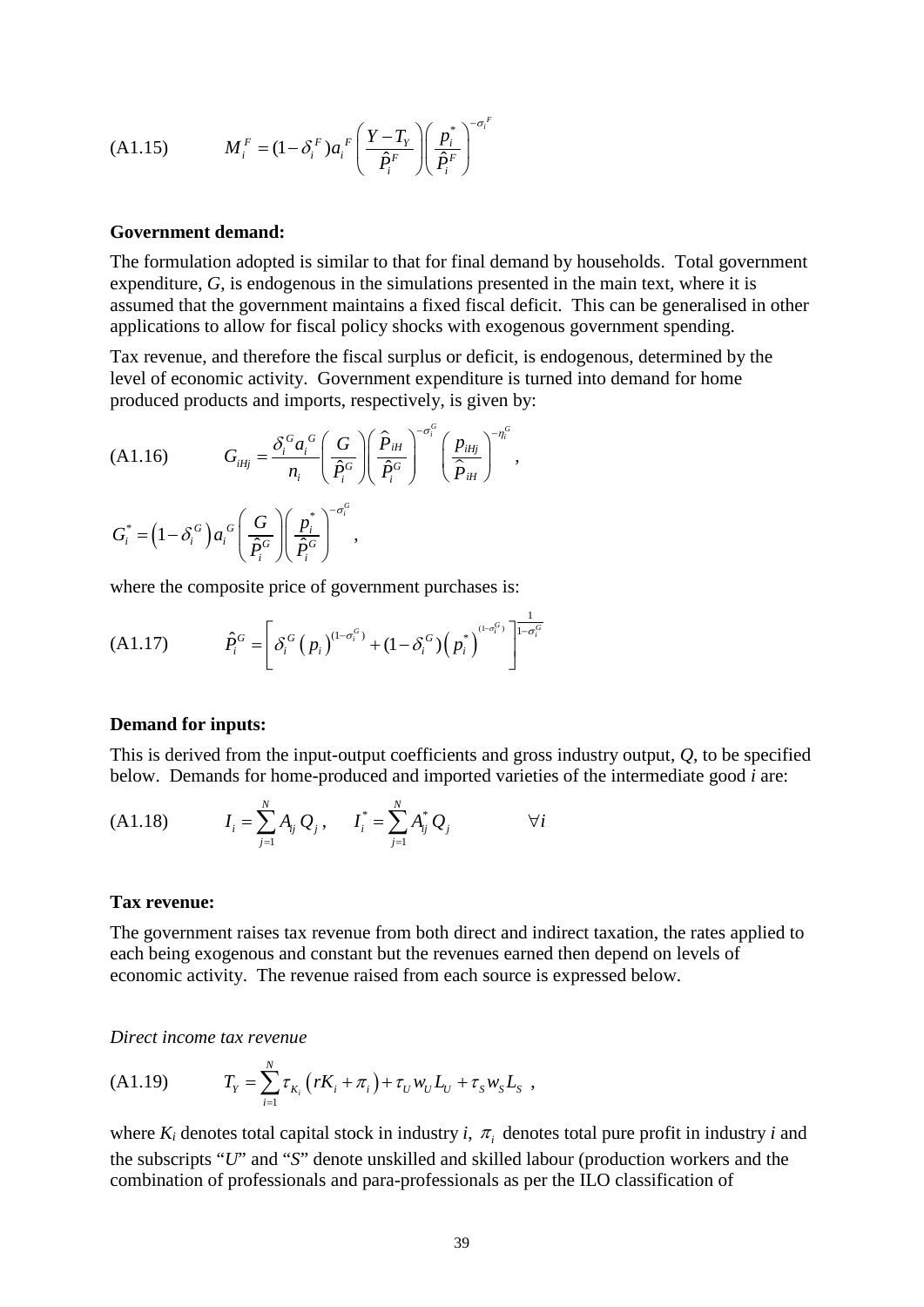occupations). Note that the tax rate on capital income is not generic. This enables the capture of tax policies that discriminate between sectors.

*Consumption tax revenue*

(A1.20) 
$$
T_C = \sum_{i=1}^{N} \tau_i^C p_i D_i + \sum_{i=1}^{N} \tau_i^C p_i^* M_i
$$

*Import tariff revenue*

(A1.21) 
$$
T_M = \sum_{i=1}^N \tau_i^M (M_i + I_i^*) \frac{p_i^w}{e}
$$

*Export tax revenue*

$$
(A1.22) \t\t T_X = \sum_{i=1}^N (-s_i^X) p_i X_i ,
$$

where  $s_i^X$  denotes the net power of the export subsidy rate.

Total tax revenue is then simply a sum of the individual components above.

### **Pure or economic profits or losses:**

These are calculated as revenue derived from mark-ups over unit variable costs, less total fixed costs. For sector *i*:

(A1.23) 
$$
\pi_i = (p_i - v_i)Q_i - n_i(r f_i^K + w_s f_i^L) \qquad \forall i ,
$$

where  $n_i$  is the number of firms,  $f_i^K$  is the fixed capital requirement per firm and  $f_i^L$  is the fixed skilled labour requirement per firm in sector *i*. Net profit in industry *i* is therefore:

$$
(A1.24) \t\t \pi_i^N = \left[ (p_i - v_i)Q_i - n_i (r f_i^K + w_s f_i^L) \right] \left(1 - \tau_i^K\right) \t\t \forall i
$$

### **National income (GNP):**

This is the sum of payments to domestically owned factors of production with the home share of any net profits or losses made, the net income from indirect taxation and the net inflow from abroad, *B*, which represents the net income component of the current account and unrequited transfers.

$$
(A1.25) \ \ Y = rK_D + \sum_{k=1}^K w_k L_k + \left(\frac{K_D}{K_T}\right) \sum_{i=1}^N \pi_i + (T - T_Y) + \frac{B}{e} + \left(1 - \frac{K_D}{K_T}\right) \tau_k^* \left(r\left(K_T - K_D\right) + \sum_{i=1}^N \pi_i\right),
$$

where  $T_y$  is revenue from direct (income) tax. GDP, on the other hand, is a measure of the income from production in the domestic economy, so it excludes factor payments and other flows to and from abroad: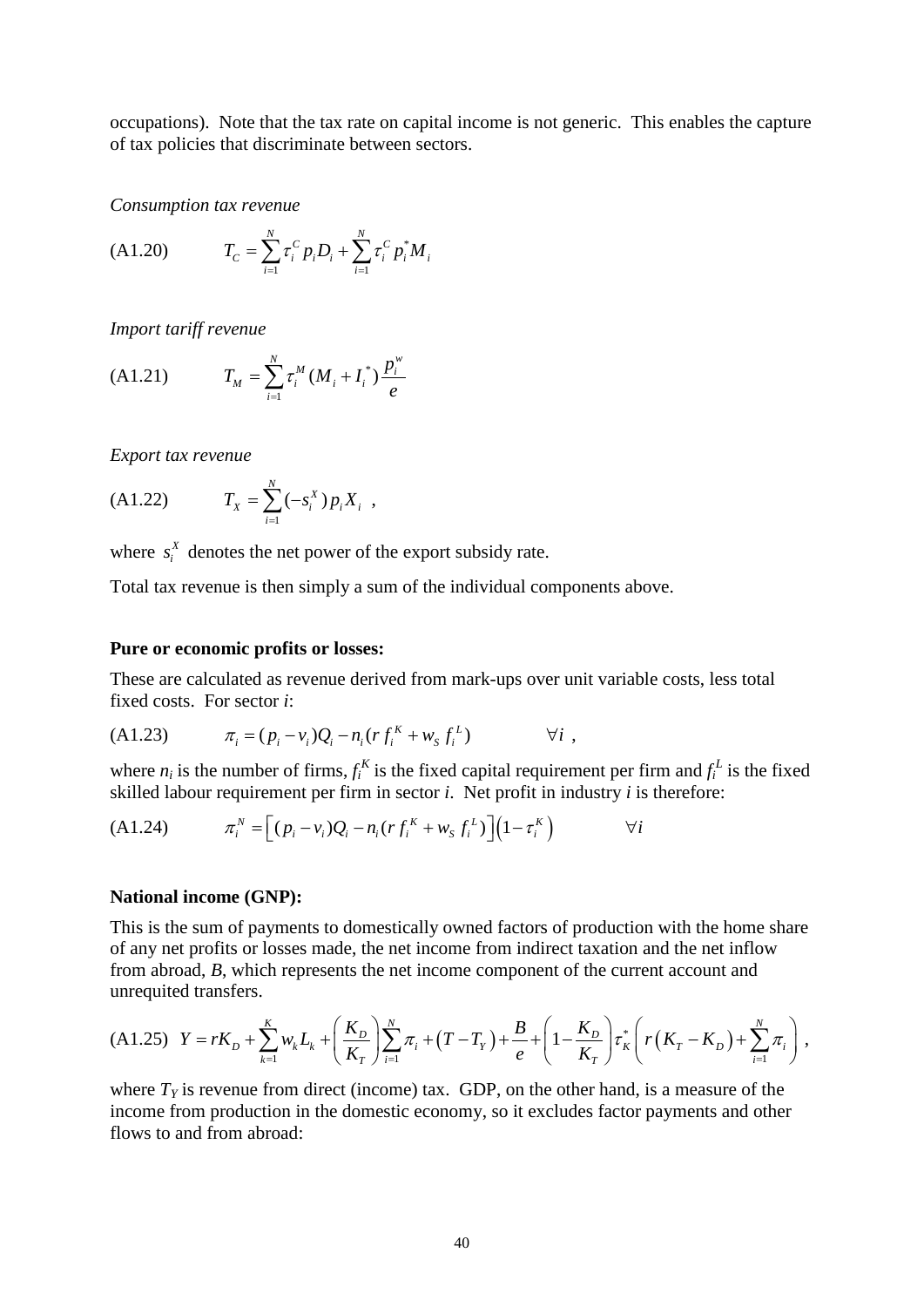$$
(A1.26) \tGDP = rK_T + \sum_{k=1}^{K} w_k L_k + \sum_{i=1}^{N} \pi_i + (T - T_Y)
$$

### **Total factor demands:**

The model has two capital market closures. In one (the "long run closure") physical capital is perfectly mobile abroad at the exogenous world interest rate *r*. In the other (the "short run closure"), physical capital stocks are fixed in each industry and industry rates of return are endogenous. Either way, physical capital is fully employed, with total demand having variable and fixed components:

(A1.27) 
$$
K_T = \sum_{i=1}^N \left( u_i^K Q_i + n_i^D f_i^K \right),
$$

where  $f_i^K$  is the total fixed cost outlaid by industry *i*. Similarly, the demand for skilled labour also includes a variable and fixed component. It is:

(A1.28) 
$$
L_{S} = \sum_{i=1}^{N} \left( u_{Si}^{L} Q_{i} + n_{i}^{D} f_{i}^{L} \right)
$$

Finally, demand for all other variable factors (unskilled labour and mineral-energy resources) is:

(A1.29) 
$$
L_j = \sum_{i=1}^{N} \left( u_{ji}^L Q_i \right) \qquad j = 2, ..., F
$$

In the short run closure, employment of unskilled labour is endogenous, while either the real consumption or production wage is exogenous, so that unskilled labour can be unemployed.

### **A.2: Final Demand Elasticity with Price Interaction**

Here the final demand elasticity is derived to illustrate the method by which all the elasticity expressions of Appendix I (A1.1 – A1.4) are arrived at. From (A1.13) the demand equation for domestic variety *j* of commodity *i* is:

(A2.1) 
$$
d_{iHj} = \frac{\delta_i^F a_i^F}{n_i} \left( \frac{Y - T_Y}{\hat{P}_i^F} \right) \left( \frac{\hat{P}_{iH}}{\hat{P}_i^F} \right)^{-\sigma_i^F} \left( \frac{p_{iHj}}{\hat{P}_{iH}} \right)^{-\eta_i^F},
$$

where the composite prices are the average price of generic product *i* available on the home market from both home production and imports:

$$
(A2.2) \ \hat{P}_{i}^{F} = \left[ \delta_{i}^{F} (p_{iH})^{(1-\sigma_{i}^{F})} + \left(1-\delta_{i}^{F}\right) (p_{i}^{*})^{(1-\sigma_{i}^{F})}\right]_{1-\sigma_{i}^{F}}^{1},
$$

and the average price of home varieties of product *i*: [41](#page-43-0)

<u>.</u>

<span id="page-43-0"></span> $41$  In equilibrium, because firms have identical technologies, these prices are equal, though this is not perceived by firms in setting their prices.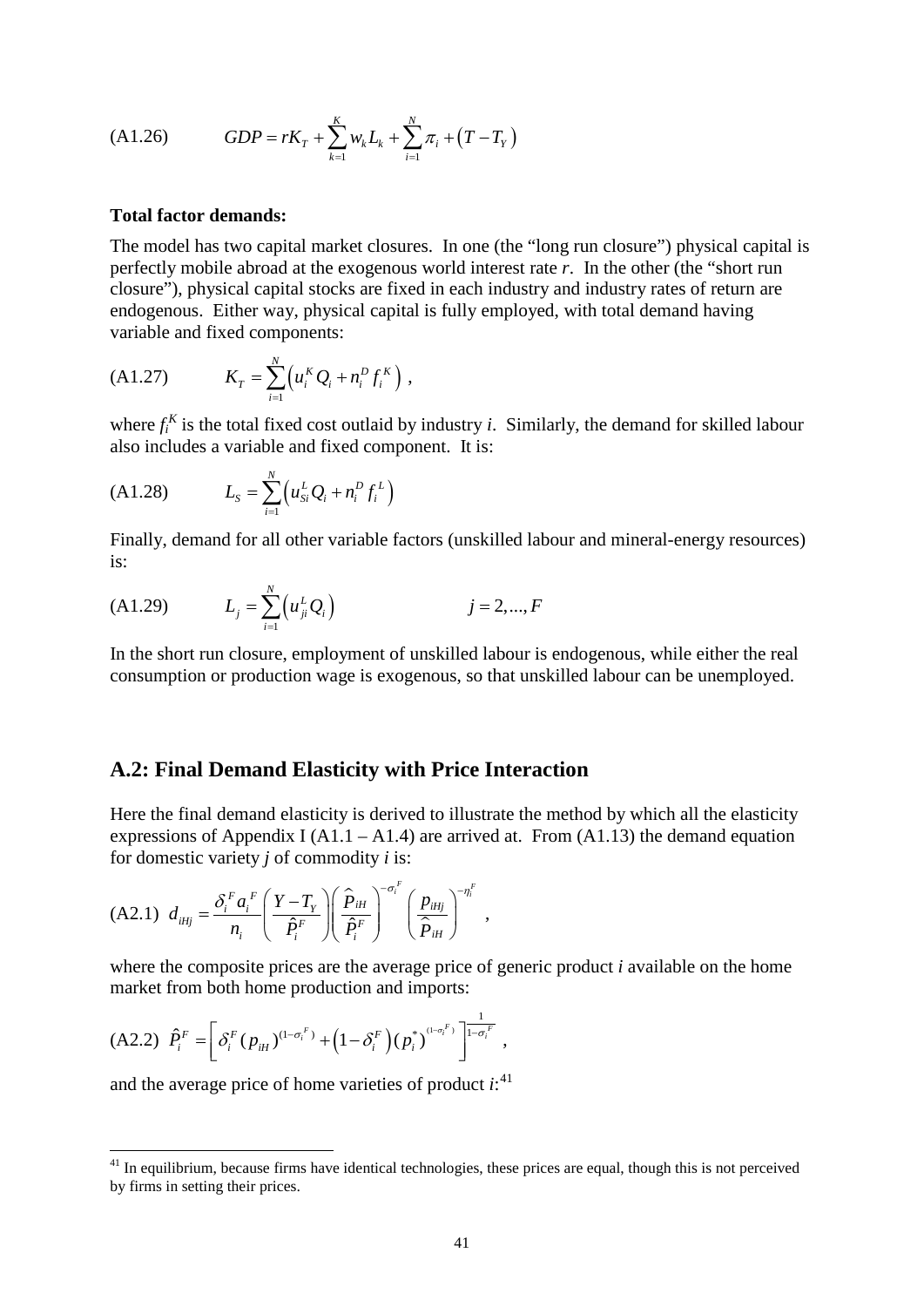$$
(A2.3)\hat{P}_{iH} = \left[\frac{1}{n_i}\sum_{j=1}^{n_i} (p_{iHj})^{(1-\eta_i^F)}\right]^{\frac{1}{1-\eta_i^F}}.
$$

Substitute (A2.2) and (A2.3) into (A2.1) and the full demand equation can be re-written as:

$$
d_{iHj} = \frac{\delta_i^F a_i^F}{n_i} \left( \frac{Y - T_Y}{\hat{P}_i^F} \right) \left( \frac{\hat{P}_{iH}}{\hat{P}_i^F} \right)^{-\sigma_i^F} \left( \frac{p_{iHj}}{\hat{P}_{iH}} \right)^{-\eta_i^F}
$$
  
\n
$$
= \frac{\delta_i^F a_i^F}{n_i} (Y - T_Y) \left( \hat{P}_i^F \right)^{\sigma_i^F - 1} \left( \hat{P}_{iH} \right)^{(\eta_i^F - \sigma_i^F)} (p_{iHj})^{-\eta_i^F}
$$
  
\n
$$
= \frac{\delta_i^F a_i^F}{n_i} (Y - T_Y) \left[ \delta_i^F (p_{iH})^{(1 - \sigma_i^F)} + (1 - \delta_i^F) (p_i^*)^{(1 - \sigma_i^F)} \right]^{-1} \left[ \sum_{j=1}^{n_i} \frac{1}{n_i} (p_{iHj})^{(1 - \eta_i^F)} \right]^{\frac{\eta_i^F - \sigma_i^F}{1 - \eta_i^F}} (p_{iHj})^{-\eta_i^F}
$$

Differentiating with respect to  $p_{iHj}$  gives:

$$
\begin{split} &\frac{\partial d_{uij}}{\partial p_{uij}}=\frac{\delta_i^F a_i^F}{n_i}\left(Y-T_Y\right)\left\{(-1)\left[\delta_i^F\left(p_{uij}\right)^{(1-\sigma_i^F)}+\left(1-\delta_i^F\right)\left(p_i^*\right)^{(1-\sigma_i^F)}\right]^{-2}\cdot\left(1-\sigma_i^F\right)\delta_i^F\left(p_{uij}\right)^{-\sigma_i^F}\cdot\left(\frac{1}{1-\eta_i^F}\right)\left[\sum_{j=1}^{n_i}\frac{1}{n_i}\left(p_{uij}\right)^{1-\eta_i^F}\right]^{-\frac{\eta_i^F}{n_i}}\left(1-\eta_i^F\right)\frac{1}{n_i}\left(p_{uij}\right)^{-\eta_i^F}\left(\widehat{P_{uij}}\right)^{\eta_i^F-\sigma_i^F}\right\}\\ &+\frac{\delta_i^F a_i^F}{n_i}\left(Y-T_Y\right)\left\{\left(\frac{\eta_i^F-\sigma_i^F}{1-\eta_i^F}\right)\left[\sum_{j=1}^{n_i}\frac{1}{n_i}\left(p_{uij}\right)^{(1-\eta_i^F)}\right]^{-\frac{\eta_i^F-\sigma_i^F}{n_i}}\cdot\left(\frac{1-\eta_i^F}{n_i}\right)\left[\left(p_{u11}\right)^{-\eta_i^F}\left(\frac{\partial p_{u11}}{\partial p_{uij}}\right)+\left(p_{u22}\right)^{-\eta_i^F}\left(\frac{\partial p_{u22}}{\partial p_{uij}}\right)+\cdots+\left(p_{uij}\right)^{-\eta_i^F}\left(\frac{\partial p_{uij}}{\partial p_{uij}}\right)\right]\right\}\left(\widehat{P}_i^F\right)^{(\sigma_i^F-1)}\left(p_{uij}\right)^{-\eta_i^F}\left(\widehat{P}_{uij}^F\right)^{-\frac{\eta_i^F-\sigma_i^F}{n_i}}\left(\widehat{P}_{uij}^F\right)^{-\frac{\eta_i^F-\sigma_i^F}{n_i}}\left(\widehat{P}_{uij}^F\right)^{-\frac{\eta_i^F-\sigma_i^F}{n_i}}\right)\right\}\left(\widehat{P}_i^F\right)^{(\sigma_i^F-1)}\left(p_{uij}\right)^{-\frac{\eta_i^F-\sigma_i^F}{n_i}}\left(\widehat{P}_{uij}\right)^{-\frac{\eta_i^F-\sigma_i^F}{n_i}}\left(\widehat{P}_{uij}^F\right)^{-\frac{\eta_i^F-\sigma_i^F}{
$$

Noting that:  $\frac{OP_{iHj}}{\partial p_{iHj}} = \begin{cases} \mu_i & \text{if } i \neq j \\ 1 & \text{otherwise} \end{cases}$ *iHh*  $p_{iHi}$   $\left(\mu_i$   $j \neq h\right)$  $\frac{\partial p_{iHj}}{\partial p_{iHh}} = \begin{cases} \mu_i & j \neq h \\ 1 & j = h \end{cases}$ ,

and noting further that  $p_{iHj} = p_{iHh}$   $\forall j \neq h$ , because firms within an industry behave symmetrically, the expression can be written as:

$$
\frac{\partial d_{iHj}}{\partial p_{iHj}} = \frac{\delta_i^F a_i^F}{n_i} (Y - T_Y) (\sigma_i^F - 1) (\hat{P}_i^F)^{2(\sigma_i^F - 1)} \delta_i^F \cdot \frac{1}{n_i} (\hat{P}_{iH})^{2(\eta_i^F - \sigma_i^F)} (p_{iHj})^{-2\eta_i^F}
$$
\n
$$
+ \frac{\delta_i^F a_i^F}{n_i} (Y - T_Y) (\eta_i^F - \sigma_i^F) (\hat{P}_{iH})^{2\eta_i^F - \sigma_i^F - 1} \frac{1}{n_i} (p_{iHj})^{-2\eta_i^F} (1 + (n_i - 1) \mu_i) (\hat{P}_i^F)^{(\sigma_i^F - 1)}
$$
\n
$$
+ \frac{\delta_i^F a_i^F}{n_i} (Y - T_Y) (-\eta_i^F) (p_{iHj})^{(-\eta_i^F - 1)} (\hat{P}_i^F)^{(\sigma_i^F - 1)} (\hat{P}_{iH})^{\eta_i^F - \sigma_i^F}
$$

This further simplifies to:

$$
(A2.4) \quad \frac{\partial d_{i\mu_{ij}}}{\partial p_{i\mu_{ij}}} = \frac{\delta_i^F a_i^F}{n_i} (Y - T_Y) \left( \hat{P}_i^F \right)^{(\sigma_i^F - 1)} \left( \hat{P}_{i\mu} \right)^{\eta_i^F - \sigma_i^F} \left( p_{i\mu_{ij}} \right)^{-\eta_i^F} \left\{ \left( \sigma_i^F - 1 \right) \left( \hat{P}_i^F \right)^{(\sigma_i^F - 1)} \delta_i^F \cdot \frac{1}{n_i} \left( \hat{P}_{i\mu} \right)^{(\eta_i^F - \sigma_i^F)} \left( p_{i\mu_{ij}} \right)^{-\eta_i^F} + \left( \sigma_i^F \right)^{(\sigma_i^F - 1)} \frac{1}{n_i} \left( p_{i\mu_{ij}} \right)^{-\eta_i^F} \left( 1 + (n_i - 1) \mu_i \right) + \left( -\eta_i^F \right) \left( p_{i\mu_{ij}} \right)^{-1} \right\}
$$

So that the elasticity of final demand is: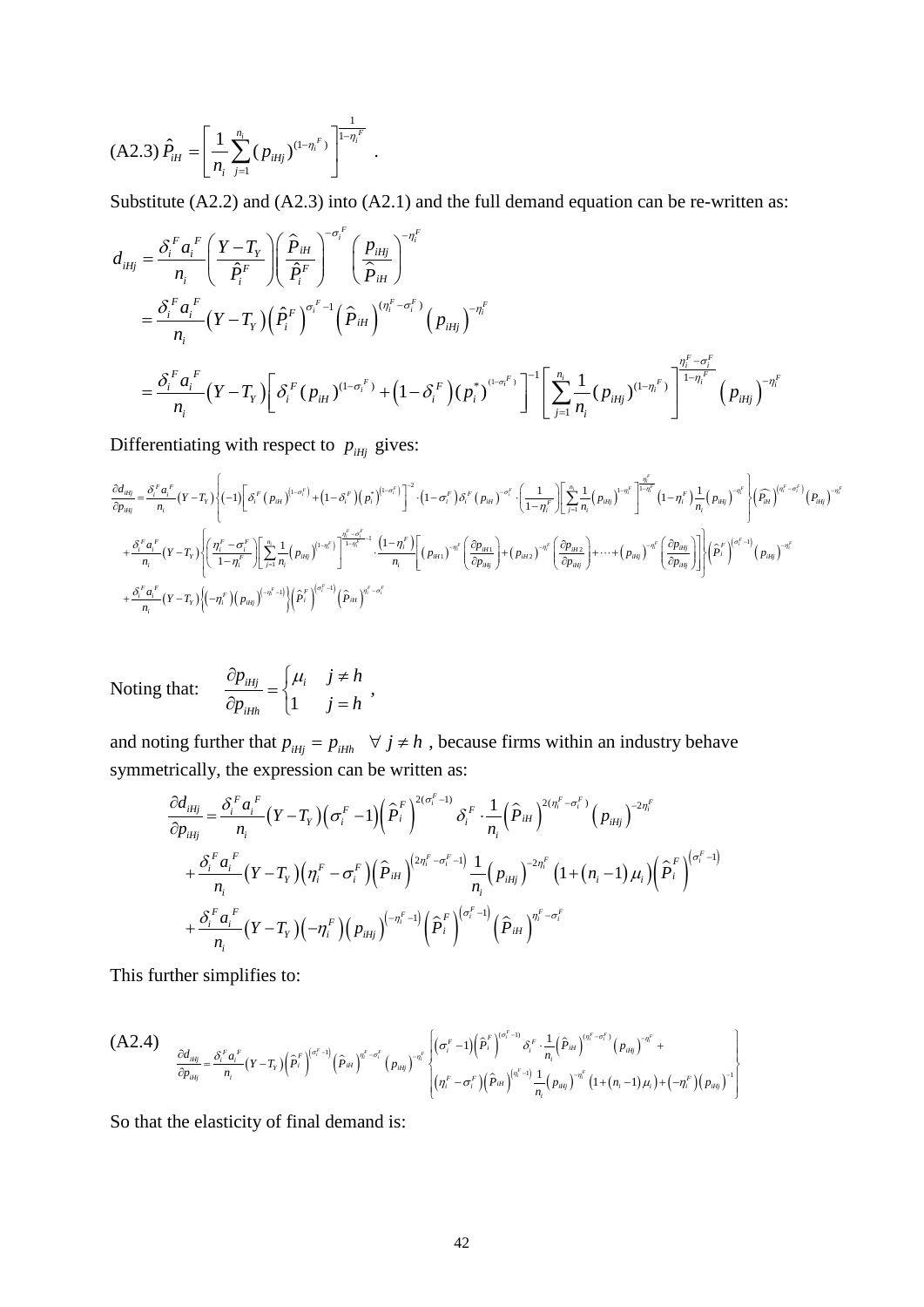$$
\frac{\partial d_{iHj}}{\partial p_{iHj}} \cdot \frac{p_{iHj}}{d_{iHj}} \\
= \frac{\delta_i^F a_i^F}{n_i} (Y - T_Y) \left( \widehat{P}_i^F \right)^{(\sigma_i^F - 1)} \left( \widehat{P}_{iH} \right)^{\eta_i^F - \sigma_i^F} \left( p_{iHj} \right)^{-\eta_i^F} \\
\cdot \left\{ \left( \sigma_i^F - 1 \right) \left( \widehat{P}_i^F \right)^{(\sigma_i^F - 1)} \delta_i^F \cdot \frac{1}{n_i} \left( \widehat{P}_{iH} \right)^{(\eta_i^F - \sigma_i^F)} \left( p_{iHj} \right)^{-\eta_i^F} + \left( \eta_i^F - \sigma_i^F \right) \left( \widehat{P}_{iH} \right)^{(\eta_i^F - 1)} \frac{1}{n_i} \left( p_{iHj} \right)^{-\eta_i^F} \left( 1 + \left( n_i - 1 \right) \mu_i \right) + \left( -\eta_i^F \right) \left( p_{iHj} \right)^{-1} \right\} \\
\cdot \frac{p_{iHj}}{\frac{\delta_i^F a_i^F}{n_i} (Y - T_Y) \left( \widehat{P}_i^F \right)^{(\sigma_i^F - 1)} \left( \widehat{P}_{iH} \right)^{\eta_i^F - \sigma_i^F} \left( p_{iHj} \right)^{-\eta_i^F}
$$

On the symmetry assumption this simplifies to:

$$
(A2.5)\left|\varepsilon_i^F = -\eta_i^F + \frac{1}{n_i} \left(\frac{p_{iHj}}{\hat{P}_{iH}}\right)^{1-\eta_i^F} \left\{ \left(\sigma_i^F - 1\right)\delta_i^F \left(\frac{\hat{P}_{iH}}{\hat{P}_{i}}\right)^{(1-\sigma_i^F)} + \left(\eta_i^F - \sigma_i^F\right)\left(1 + \left(n_i - 1\right)\mu_i\right) \right\}
$$

### **A.3: Calibrating Oligopoly Parameters**

-

No complete set of data on the structure and conduct of Australia's agricultural, manufacturing and mining sectors is publicly available. Some relevant data is available piecemeal, for individual sectors or industries, though this is occasionally at too fine a level of aggregation for an illustrative economy-wide study such as this. It has therefore been necessary to extrapolate patterns to some sectors and to make crude assumptions about others. To clarify our assumptions, this appendix offers an expansion of the summary given in Section 4 of the text.

First, estimates of pure (over-market) profits are required as shares of revenue in each industry. This is needed to finalise the flow database but also to calibrate industry competitive structure. For these we have resorted to data on the profitability of listed public firms from the Morningstar Aspect-Huntley Financial Analysis Database.<sup>42</sup> Accounting profit rates net of depreciation are compared with the prime borrowing rate available to corporate borrowers in the period 1997-2007 to obtain measures of pure profits. The data on industrial borrowing rates used in this comparison is from the RBA [\(www.rba.gov.au\)](http://www.rba.gov.au/). The resulting paths of pure profits as a proportion of turnover are shown in Table A3.1.

This set of approximations is obviously precarious. It considers only listed firms, thus ignoring most of the farming community in agriculture and the small and family businesses in

<span id="page-45-0"></span><sup>42</sup> The database is formally the *Aspect Financial Analysis Database.* It is supplied by Aspect-Huntley, and the copyright is held by Huntleys' Investment Information Pty Ltd (HII) (a wholly owned subsidiary of Morningstar, Inc): [http://www.aspectfinancial.com.au/af/finhome?xtm-licensee=finanalysis.for.](http://www.aspectfinancial.com.au/af/finhome?xtm-licensee=finanalysis.for)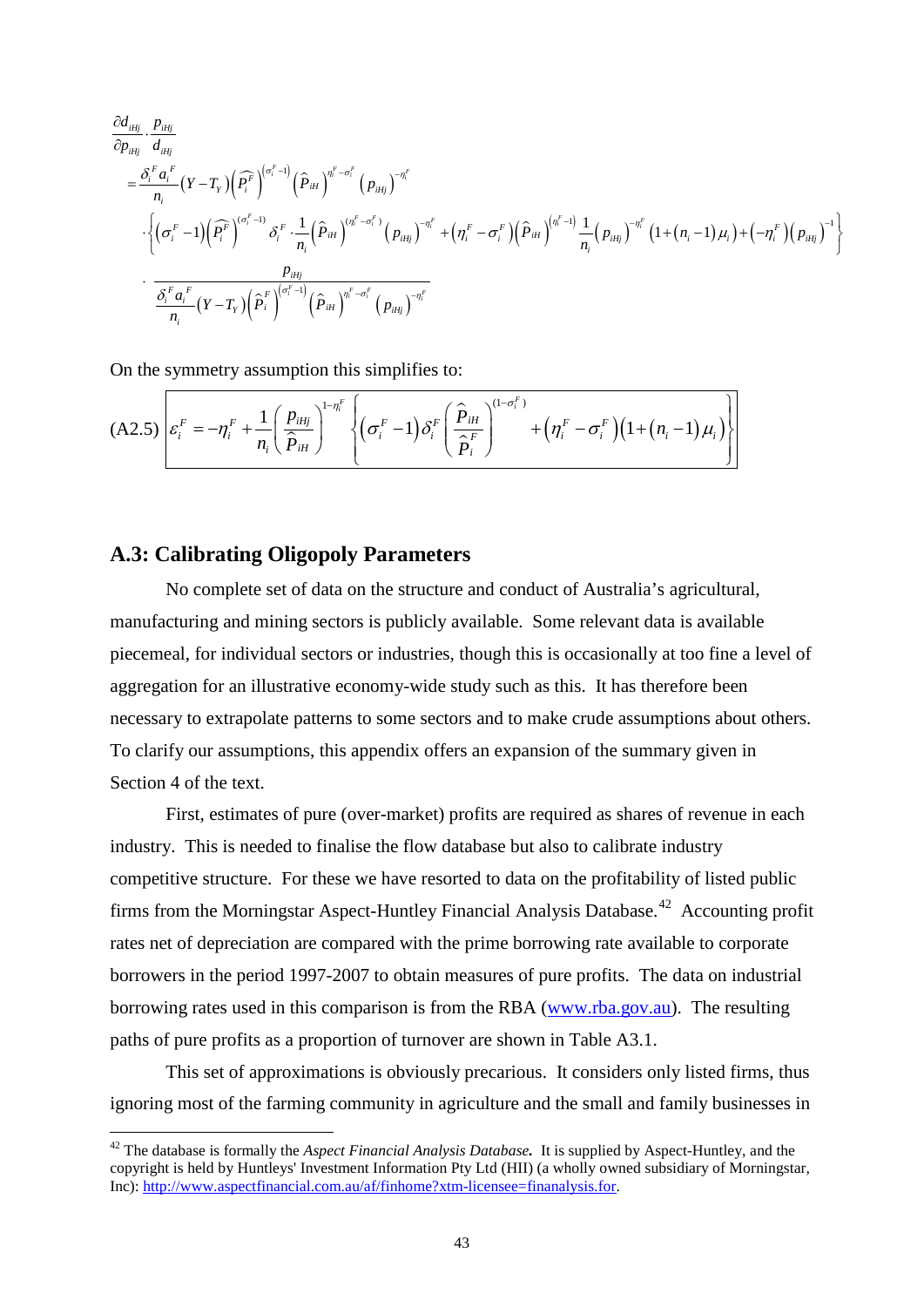the services sectors, not to mention large private firms in all sectors and government-owned service firms. Moreover, the concordance with our sectoral breakdown is necessarily very crude, since beyond their ten sector classification, Morningstar's data gives only the names of listed firms and not their activity. Nonetheless, it offers the only clear indication of firm numbers, sizes and performance across the whole economy.

The results tend to show a declining trend in pure profit rates between 1997 and 2007. This might not reflect a trend in pure profitability, however, but merely short term and possibly unsustainable rise in listed asset values and an associated decline in P/E ratios. For this reason, and because we wish that the numbers used should be of sustained relevance, we have taken period averages and applied them to our model database to determine the initial level of over-market profits in each sector.

For estimates of "strategically interacting" firm numbers in each industry and their corresponding conjectural variations parameters, we examined industry structure in each sector, focussing on the numbers of firms with more than a tenth of market revenue. The results of this analysis are displayed in Table A3.2. In the end the values for the "effective" number of firms and the conjectural variations parameter in each sector are judgemental, taking into account the numbers of missing private firms and farms and the extent of regulatory surveillance limiting the full exploitation of oligopoly power.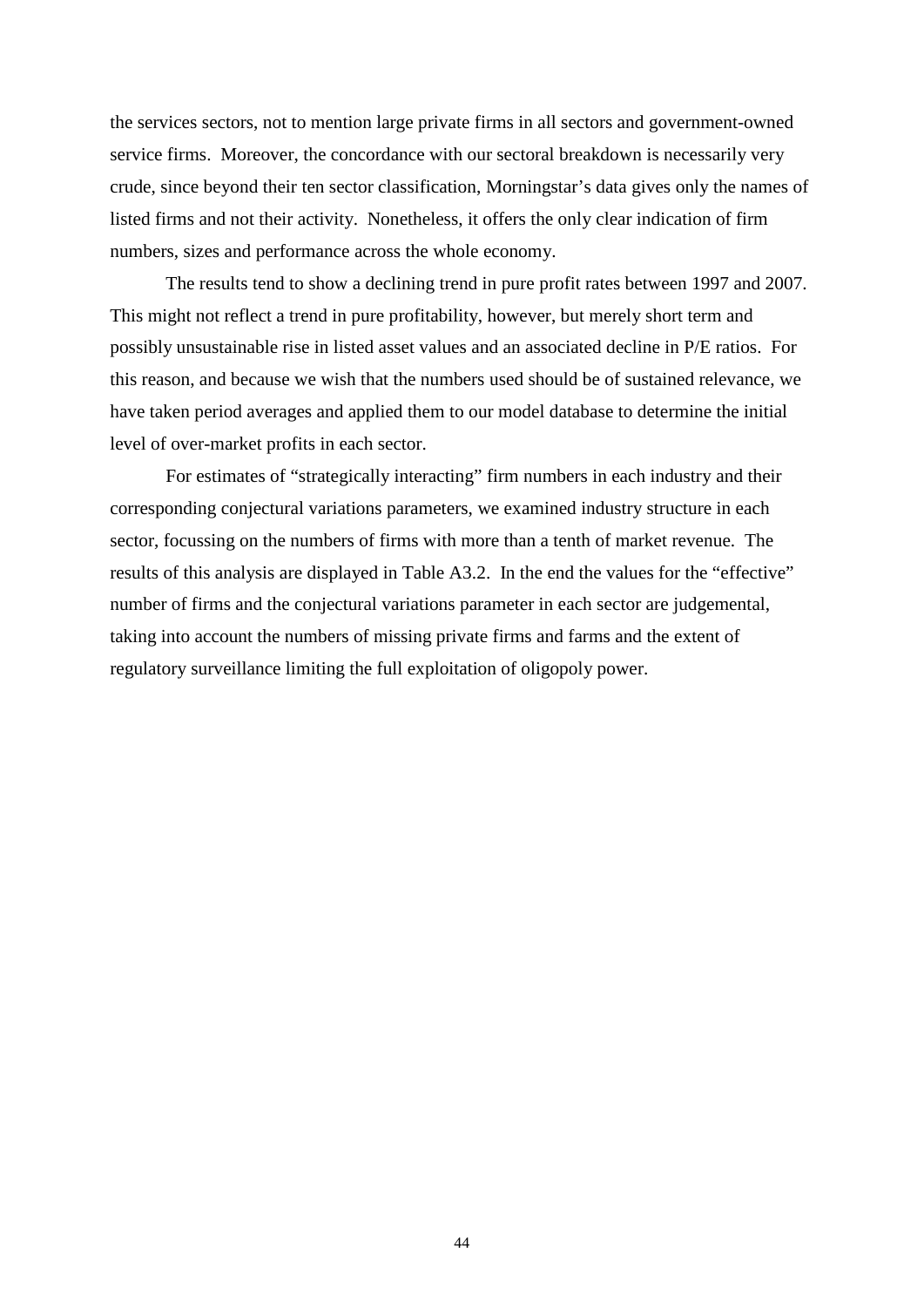| $\%$            | 1997    | 1998    | 1999   | 2000   | 2001   | 2002   | 2003   | 2004   | 2005   | 2006    | 2007   | Adjusted<br>period<br>average |
|-----------------|---------|---------|--------|--------|--------|--------|--------|--------|--------|---------|--------|-------------------------------|
| Agriculture     | 0.4     | 0.4     | 0.7    | 0.4    | 0.2    | 0.6    | 1.0    | 0.9    | $-0.3$ | 0.3     | $-0.5$ | 0.4                           |
| Manufacturing   | 0.1     | 1.0     | 0.4    | $-1.0$ | $-2.1$ | $-0.9$ | 1.9    | 1.2    | 1.3    | $-3.8$  | $-0.7$ | $-0.2$                        |
| Mining & energy | $-1.1$  | $-0.1$  | $-1.3$ | 2.9    | 1.7    | 0.4    | $-0.2$ | 1.4    | 2.8    | 5.3     | $-0.6$ | 1.0                           |
| Electricity     | $-28.9$ | $-13.1$ | 4.4    | $-3.9$ | 1.7    | 1.2    | $-0.2$ | $-6.9$ | $-7.5$ | $-5.4$  | $-9.6$ | $-2.9$                        |
| Water           | $-28.9$ | $-13.1$ | 4.4    | $-3.9$ | 1.7    | 1.2    | $-0.2$ | $-6.9$ | $-7.5$ | $-5.4$  | $-9.6$ | $-2.9$                        |
| Gas             | $-28.9$ | $-13.1$ | 4.4    | $-3.9$ | 1.7    | 1.2    | $-0.2$ | $-6.9$ | $-7.5$ | $-5.4$  | $-9.6$ | $-2.9$                        |
| Telecoms        | 11.3    | 7.0     | $-4.7$ | $-2.8$ | 6.8    | 6.9    | 8.7    | 4.3    | 6.0    | 7.7     | 1.5    | 4.8                           |
| Finance         | 18.3    | 7.3     | 66.6   | $-4.8$ | 3.5    | 9.0    | 10.4   | 4.2    | 4.4    | $-10.8$ | 0.1    | 9.1                           |
| Transport       | $-1.0$  | $-2.9$  | $-3.3$ | $-4.3$ | $-2.8$ | $-0.7$ | 5.2    | 3.3    | $-0.7$ | $-4.7$  | 0.9    | $-1.0$                        |
| Other services  | $-1.9$  | $-2.6$  | $-2.8$ | $-4.6$ | $-3.4$ | $-1.3$ | 3.5    | 1.4    | $-2.0$ | $-5.4$  | $-1.4$ | $-1.9$                        |

## **Table A3.1: Estimated Pure Profits as % of Total Turnover<sup>a</sup>**

a These are pure profit rates derived by subtracting from the net (of depreciation) rate of return on equity the prime lending rate (the one year official borrowing rate plus 2%) They are then crudely concorded from the Morningstar classification (consumer staples, industrials, information technology, energy, materials, utilities,

.telecommunication services, financials, consumer discretionary and health care) to that in the table.

b Some outlying peaks (including for financials in 1999) and troughs (including for information technology in 2000) are excluded.

Source: [http://www.aspectfinancial.com.au/af/finhome?xtm-licensee=finanalysis.for.](http://www.aspectfinancial.com.au/af/finhome?xtm-licensee=finanalysis.for)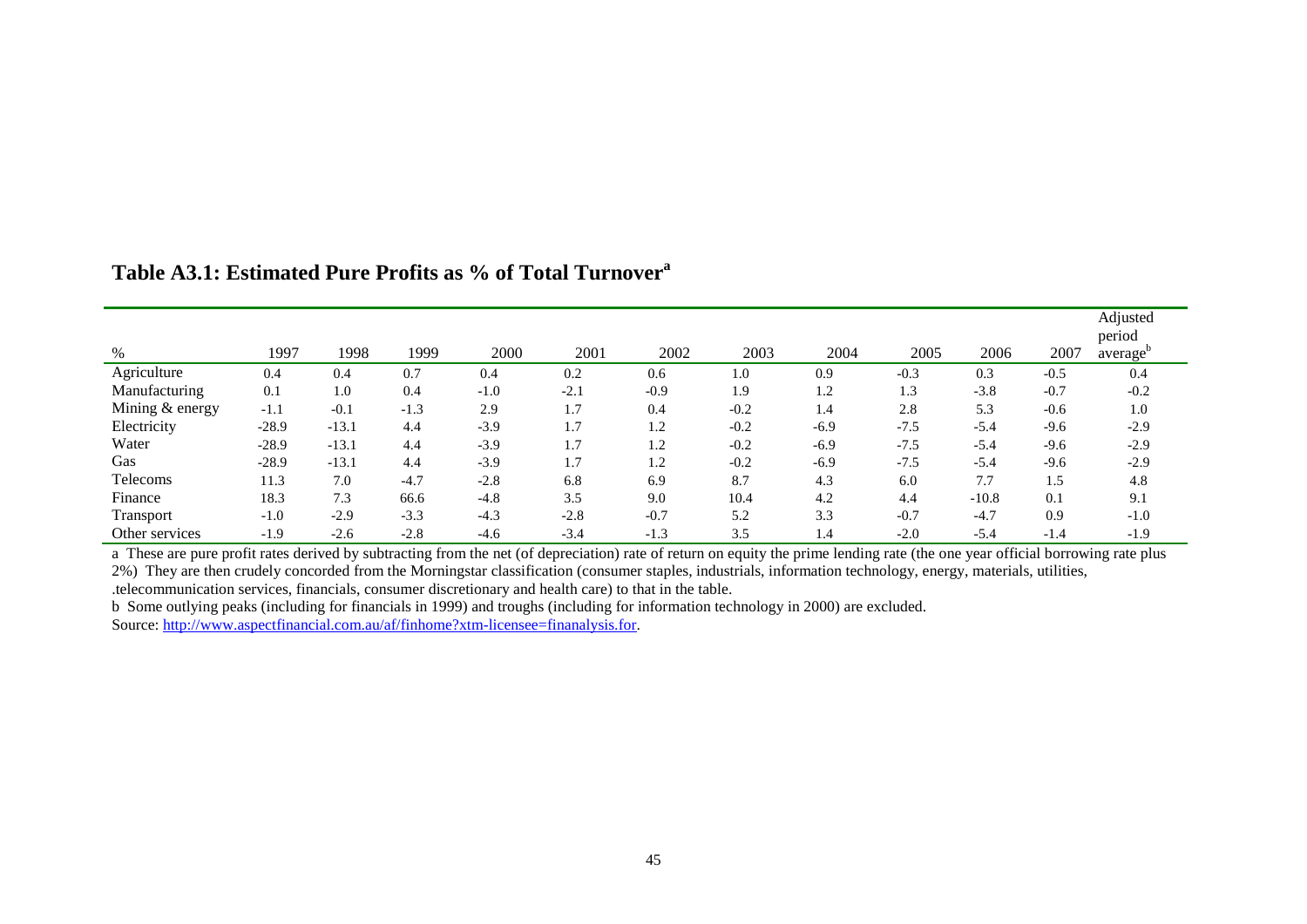|                 |                 |                      |                        |                                    | Conjectural             |
|-----------------|-----------------|----------------------|------------------------|------------------------------------|-------------------------|
|                 | No listed firms | Listed firms $>10\%$ | Share of firms $>10\%$ | Effective no of firms <sup>b</sup> | variations <sup>c</sup> |
| Agriculture     | 72              |                      | 70                     | 50                                 | 0.1                     |
| Manufacturing   | 300             |                      | 34                     | 20                                 | 0.2                     |
| Mining & energy | 378             |                      | 43                     | 10                                 | 0.3                     |
| Electricity     | 19              |                      | 64                     |                                    | 0.4                     |
| Water           |                 |                      | 90                     |                                    | 0.2                     |
| Gas             |                 |                      | 100                    |                                    | 0.5                     |
| Telecoms        | 28              |                      | 97                     |                                    | 0.6                     |
| Finance         | 54              |                      | 64                     | 10                                 | 0.5                     |
| Transport       | 40              |                      | 48                     | 10                                 | 0.5                     |
| Other services  | 264             |                      | 45                     | 100                                | 0.2                     |

## **Table A3.2: Estimated Market Structure<sup>a</sup>**

a These are crudely concorded from the Morningstar classification (consumer staples, industrials, information technology, energy, materials, utilities, .telecommunication services, financials, consumer discretionary and health care) to that in the table.

b These results are judgemental, based on the data in the first three columns. Firm numbers exceeding 100 have negligible effect on pricing. It is borne in mind that large numbers of farms and private firms are omitted from the data.

c the conjectural variations parameter ranges between zero (non-collusive oligopoly) and unity (cartel). The numbers chosen reflect industry concentration and the extent of existing regulatory surveillance.

Source: [http://www.aspectfinancial.com.au/af/finhome?xtm-licensee=finanalysis.for.](http://www.aspectfinancial.com.au/af/finhome?xtm-licensee=finanalysis.for)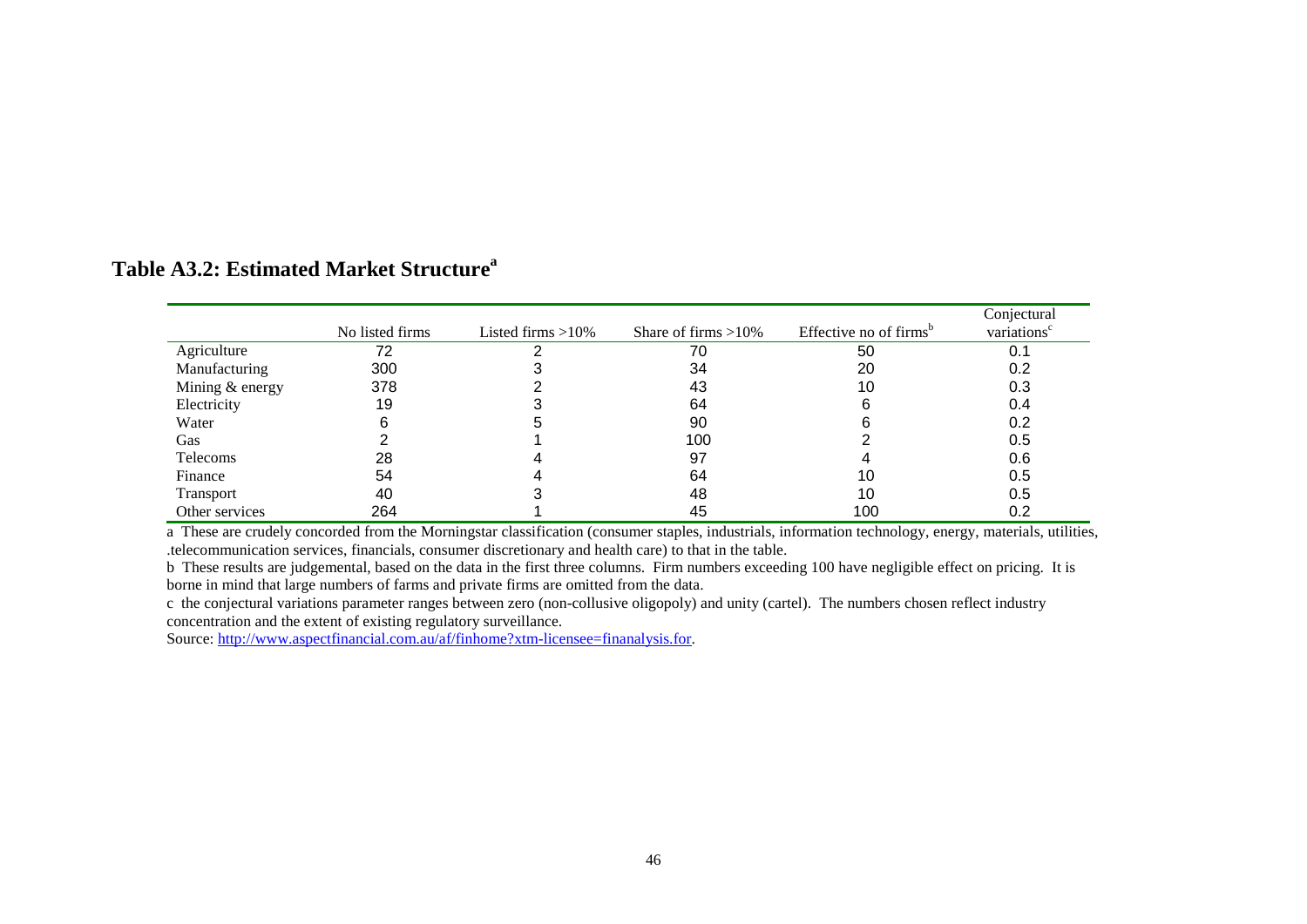Editor, UWA Economics Discussion Papers: Ernst Juerg Weber Business School – Economics University of Western Australia 35 Sterling Hwy Crawley WA 6009 Australia

Email: [ecoadmin@biz.uwa.edu.au](mailto:ecoadmin@biz.uwa.edu.au)

The Economics Discussion Papers are available at:<br>1980 – 2002: http://ecompapers.biz.uwa.edu.au/pa

- 1980 2002: <http://ecompapers.biz.uwa.edu.au/paper/PDF%20of%20Discussion%20Papers/><br>Since 2001: http://ideas.repec.org/s/uwa/wpaper1.html
- Since 2001: <http://ideas.repec.org/s/uwa/wpaper1.html><br>Since 2004: http://www.business.uwa.edu.au/school/dis
- <http://www.business.uwa.edu.au/school/disciplines/economics>

| <b>ECONOMICS DISCUSSION PAPERS</b><br>2012 |                                             |                                                                                                                          |  |
|--------------------------------------------|---------------------------------------------|--------------------------------------------------------------------------------------------------------------------------|--|
| <b>DP</b><br><b>NUMBER</b>                 | <b>AUTHORS</b>                              | <b>TITLE</b>                                                                                                             |  |
| 12.01                                      | Clements, K.W., Gao, G., and<br>Simpson, T. | DISPARITIES IN INCOMES AND PRICES<br><b>INTERNATIONALLY</b>                                                              |  |
| 12.02                                      | Tyers, R.                                   | THE RISE AND ROBUSTNESS OF ECONOMIC FREEDOM<br><b>IN CHINA</b>                                                           |  |
| 12.03                                      | Golley, J. and Tyers, R.                    | DEMOGRAPHIC DIVIDENDS, DEPENDENCIES AND<br>ECONOMIC GROWTH IN CHINA AND INDIA                                            |  |
| 12.04                                      | Tyers, R.                                   | <b>LOOKING INWARD FOR GROWTH</b>                                                                                         |  |
| 12.05                                      | Knight, K. and McLure, M.                   | THE ELUSIVE ARTHUR PIGOU                                                                                                 |  |
| 12.06                                      | McLure, M.                                  | ONE HUNDRED YEARS FROM TODAY: A. C. PIGOU'S<br><b>WEALTH AND WELFARE</b>                                                 |  |
| 12.07                                      | Khuu, A. and Weber, E.J.                    | HOW AUSTRALIAN FARMERS DEAL WITH RISK                                                                                    |  |
| 12.08                                      | Chen, M. and Clements, K.W.                 | PATTERNS IN WORLD METALS PRICES                                                                                          |  |
| 12.09                                      | Clements, K.W.                              | UWA ECONOMICS HONOURS                                                                                                    |  |
| 12.10                                      | Golley, J. and Tyers, R.                    | CHINA'S GENDER IMBALANCE AND ITS ECONOMIC<br><b>PERFORMANCE</b>                                                          |  |
| 12.11                                      | Weber, E.J.                                 | AUSTRALIAN FISCAL POLICY IN THE AFTERMATH OF<br>THE GLOBAL FINANCIAL CRISIS                                              |  |
| 12.12                                      | Hartley, P.R. and Medlock III, K.B.         | CHANGES IN THE OPERATIONAL EFFICIENCY OF<br>NATIONAL OIL COMPANIES                                                       |  |
| 12.13                                      | Li, L.                                      | HOW MUCH ARE RESOURCE PROJECTS WORTH? A<br>CAPITAL MARKET PERSPECTIVE                                                    |  |
| 12.14                                      | Chen, A. and Groenewold, N.                 | THE REGIONAL ECONOMIC EFFECTS OF A<br>REDUCTION IN CARBON EMISSIONS AND AN<br>EVALUATION OF OFFSETTING POLICIES IN CHINA |  |
| 12.15                                      | Collins, J., Baer, B. and Weber, E.J.       | SEXUAL SELECTION, CONSPICUOUS CONSUMPTION<br>AND ECONOMIC GROWTH                                                         |  |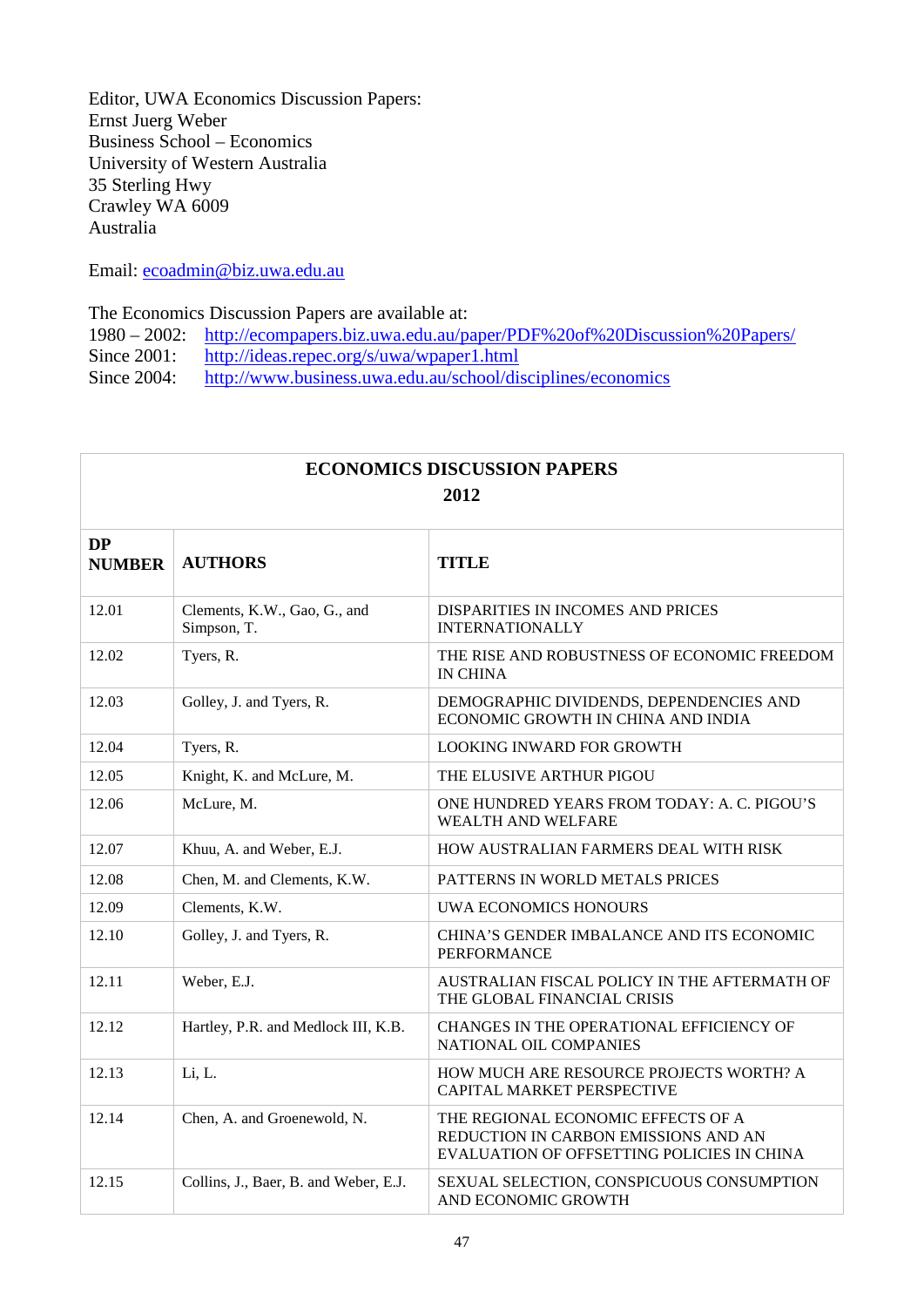| <b>ECONOMICS DISCUSSION PAPERS</b> |                               |                                                                                                                                             |  |
|------------------------------------|-------------------------------|---------------------------------------------------------------------------------------------------------------------------------------------|--|
| 2012                               |                               |                                                                                                                                             |  |
| <b>DP</b><br><b>NUMBER</b>         | <b>AUTHORS</b>                | <b>TITLE</b>                                                                                                                                |  |
| 12.16                              | Wu, Y.                        | TRENDS AND PROSPECTS IN CHINA'S R&D SECTOR                                                                                                  |  |
| 12.17                              | Cheong, T.S. and Wu, Y.       | INTRA-PROVINCIAL INEQUALITY IN CHINA: AN<br>ANALYSIS OF COUNTY-LEVEL DATA                                                                   |  |
| 12.18                              | Cheong, T.S.                  | THE PATTERNS OF REGIONAL INEQUALITY IN CHINA                                                                                                |  |
| 12.19                              | Wu, Y.                        | ELECTRICITY MARKET INTEGRATION: GLOBAL<br>TRENDS AND IMPLICATIONS FOR THE EAS REGION                                                        |  |
| 12.20                              | Knight, K.                    | EXEGESIS OF DIGITAL TEXT FROM THE HISTORY OF<br>ECONOMIC THOUGHT: A COMPARATIVE<br><b>EXPLORATORY TEST</b>                                  |  |
| 12.21                              | Chatterjee, I.                | COSTLY REPORTING, EX-POST MONITORING, AND<br>COMMERCIAL PIRACY: A GAME THEORETIC<br><b>ANALYSIS</b>                                         |  |
| 12.22                              | Pen, S.E.                     | QUALITY-CONSTANT ILLICIT DRUG PRICES                                                                                                        |  |
| 12.23                              | Cheong, T.S. and Wu, Y.       | REGIONAL DISPARITY, TRANSITIONAL DYNAMICS<br>AND CONVERGENCE IN CHINA                                                                       |  |
| 12.24                              | Ezzati, P.                    | FINANCIAL MARKETS INTEGRATION OF IRAN<br>WITHIN THE MIDDLE EAST AND WITH THE REST OF<br>THE WORLD                                           |  |
| 12.25                              | Kwan, F., Wu, Y. and Zhuo, S. | RE-EXAMINATION OF THE SURPLUS AGRICULTURAL<br><b>LABOUR IN CHINA</b>                                                                        |  |
| 12.26                              | Wu, Y.                        | <b>R&amp;D BEHAVIOUR IN CHINESE FIRMS</b>                                                                                                   |  |
| 12.27                              | Tang, S.H.K. and Yung, L.C.W. | MAIDS OR MENTORS? THE EFFECTS OF LIVE-IN<br>FOREIGN DOMESTIC WORKERS ON SCHOOL<br>CHILDREN'S EDUCATIONAL ACHIEVEMENT IN HONG<br><b>KONG</b> |  |
| 12.28                              | Groenewold, N.                | AUSTRALIA AND THE GFC: SAVED BY ASTUTE<br><b>FISCAL POLICY?</b>                                                                             |  |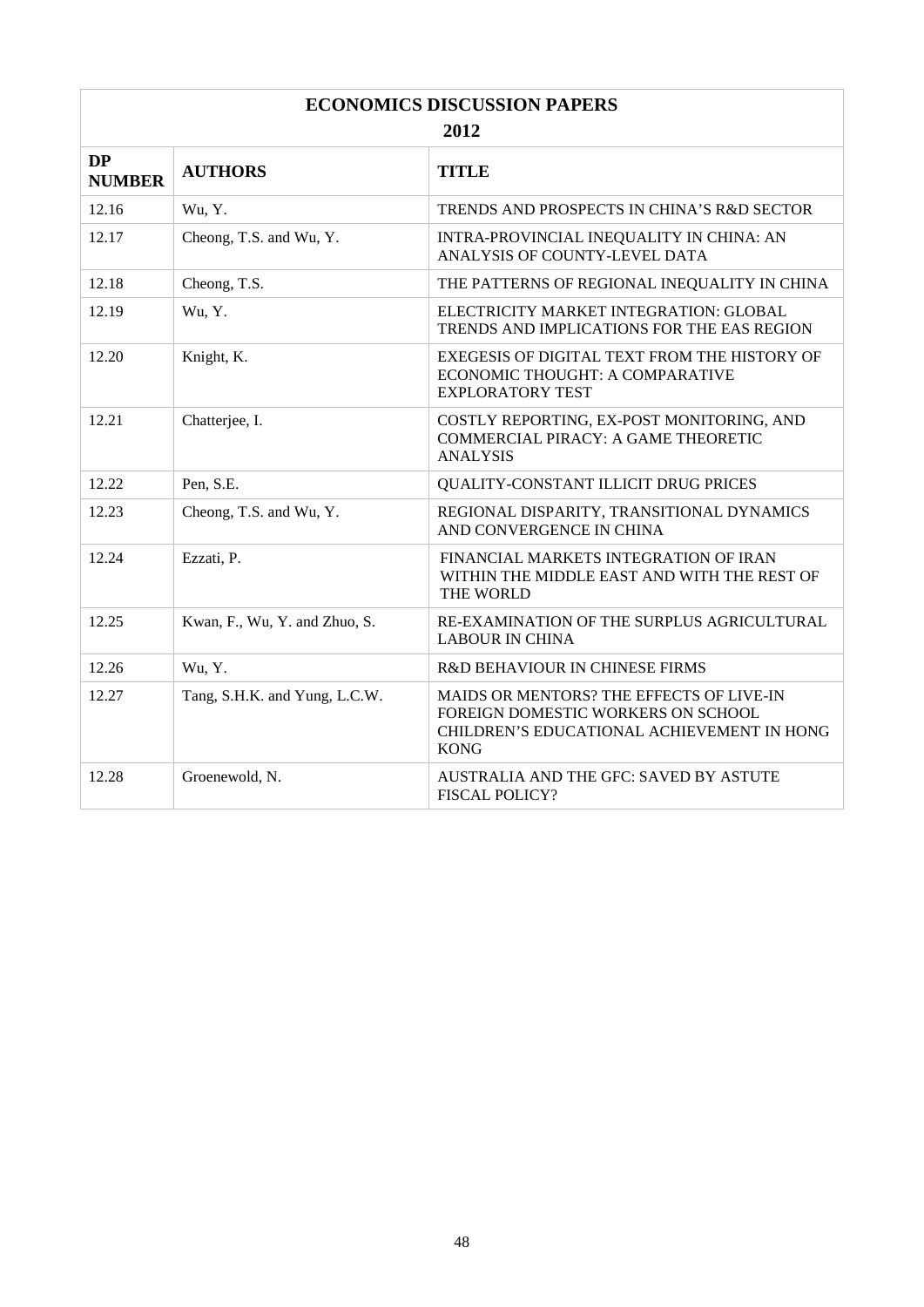# **ECONOMICS DISCUSSION PAPERS**

**2013**

| DP<br><b>NUMBER</b> | <b>AUTHORS</b>                                                                                               | <b>TITLE</b>                                                                                       |
|---------------------|--------------------------------------------------------------------------------------------------------------|----------------------------------------------------------------------------------------------------|
| 13.01               | Chen, M., Clements, K.W. and<br>Gao, G.                                                                      | THREE FACTS ABOUT WORLD METAL PRICES                                                               |
| 13.02               | Collins, J. and Richards, O.                                                                                 | EVOLUTION, FERTILITY AND THE AGEING<br><b>POPULATION</b>                                           |
| 13.03               | Clements, K., Genberg, H.,<br>Harberger, A., Lothian, J.,<br>Mundell, R., Sonnenschein, H. and<br>Tolley, G. | LARRY SJAASTAD, 1934-2012                                                                          |
| 13.04               | Robitaille, M.C. and Chatterjee, I.                                                                          | MOTHERS-IN-LAW AND SON PREFERENCE IN INDIA                                                         |
| 13.05               | Clements, K.W. and Izan, I.H.Y.                                                                              | REPORT ON THE 25TH PHD CONFERENCE IN<br><b>ECONOMICS AND BUSINESS</b>                              |
| 13.06               | Walker, A. and Tyers, R.                                                                                     | QUANTIFYING AUSTRALIA'S "THREE SPEED" BOOM                                                         |
| 13.07               | Yu, F. and Wu, Y.                                                                                            | PATENT EXAMINATION AND DISGUISED PROTECTION                                                        |
| 13.08               | Yu, F. and Wu, Y.                                                                                            | PATENT CITATIONS AND KNOWLEDGE SPILLOVERS:<br>AN ANALYSIS OF CHINESE PATENTS REGISTER IN<br>THE US |
| 13.09               | Chatterjee, I. and Saha, B.                                                                                  | BARGAINING DELEGATION IN MONOPOLY                                                                  |
| 13.10               | Cheong, T.S. and Wu, Y.                                                                                      | GLOBALIZATION AND REGIONAL INEQUALITY IN<br><b>CHINA</b>                                           |
| 13.11               | Cheong, T.S. and Wu, Y.                                                                                      | INEQUALITY AND CRIME RATES IN CHINA                                                                |
| 13.12               | Robertson, P.E. and Ye, L.                                                                                   | ON THE EXISTENCE OF A MIDDLE INCOME TRAP                                                           |
| 13.13               | Robertson, P.E.                                                                                              | THE GLOBAL IMPACT OF CHINA'S GROWTH                                                                |
| 13.14               | Hanaki, N., Jacquemet, N.,<br>Luchini, S., and Zylbersztejn, A.                                              | BOUNDED RATIONALITY AND STRATEGIC<br>UNCERTAINTY IN A SIMPLE DOMINANCE SOLVABLE<br><b>GAME</b>     |
| 13.15               | Okatch, Z., Siddique, A. and<br>Rammohan, A.                                                                 | DETERMINANTS OF INCOME INEQUALITY IN<br><b>BOTSWANA</b>                                            |
| 13.16               | Clements, K.W. and Gao, G.                                                                                   | A MULTI-MARKET APPROACH TO MEASURING THE<br><b>CYCLE</b>                                           |
| 13.17               | Chatterjee, I. and Ray, R.                                                                                   | THE ROLE OF INSTITUTIONS IN THE INCIDENCE OF<br><b>CRIME AND CORRUPTION</b>                        |
| 13.18               | Fu, D. and Wu, Y.                                                                                            | EXPORT SURVIVAL PATTERN AND DETERMINANTS<br>OF CHINESE MANUFACTURING FIRMS                         |
| 13.19               | Shi, X., Wu, Y. and Zhao, D.                                                                                 | KNOWLEDGE INTENSIVE BUSINESS SERVICES AND<br>THEIR IMPACT ON INNOVATION IN CHINA                   |
| 13.20               | Tyers, R., Zhang, Y. and<br>Cheong, T.S.                                                                     | CHINA'S SAVING AND GLOBAL ECONOMIC<br><b>PERFORMANCE</b>                                           |
| 13.21               | Collins, J., Baer, B. and Weber, E.J.                                                                        | POPULATION, TECHNOLOGICAL PROGRESS AND THE<br>EVOLUTION OF INNOVATIVE POTENTIAL                    |
| 13.22               | Hartley, P.R.                                                                                                | THE FUTURE OF LONG-TERM LNG CONTRACTS                                                              |
| 13.23               | Tyers, R.                                                                                                    | A SIMPLE MODEL TO STUDY GLOBAL<br>MACROECONOMIC INTERDEPENDENCE                                    |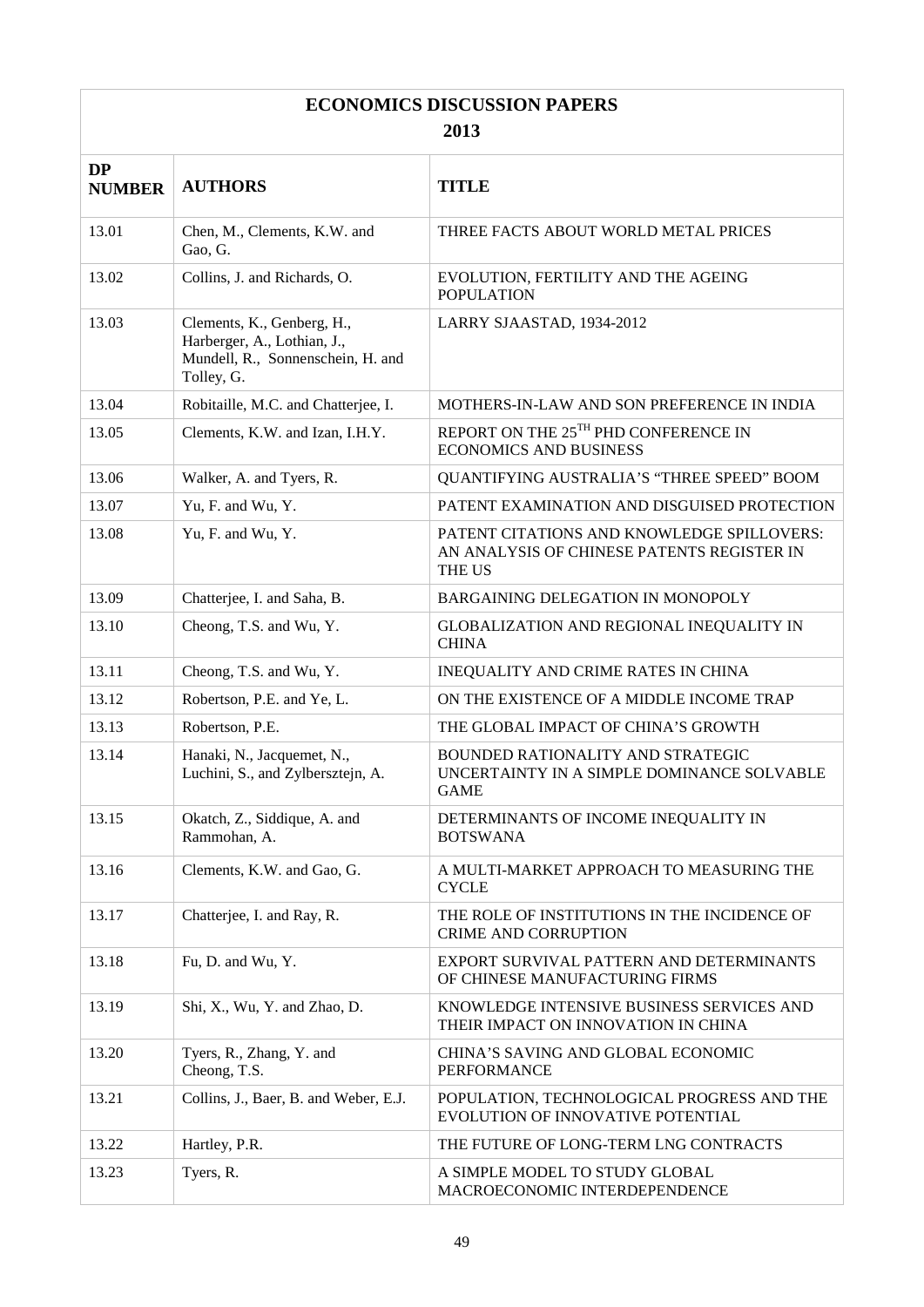| <b>ECONOMICS DISCUSSION PAPERS</b><br>2013 |                                            |                                                                                                                                                        |  |
|--------------------------------------------|--------------------------------------------|--------------------------------------------------------------------------------------------------------------------------------------------------------|--|
| <b>DP</b><br><b>NUMBER</b>                 | <b>AUTHORS</b>                             | <b>TITLE</b>                                                                                                                                           |  |
| 13.24                                      | McLure, M.                                 | REFLECTIONS ON THE QUANTITY THEORY: PIGOU IN<br>1917 AND PARETO IN 1920-21                                                                             |  |
| 13.25                                      | Chen, A. and Groenewold, N.                | REGIONAL EFFECTS OF AN EMISSIONS-REDUCTION<br>POLICY IN CHINA: THE IMPORTANCE OF THE<br><b>GOVERNMENT FINANCING METHOD</b>                             |  |
| 13.26                                      | Siddique, M.A.B.                           | TRADE RELATIONS BETWEEN AUSTRALIA AND<br><b>THAILAND: 1990 TO 2011</b>                                                                                 |  |
| 13.27                                      | Li, B. and Zhang, J.                       | GOVERNMENT DEBT IN AN INTERGENERATIONAL<br>MODEL OF ECONOMIC GROWTH, ENDOGENOUS<br>FERTILITY, AND ELASTIC LABOR WITH AN<br><b>APPLICATION TO JAPAN</b> |  |
| 13.28                                      | Robitaille, M. and Chatterjee, I.          | SEX-SELECTIVE ABORTIONS AND INFANT<br>MORTALITY IN INDIA: THE ROLE OF PARENTS'<br><b>STATED SON PREFERENCE</b>                                         |  |
| 13.29                                      | Ezzati, P.                                 | ANALYSIS OF VOLATILITY SPILLOVER EFFECTS:<br>TWO-STAGE PROCEDURE BASED ON A MODIFIED<br><b>GARCH-M</b>                                                 |  |
| 13.30                                      | Robertson, P. E.                           | DOES A FREE MARKET ECONOMY MAKE AUSTRALIA<br>MORE OR LESS SECURE IN A GLOBALISED WORLD?                                                                |  |
| 13.31                                      | Das, S., Ghate, C. and<br>Robertson, P. E. | REMOTENESS AND UNBALANCED GROWTH:<br>UNDERSTANDING DIVERGENCE ACROSS INDIAN<br><b>DISTRICTS</b>                                                        |  |
| 13.32                                      | Robertson, P.E. and Sin, A.                | MEASURING HARD POWER: CHINA'S ECONOMIC<br><b>GROWTH AND MILITARY CAPACITY</b>                                                                          |  |
| 13.33                                      | Wu, Y.                                     | TRENDS AND PROSPECTS FOR THE RENEWABLE<br>ENERGY SECTOR IN THE EAS REGION                                                                              |  |
| 13.34                                      | Yang, S., Zhao, D., Wu, Y. and<br>Fan, J.  | REGIONAL VARIATION IN CARBON EMISSION AND<br>ITS DRIVING FORCES IN CHINA: AN INDEX<br>DECOMPOSITION ANALYSIS                                           |  |
|                                            |                                            |                                                                                                                                                        |  |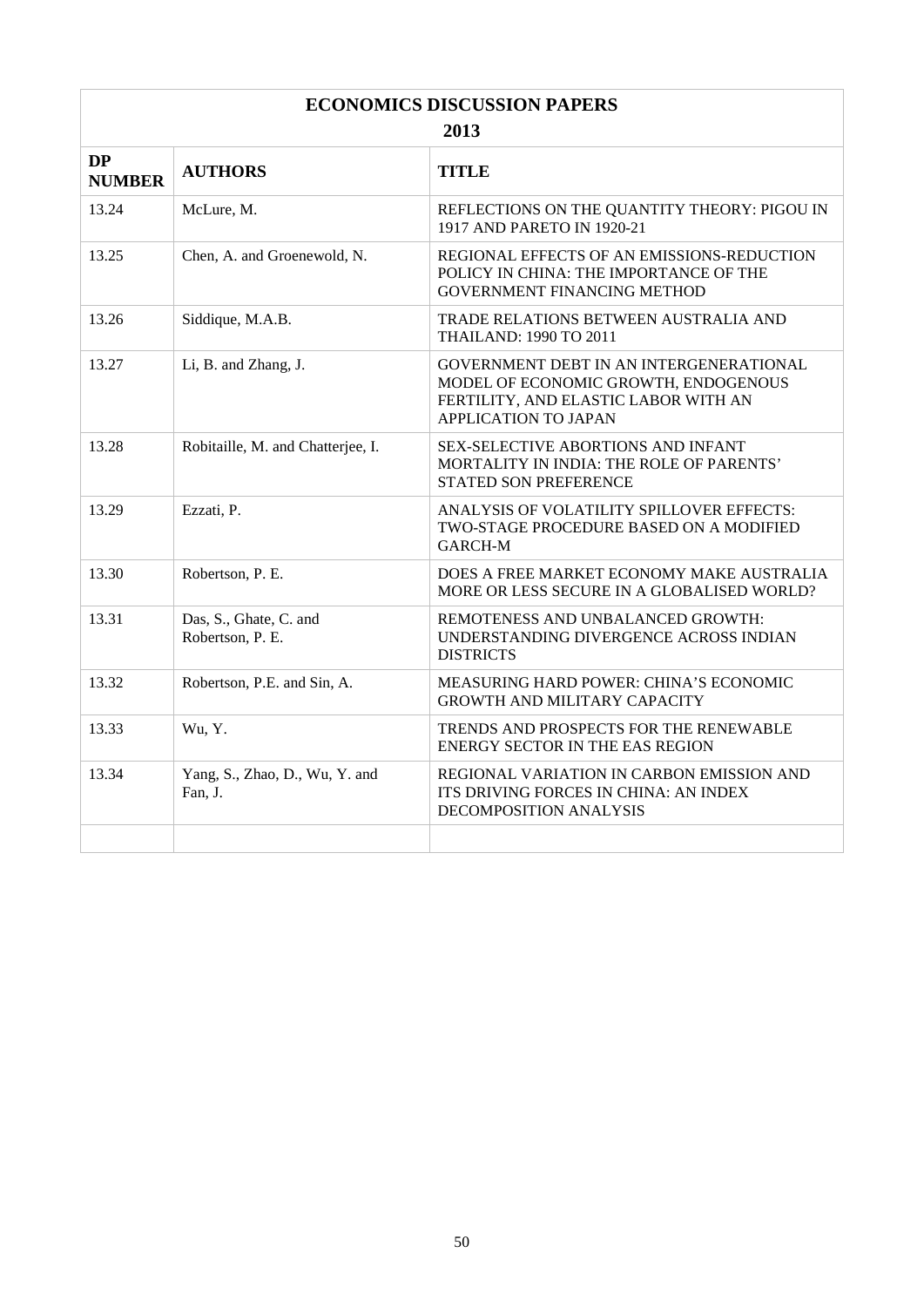| <b>ECONOMICS DISCUSSION PAPERS</b> |                                                                               |                                                                                                                                                        |  |
|------------------------------------|-------------------------------------------------------------------------------|--------------------------------------------------------------------------------------------------------------------------------------------------------|--|
| 2014                               |                                                                               |                                                                                                                                                        |  |
| <b>DP</b><br><b>NUMBER</b>         | <b>AUTHORS</b>                                                                | <b>TITLE</b>                                                                                                                                           |  |
| 14.01                              | Boediono, Vice President of the Republic<br>of Indonesia                      | THE CHALLENGES OF POLICY MAKING IN A<br>YOUNG DEMOCRACY: THE CASE OF INDONESIA<br>(52ND SHANN MEMORIAL LECTURE, 2013)                                  |  |
| 14.02                              | Metaxas, P.E. and Weber, E.J.                                                 | AN AUSTRALIAN CONTRIBUTION TO<br>INTERNATIONAL TRADE THEORY: THE<br>DEPENDENT ECONOMY MODEL                                                            |  |
| 14.03                              | Fan, J., Zhao, D., Wu, Y. and Wei, J.                                         | CARBON PRICING AND ELECTRICITY MARKET<br>REFORMS IN CHINA                                                                                              |  |
| 14.04                              | McLure, M.                                                                    | A.C. PIGOU'S MEMBERSHIP OF THE<br>'CHAMBERLAIN-BRADBURY' COMMITTEE.<br>PART I: THE HISTORICAL CONTEXT                                                  |  |
| 14.05                              | McLure, M.                                                                    | A.C. PIGOU'S MEMBERSHIP OF THE<br>'CHAMBERLAIN-BRADBURY' COMMITTEE.<br>PART II: 'TRANSITIONAL' AND 'ONGOING' ISSUES                                    |  |
| 14.06                              | King, J.E. and McLure, M.                                                     | HISTORY OF THE CONCEPT OF VALUE                                                                                                                        |  |
| 14.07                              | Williams, A.                                                                  | A GLOBAL INDEX OF INFORMATION AND<br>POLITICAL TRANSPARENCY                                                                                            |  |
| 14.08                              | Knight, K.                                                                    | A.C. PIGOU'S THE THEORY OF UNEMPLOYMENT<br>AND ITS CORRIGENDA: THE LETTERS OF<br>MAURICE ALLEN, ARTHUR L. BOWLEY, RICHARD<br>KAHN AND DENNIS ROBERTSON |  |
| 14.09                              | Cheong, T.S. and Wu, Y.                                                       | THE IMPACTS OF STRUCTURAL RANSFORMATION<br>AND INDUSTRIAL UPGRADING ON REGIONAL<br><b>INEQUALITY IN CHINA</b>                                          |  |
| 14.10                              | Chowdhury, M.H., Dewan, M.N.A.,<br>Quaddus, M., Naude, M. and<br>Siddique, A. | GENDER EQUALITY AND SUSTAINABLE<br>DEVELOPMENT WITH A FOCUS ON THE COASTAL<br>FISHING COMMUNITY OF BANGLADESH                                          |  |
| 14.11                              | Bon, J.                                                                       | UWA DISCUSSION PAPERS IN ECONOMICS: THE<br><b>FIRST 750</b>                                                                                            |  |
| 14.12                              | Finlay, K. and Magnusson, L.M.                                                | <b>BOOTSTRAP METHODS FOR INFERENCE WITH</b><br><b>CLUSTER-SAMPLE IV MODELS</b>                                                                         |  |
| 14.13                              | Chen, A. and Groenewold, N.                                                   | THE EFFECTS OF MACROECONOMIC SHOCKS ON<br>THE DISTRIBUTION OF PROVINCIAL OUTPUT IN<br>CHINA: ESTIMATES FROM A RESTRICTED VAR<br><b>MODEL</b>           |  |
| 14.14                              | Hartley, P.R. and Medlock III, K.B.                                           | THE VALLEY OF DEATH FOR NEW ENERGY<br><b>TECHNOLOGIES</b>                                                                                              |  |
| 14.15                              | Hartley, P.R., Medlock III, K.B.,<br>Temzelides, T. and Zhang, X.             | LOCAL EMPLOYMENT IMPACT FROM COMPETING<br>ENERGY SOURCES: SHALE GAS VERSUS WIND<br><b>GENERATION IN TEXAS</b>                                          |  |
| 14.16                              | Tyers, R. and Zhang, Y.                                                       | SHORT RUN EFFECTS OF THE ECONOMIC REFORM<br><b>AGENDA</b>                                                                                              |  |
| 14.17                              | Clements, K.W., Si, J. and Simpson, T.                                        | UNDERSTANDING NEW RESOURCE PROJECTS                                                                                                                    |  |
| 14.18                              | Tyers, R.                                                                     | SERVICE OLIGOPOLIES AND AUSTRALIA'S<br>ECONOMY-WIDE PERFORMANCE                                                                                        |  |
| 14.19                              | Tyers, R. and Zhang, Y.                                                       | REAL EXCHANGE RATE DETERMINATION AND<br>THE CHINA PUZZLE                                                                                               |  |